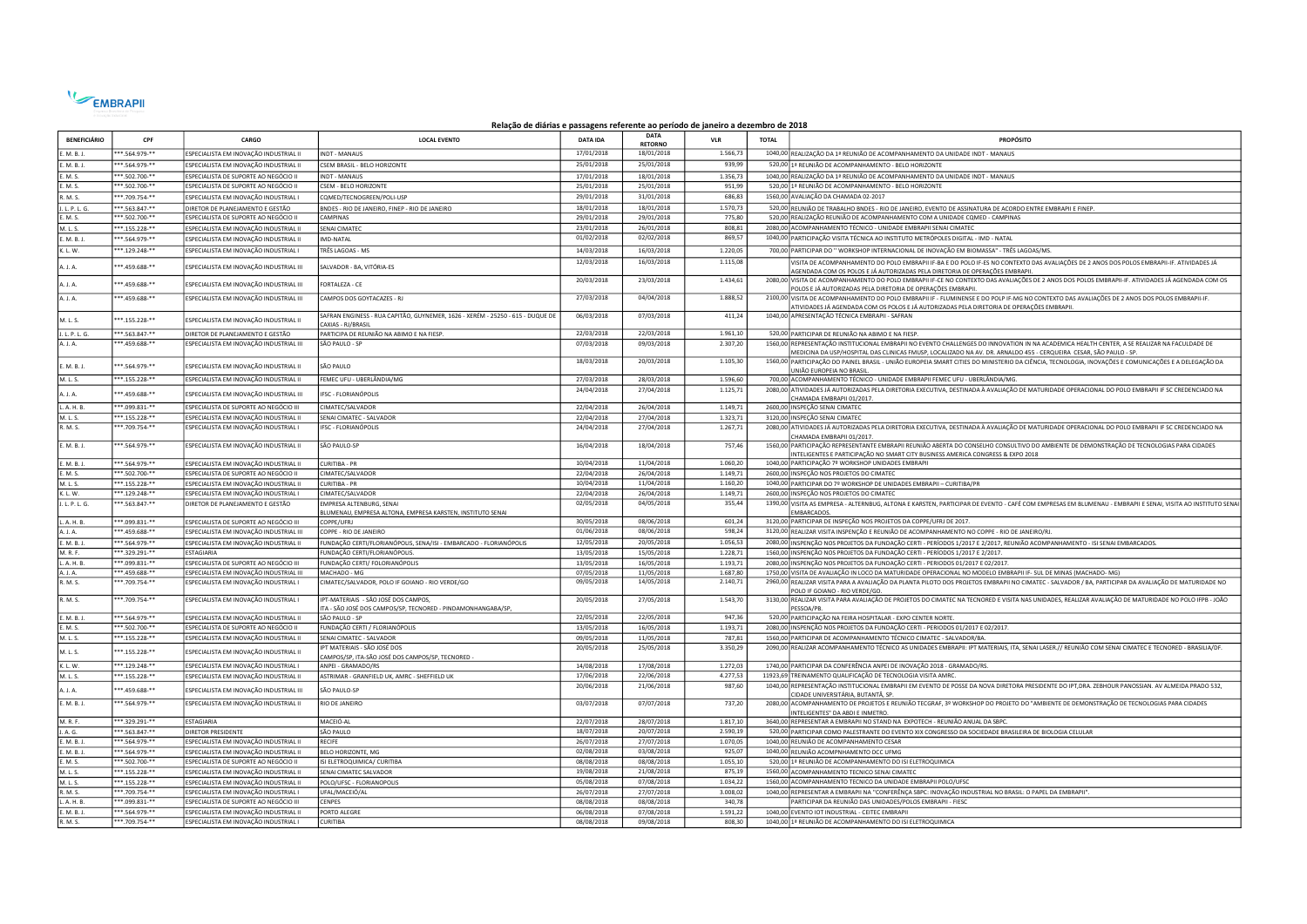| E. M. B. J.          | **.564.979-**                    | ESPECIALISTA EM INOVAÇÃO INDUSTRIAL II  | SENAI CIMATEC - SALVADOR                                          | 19/08/2018               | 21/08/2018               | 2.329,51             | 1560,00 ACOMPANHAMENTO TÉCNICO SENAI CIMATEC                                                                                                            |
|----------------------|----------------------------------|-----------------------------------------|-------------------------------------------------------------------|--------------------------|--------------------------|----------------------|---------------------------------------------------------------------------------------------------------------------------------------------------------|
| E. M. B. J           | **.564.979-**                    | ESPECIALISTA EM INOVAÇÃO INDUSTRIAL II  | RIO DE JANEIRO                                                    | 29/08/2018               | 30/08/2018               | 812,89               | 1040,00 WORKSHOP INOVAÇÃO REPSOL SINOPEC                                                                                                                |
| L. A. H. B.          | **.099.831-**                    | ESPECIALISTA DE SUPORTE AO NEGÓCIO III  | <b>CURITIBA</b>                                                   | 10/09/2018               | 12/09/2018               | 703,83               | 1560,00 INSPEÇÃO DA UNIDADE LACTEC PR                                                                                                                   |
|                      |                                  |                                         |                                                                   |                          |                          |                      |                                                                                                                                                         |
| E. M. B. J.          | **.564.979-**                    | ESPECIALISTA EM INOVAÇÃO INDUSTRIAL II  | CURITIBA - PR                                                     | 10/09/2018               | 12/09/2018               | 703,83               | 1560,00 INSPEÇÃO NA UNIDAE INSTITUTOS LACTEC                                                                                                            |
| F. M. R. I           | ***.564.979-**                   | ESPECIALISTA EM INOVAÇÃO INDUSTRIAL II  | <b>CAMPINAS SP</b>                                                | 16/09/2018               | 18/09/2018               | 1.580,59             | 1560,00 PARTICIPAÇÃO ELDORADO NIVIDA AL CONFERENCE                                                                                                      |
| E. M. S.             | ***.502.700-**                   | ESPECIALISTA DE SUPORTE AO NEGÓCIO II   | <b>CURITIBA</b>                                                   | 10/09/2018               | 12/09/2018               | 703,83               | 1560.00 INSPECÃO NA UNIDADE INSTITUTOS LACTEC                                                                                                           |
| L. A. H. B           | ***.099.831-**                   | ESPECIALISTA DE SUPORTE AO NEGÓCIO III  | POLO EMBRAPII IF PB                                               | 24/09/2018               | 27/09/2018               | 1.317.06             | 2080,00 VISITA DE ACOMPANHAMENTO E INSPEÇÃO DO POLO EMBRAPII IF - PB JOÃO PESSOA, PARAIBA                                                               |
| A. J. A.             | *** 459.688-**                   | ESPECIALISTA EM INOVAÇÃO INDUSTRIAL III | POLO EMBRAPII IF PB                                               | 24/09/2018               | 27/09/2018               | 1.317.06             | 2080,00 VISITA DE ACOMPANHAMENTO E INSPEÇÃO DO POLO EMBRAPII IF - PB JOÃO PESSOA, PARAIBA                                                               |
| M. L. S.             | ***.155.228-**                   | ESPECIALISTA EM INOVACÃO INDUSTRIAL II  | RIO DE JANEIRO                                                    | 23/09/2018               | 25/09/2018               | 990,95               | 1560,00 ASSESSORIA TECNICA A PARTICIPAÇÃO DA EMBNRAPII NO EVENTO RIO OIL E GAS                                                                          |
| R. M. S.             | ***.709.754-**                   | ESPECIALISTA EM INOVAÇÃO INDUSTRIAL I   | <b>RIO DE JANEIRO</b>                                             | 25/09/2018               | 27/09/2018               | 1.060.66             | 1560,00 RIO OIL & GAS DE 24 A 27 DE SETEMBRO                                                                                                            |
|                      |                                  |                                         |                                                                   |                          |                          |                      |                                                                                                                                                         |
| E. M. B. J.          | ***.564.979-**                   | ESPECIALISTA EM INOVAÇÃO INDUSTRIAL II  | CAMPINA GRANDE - PB                                               | 26/09/2018               | 30/09/2018               | 1.419.66             | 1050,00 ACOMPANHAMENTO PROJETOS CEEI                                                                                                                    |
| R. M. S.             | ***.709.754-**                   | ESPECIALISTA EM INOVACÃO INDUSTRIAL I   | M LAB COLLABORATION CENTER AMERICA LATINA (MERCK)                 | 03/10/2018               | 04/10/2018               | 434.14               | 1040,00 EXPLORE LEARN COLLABORATE/ MERCK LIFE SCIENCE                                                                                                   |
| E. M. B. J           | ***.564.979 **                   | ESPECIALISTA EM INOVAÇÃO INDUSTRIAL II  | <b>BRASILIA/DF</b>                                                | 12/10/2018               | 18/10/2018               | 963,59               | 2080.00<br>INSPECÃO DA CPOD                                                                                                                             |
| E. M. B. J           | **.564.979 **                    | ESPECIALISTA EM INOVAÇÃO INDUSTRIAL II  | FLORIANOPOLIS                                                     | 26/10/2018               | 05/11/2018               | 832,37               | 2080.00<br>NSPEÇÃO FUNDAÇÃO CERTI                                                                                                                       |
| E. M. B. J.          | ***.564.979.**                   | ESPECIALISTA EM INOVAÇÃO INDUSTRIAL II  | VITORIA/ES                                                        | 02/10/2018               | 03/10/2018               | 629,63               | 1040.00<br>39 WORKSHOP DA UNIDADES EMBRAPII                                                                                                             |
| E. M. S.             | **.502.700-**                    | ESPECIALISTA DE SUPORTE AO NEGÓCIO II   | CPQD CAMPINAS                                                     | 15/10/2018               | 18/10/2018               | 1.031,59             | 2080.00<br>REALIZAR INSPEÇÃO NOS PROJETOS DA UNIDADE CPQD                                                                                               |
| E. M. S.             | **.502.700-**                    | ESPECIALISTA DE SUPORTE AO NEGÓCIO II   | POLO UFSC                                                         | 28/10/2018               | 03/11/2018               | 662,87               | NSPEÇÃO TÉCNICA DA UNIDADE EMBRAPII POLO/UFSC                                                                                                           |
|                      |                                  |                                         |                                                                   |                          |                          |                      |                                                                                                                                                         |
| M. L. S.             | **.155.228-**                    | ESPECIALISTA EM INOVAÇÃO INDUSTRIAL II  | POLO UFSC                                                         | 28/10/2018               | 01/11/2018               | 1.088,10             | INSPEÇÃO TÉCNICA DA UNIDADE EMBRAPII POLO/UFSC<br>2600.00                                                                                               |
| M. L. S.             | **.155.228-*                     | SPECIALISTA EM INOVAÇÃO INDUSTRIAL II   | <b>FES - VITORIA/ES</b>                                           | 02/10/2018               | 03/10/2018               | 764,36               | 1040.00<br>ENCONTRO DE UNIDADES DA EMBRAPIL                                                                                                             |
| . A. H. B            | *.099.831-*                      | ESPECIALISTA DE SUPORTE AO NEGÓCIO II   | UNDAÇÃO CERTI/FLORIANÓPOLIS                                       | 28/10/2018               | 01/11/2018               | 872,44               | 2600.00<br>ACOMPANHAMENTO DOS TRABALHOS DE AUDITORIA DA BDO SOBRE OS PROJETOS DA FUNDAÇÃO CERTI - PERÍODOS 1/2017 E INSPEÇÃO NO PERÍODO 1/2018          |
|                      |                                  |                                         |                                                                   |                          |                          |                      |                                                                                                                                                         |
| E. A. Y. R. C.       | ***.637.971-**                   | ESTAGIARIO                              | <b>LORIANÓPOLIS</b>                                               | 28/10/2018               | 03/11/2018               | 2.969,13             | 2600,00 COLABORAR NOS TRABALHOS DE INSPEÇÃO DOS DOCUMETNOS COMPROBATÓRIOS DE RECEITA E DESPESA REFERENTES A DOIS SEMESTRES 2/2017 E 1/2018 NA           |
|                      |                                  |                                         |                                                                   |                          |                          |                      | INIDADE EMBRAPII POLO UFSO                                                                                                                              |
| I. A. H. B           | **.099.831-**                    | ESPECIALISTA DE SUPORTE AO NEGÓCIO III  | CPOD - CAMPINAS/SP                                                | 14/10/2018               | 18/10/2018               | 1.244,59             | REALIZAR INSPEÇÃO NOS PROJETOS DA UNIDADE CPQD,E ACOMPANHAR OS TRABALHOS DOS AUDITORES DA BDO, REFERENTES AO PERÍODO 1/2017 A 1/2018 (3<br>2600.00      |
|                      |                                  |                                         |                                                                   |                          |                          |                      | <b>SEMESTRES</b> )                                                                                                                                      |
| A. J. A.             | **.459.688-**                    | ESPECIALISTA EM INOVAÇÃO INDUSTRIAL III | CHAPECÓ - SC                                                      | 24/10/2018               | 25/10/2018               | 1.941,85             | 700,00 REPRESENTAÇÃO INSTITUCIONAL NO CIRCUITO SANTA CATARINA DE FOMENTO PARA INOVAÇÃO. EVENTO SERÁ REALIZADO NO AUDITORIO SENAI NA RUA FREI BRUNO      |
|                      |                                  |                                         |                                                                   |                          |                          |                      | 01. JARDIM AMÉRICA, CHAPECO SC                                                                                                                          |
| E. M. S.             | ***.502.700-**                   | ESPECIALISTA DE SUPORTE AO NEGÓCIO II   | POLO UFSC                                                         | 28/10/2018               | 03/11/2018               |                      | 2600,00 REALIZAR INSPEÇÃO NOS PROJETOS DA UNIDADE POLO USFC                                                                                             |
| J. L. P. L. G.       | **.563.847-**                    | DIRETOR DE PLANEJAMENTO E GESTÃO        | SENAI CIMATEC SALVADOR                                            | 04/11/2018               | 05/11/2018               | 1.788.44             | 1040.00 4ª RODADA DE IMERSÃO EMBRAPII                                                                                                                   |
| C. E. P.             | **.281.700-**                    | DIRETOR DE OPERACÕES                    | SÃO PAULO                                                         | 30/10/2018               | 30/10/2018               | 2.120,42             | 520.00 REPRESENTAR O DIRETOR PRESIDENTE NO WORKSHOP EMBRAPII - INT - ABIQUIM - SÃO PAULO - SP                                                           |
|                      |                                  |                                         |                                                                   |                          |                          |                      |                                                                                                                                                         |
| M. L. S.             | ***.155.228-**                   | ESPECIALISTA EM INOVAÇÃO INDUSTRIAL II  | INT RIO DE IANFIRO                                                | 08/11/2018               | 09/11/2018               | 2.152,70             | 1040,00 PARTICIPAÇÃO DO EVENTO RIO OIL GAS NA UNIDADE EMBRAPII COPPER                                                                                   |
| E. M. S.             | ***.502.700-**                   | ESPECIALISTA DE SUPORTE AO NEGÓCIO II   | <b>CIMATEC SALVADOR</b>                                           | 18/11/2018               | 22/11/2018               | 1.096,26             | INSPEÇÃO NOS PROJETOS DO CIMATEC<br>2600.00                                                                                                             |
| M. L. S.             | ***.155.228-**                   | ESPECIALISTA EM INOVAÇÃO INDUSTRIAL II  | SALVADOR                                                          | 18/11/2018               | 23/11/2018               | 1.307,57             | 3120,00 INSPEÇÃO E ACOMPANHAMENTO TÉCNICO SENAI CIMATEC                                                                                                 |
| K.1. W.              | ***.129.248-**                   | ESPECIALISTA EM INOVAÇÃO INDUSTRIAL I   | <b>SAI VADOR</b>                                                  | 18/11/2018               | 23/11/2018               | 1.307,57             | 3120,00 INSPEÇÃO CIMATEC                                                                                                                                |
| L. A. H. B.          | **.099.831-**                    | ESPECIALISTA DE SUPORTE AO NEGÓCIO III  | CIMATEC SALVADOR                                                  | 18/11/2018               | 23/11/2018               | 1.307.57             | 3120.00<br>NSPEÇÃO NO PROJETOS DO CIMATEC E ACOMPANHAR OS AUDITORES DA BDO                                                                              |
| M. L.S.              | $***.155.228.**$                 | ESPECIALISTA EM INOVAÇÃO INDUSTRIAL II  | INT RIO DE IANFIRO                                                | 28/11/2018               | 29/11/2018               | 804,91               | APRESENTAÇÃO TÉCNICA TRL NA UNIADDE EMBRAPII INT<br>1040.00                                                                                             |
| C.F.P.               | **.281.700-**                    | DIRETOR DE OPERAÇÕES                    | SÃO PAULO                                                         | 07/12/2018               | 07/12/2018               | 969,91               | 520,00 ALMOCO ANUAL DA INDUSTRIA ELETRICA E ELETRONICA ABINEE SÃO PAULO                                                                                 |
|                      |                                  |                                         |                                                                   |                          |                          |                      |                                                                                                                                                         |
| A. C. M. A.          | **.563.207-**                    | ESPECIALISTA EM INOVACÃO INDUSTRIAL II  | FIESP. AVE PAULISTA                                               | 04/12/2017               | 05/12/2017               | 994,93               | DRGANIZAR A PARTICIPAÇÃO, E REPRESENTAR A EMBRAPII, NO 1º CONGRESSO BRASILEIRO 4.0. A EMBRAPII TERIA UM STAND DE ATENDIMENTO ÀS EMPRESAS NO             |
|                      |                                  |                                         |                                                                   |                          |                          |                      | SPAÇO EXPOSIÇÕES. O PÚBLICO ESTIMADO É DE 700 EMPRESAS.                                                                                                 |
| J. L. P. L. G.       | ***.563.847-**                   | DIRETOR DE PLANEJAMENTO E GESTÃO        | FIESP - SÃO PAULO                                                 | 19/12/2017               | 20/12/2017               | 836,90               | PARTICIPAR DE REUNIÃO SR. JOSÉ RICARDO COELHO - VICE-PRESIDENTE - FIESP / DIRETOR TITULAR DECOMTEC, PARTICIPAR DE REUNIÃO PROF. BRITO E PROF.           |
|                      |                                  |                                         |                                                                   |                          |                          |                      | ACHECO - SÃO PAULO                                                                                                                                      |
|                      |                                  |                                         |                                                                   |                          |                          |                      |                                                                                                                                                         |
| C. E. P.             | **.281.700-**                    | DIRETOR DE OPERAÇÕES                    | CSEM BRASIL - BELO HORIZONTE                                      | 25/01/2018               | 25/01/2018               | 978,99               | 520,00 PARTICIPAR DE REUNIÃO DE ACOMPANHAMENTO CSEM - BELO HORIZONTE                                                                                    |
| C. E. P.             | $*$ .281.700-**                  | DIRETOR DE OPERAÇÕES                    | <b>NDT - MANAUS</b>                                               | 17/01/2018               | 18/01/2018               | 1.426,73             | 1040,00 PARTICIPAR DE REUNIÃO DE ACOMPANHAMENTO INDT - MANAUS                                                                                           |
| F. S.                |                                  |                                         |                                                                   |                          | 20/12/2017               |                      |                                                                                                                                                         |
|                      | **.931.600-**                    | ASSESSOR DE DIRETORIA III               | RIO DE JANEIRO                                                    | 19/12/2017               |                          | 2.455,73             | REUNIÃO COM O BNDS PARA DISCUTIR TAXONOMIA DE TECNOLOGIAS.                                                                                              |
| J. A. G.             | ** 563.847-**                    | DIRETOR PRESIDENTE                      | NATAL/RN                                                          | 08/01/2018               | 09/01/2018               | 4.303,27             | 1040,00 REALIZAR VISITA AO INSTITUTO METRÓPOLE DIGITAL E DE REUNIÃO COM OS PRESIDENTES FIERN E DA FAPERN.                                               |
| J. A. G.             | **.563.847-**                    | DIRETOR PRESIDENTE                      | INT-RIO DE JANEIRO, CEITEC- PORTO ALEGRE                          | 10/01/2018               | 12/01/2018               | 2.331,73             | 1040,00 REALIZAR VISITA AO INSTITUTO DE TECNOLOGIA INT - RIO DE JANEIRO, PARTICIPAR DE VISITA E REUNIÃO NA CEITEC S/A - PORTO ALEGRE.                   |
| J. A. G.             | **.563.847-**                    | DIRETOR PRESIDENTE                      | CAMPINAS/SÃO PAULO                                                | 29/01/2018               | 30/01/2018               | 3.043,41             | CAMPINAS: PARTICIPAR DA CERIMONIA DE ASSINATURA DOS CONTRATOS DO COMED COM AS EMPRESAS EUROFARMA E ACHÉ. SÃO PAULO: PARTICIPAR DA POSSE DO              |
|                      |                                  |                                         |                                                                   |                          |                          |                      | REITOR DA USP (29/01)                                                                                                                                   |
| J. A. G.             | **.563.847-**                    | DIRETOR PRESIDENTE                      | RIO DE IANFIRO                                                    | 17/01/2018               | 19/01/2018               | 1.436,83             | 1560,00 PARTICIPAR DE REUNIÃO DA DIREÇÃO DA FAPERI (FUNDAÇÃO DE APOIO À PESQUISA DO RIO DE JANEIRO) E DE CERIMONIA DE ASSINATURA DE ACORDO              |
|                      |                                  |                                         |                                                                   |                          |                          |                      | EMBRAPII/FINEP, BEM COMO DE REUNIÃO DO GRUPO TÉCNICO, RESPONSAVEL PELAS TRATATIVAS DO ACORDO.                                                           |
| M. O. M.             | ***.240.928-**                   | ESPECIALISTA EM INOVAÇÃO INDUSTRIAL I   | BNDES - RIO DE JANEIRO, FINEP - RIO DE JANEIRO                    | 18/01/2018               | 18/01/2018               | 1.570,73             | 520,00 REUNIÃO DE TRABALHO BNDES - RIO DE JANEIRO, EVENTO DE ASSINATURA DE ACORDO ENTRE EMBRAPII E FINEP.                                               |
| C. E. P.             | ***.281.700-**                   | DIRETOR DE OPERAÇÕES                    | COMED                                                             | 29/01/2018               | 29/01/2018               | 1.081,55             | 520,00 PARTICIPAR DA REUNIÃO DE ACOMPANHAMENTO COM A UNIDADE COMED - CAMPINAS                                                                           |
| F. S.                | ***.931.600-**                   | ASSESSOR DE DIRETORIA II                | BNDES - RIO DE JANEIRO, FINEP - RIO DE JANEIRO                    | 18/01/2018               | 18/01/2018               | 1.570,73             | 520,00 REUNIÃO DE TRABALHO BNDES - RIO DE JANEIRO, EVENTO DE ASSINATURA DE ACORDO ENTRE EMBRAPII E FINEP.                                               |
| J. A. G.             | $***.563.847.**$                 | DIRETOR PRESIDENTE                      | PALESTRA - BELÉM. REUNIÃO CA BIOTEC                               | 01/02/2018               | 02/02/2018               | 1.595,63             | 1040,00 REUNIÃO DO CONSELHO DE ADMINISTRAÇÃO DA BIOTEC AMAZÔNIA - BELÉM, PROFERIR PALESTRA" COMO DESENVOLVER PROJETOS DE INOVAÇÃO COM A EMBRAPII"       |
|                      |                                  |                                         | RFI ÉM                                                            |                          |                          |                      | NA CNI - BELÉM.                                                                                                                                         |
| J. R. S.             | *** 373.505-**                   | <b>TERCEIROS</b>                        | SALVADOR                                                          | 23/01/2018               | 27/01/2018               | 1.208,48             | 2080,00 AVALIAÇÃO DE 4 ANOS DO CIMATEC                                                                                                                  |
|                      |                                  |                                         |                                                                   |                          |                          |                      |                                                                                                                                                         |
| S. S. C. B.          | **.510.280-**                    | <b>TERCEIROS</b>                        | SALVADOR                                                          | 29/01/2018               | 01/02/2018               | 2.015.07             | 2080.00 AVALIAÇÃO DE 4 ANOS DO CIMATEC                                                                                                                  |
| S.S.                 | **.205.098-**                    | TERCEIROS                               | SALVADOR                                                          | 22/01/2018               | 25/01/2018               | 1.711,04             | 2080.00 AVAUAÇÃO DE 4 ANOS DO CIMATEC                                                                                                                   |
| M. O. M.             | $***$ .240.928-**                | ESPECIALISTA EM INOVAÇÃO INDUSTRIAL I   | RIO DE JANEIRO                                                    | 07/02/2018               | 08/02/2018               | 1.853,83             | 1040,00 REUNIÃO DE TRABALHO BNDES E FINEP                                                                                                               |
| J. A. G.             | ** 563.847-**                    | DIRETOR PRESIDENTE                      | MEI-SÃO PAULO. REUNIÃO DO CA - SÃO PAULO                          | 01/03/2018               | 02/03/2018               | 1.192,83             | 520.00 REUNIÃO DE LIDERES DA MEI - SÃO PAULO. REUNIÃO DO CONSELHO DE ADMINISTRAÇÃO - SÃO PAULO                                                          |
| A. C. M. A.          | **.563.207-**                    | ESPECIALISTA EM INOVACÃO INDUSTRIAL II  | ABTCP - SÃO PAULO                                                 | 22/02/2018               | 23/02/2018               | 747,30               | 1040.00 APRESENTACÃO DO LABTOUR EM 8 UNIDADES EMBRAPII PARA O CONSELHO EXECUTIVO DA ASSOCIAÇÃO BRASILEIRA TÉCNICA DE CELULOSE E PAPEL - ABTCP - SÃO     |
|                      |                                  |                                         |                                                                   |                          |                          |                      | PAULO.                                                                                                                                                  |
| G. M.                | ***.540.358-**                   | <b>TERCEIROS</b>                        | CAMPOS DOS GOYTACAZES                                             | 06/02/2018               | 09/02/2018               | 2.361,34             | 1400,00 REALIZAR A AVALIAÇÃO BIENAL DOS POLOS EMBRAPII IF EM CAMPOS DOS GOYTACAZES                                                                      |
| C. E. P.             | **.281.700-**                    | DIRETOR DE OPERAÇÕES                    | MEI-SÃO PAULO, REUNIÃO DO CA - SÃO PAULO                          | 01/03/2018               | 02/03/2018               | 1.095.33             | EUNIÃO DE LIDERES DA MEI - SÃO PAULO, REUNIÃO DO CONSELHO DE ADMINISTRAÇÃO - SÃO PAULO<br>730.44                                                        |
| C. E. P              |                                  |                                         |                                                                   | 14/03/2018               | 15/03/2018               |                      | 700.00                                                                                                                                                  |
|                      | **.281.700-**                    | DIRETOR DE OPERAÇÕES                    | TRÊS LAGOAS - MS                                                  |                          |                          | 1.437,18             | ARTICIPAR DO "WORKSHOP INTERNACIONAL DE INOVAÇÃO EM BIOMASSA" - TRÊS LAGOAS/MS.                                                                         |
| C.F.P                | $*$ .281.700-**                  | DIRETOR DE OPERAÇÕES                    | OBRAL/CE, FORTALEZA                                               | 19/03/2018               | 22/03/2018               | 917,00               | 1740.00<br>REALIZAR VISITA À UNIDADE FABRIL DA GRENDENE - SOBRAL/CE, REALIZAR VISITA AO INSTITUTO FEDERAL DE EDUCAÇÃO E TECNOLOGIA DO CEARÁ IFCE -      |
|                      |                                  |                                         |                                                                   |                          |                          |                      | ORTAL FZA/CF                                                                                                                                            |
| J. L. P. L. G.       | ***.563.847-**                   | DIRETOR DE PLANEJAMENTO E GESTÃO        | CNI-SÃO PAULO                                                     | 01/03/2018               | 04/03/2018               | 153,00               | 1040,00 REUNIÃO DE LIDERES DA MEI - SÃO PAULO, REUNIÃO DO CONSELHO DE ADMINISTRAÇÃO - SÃO PAULO                                                         |
| 1.1.9.1.6            | ***.563.847-**                   | DIRETOR DE PLANEJAMENTO E GESTÃO        | DES - RIO DE JANEIRO, FINEP - RIO DE JANE                         | 07/02/2018               | 08/02/2018               | 160,00               | 1040,00 REUNIÃO DE TRABALHO BNDES - RIO DE JANEIRO, REUNIÃO DE TRABALHO FINEP - RIO DE JANEIRO.                                                         |
| E.S.                 | ***.931.600-**                   | ASSESSOR DE DIRETORIA III               | RIO DE IANFIRO                                                    | 07/02/2018               | 08/02/2018               | 992,68               | 1040.00 REUNIÃO DE TRABALHO BNDES E FINEP                                                                                                               |
| J. A. G.             | **.563.847-**                    | DIRETOR PRESIDENTE                      | TEL AVIV, REHOVOT, HAIFA E JERUSALÉM (ISRAEL), RIO DE JANEIRO, RJ | 09/02/2018               | 15/02/2018               | 30.625,81            | 10225,22 PARTICIPAR DA MISSÃO BRASILEIRA A INSTITUTO DE PESQUISA E INOVAÇÃO EM ISRAEL, PARTICIPAR DE REUNIÃO COM A DIREÇÃO DA FINEP, NO RIO DE JANEIRO. |
|                      |                                  |                                         |                                                                   |                          |                          |                      |                                                                                                                                                         |
| A. P. D. B.          | ***.089.752-**                   | <b>TERCEIROS</b>                        | INSTITUTO FEDERAL DA BAHIA - SALVADOR/BA                          | 27/02/2018               | 01/03/2018               | 564,48               | 1560.00 PARTICIPAR DA AVALIAÇÃO DE 2 ANOS DO INSTITUTO FEDERAL DA BAHIA IFBA - SALVADOR/BA                                                              |
| J. C. N.             | ***.822.410-**                   | <b>TERCEIROS</b>                        |                                                                   |                          |                          |                      |                                                                                                                                                         |
|                      |                                  |                                         | FORTALEZA - CE                                                    | 27/02/2018               | 01/03/2018               | 1.295,56             | 1560,00 AVALIAÇÃO DE 2 ANOS DO POLO EMBRAPII IF CE - FORTALEZA/CE                                                                                       |
| M. B. M.<br>R. A. C. | ***.790.808-**<br>***.854.441-** | <b>TERCEIROS</b><br><b>TERCEIROS</b>    | VITÓRIA, ES<br>CNI-SÃO PAULO                                      | 28/02/2018<br>01/03/2018 | 02/03/2018<br>02/03/2018 | 1.233,64<br>1.140.20 | 1560,00 AVALIAÇÃO IFES<br>1040,00 APRESENTAÇÃO DO RELATORIO DE AUDITORIA DAS CONTAS DA EMBRAPII - SÃO PAULO/SP                                          |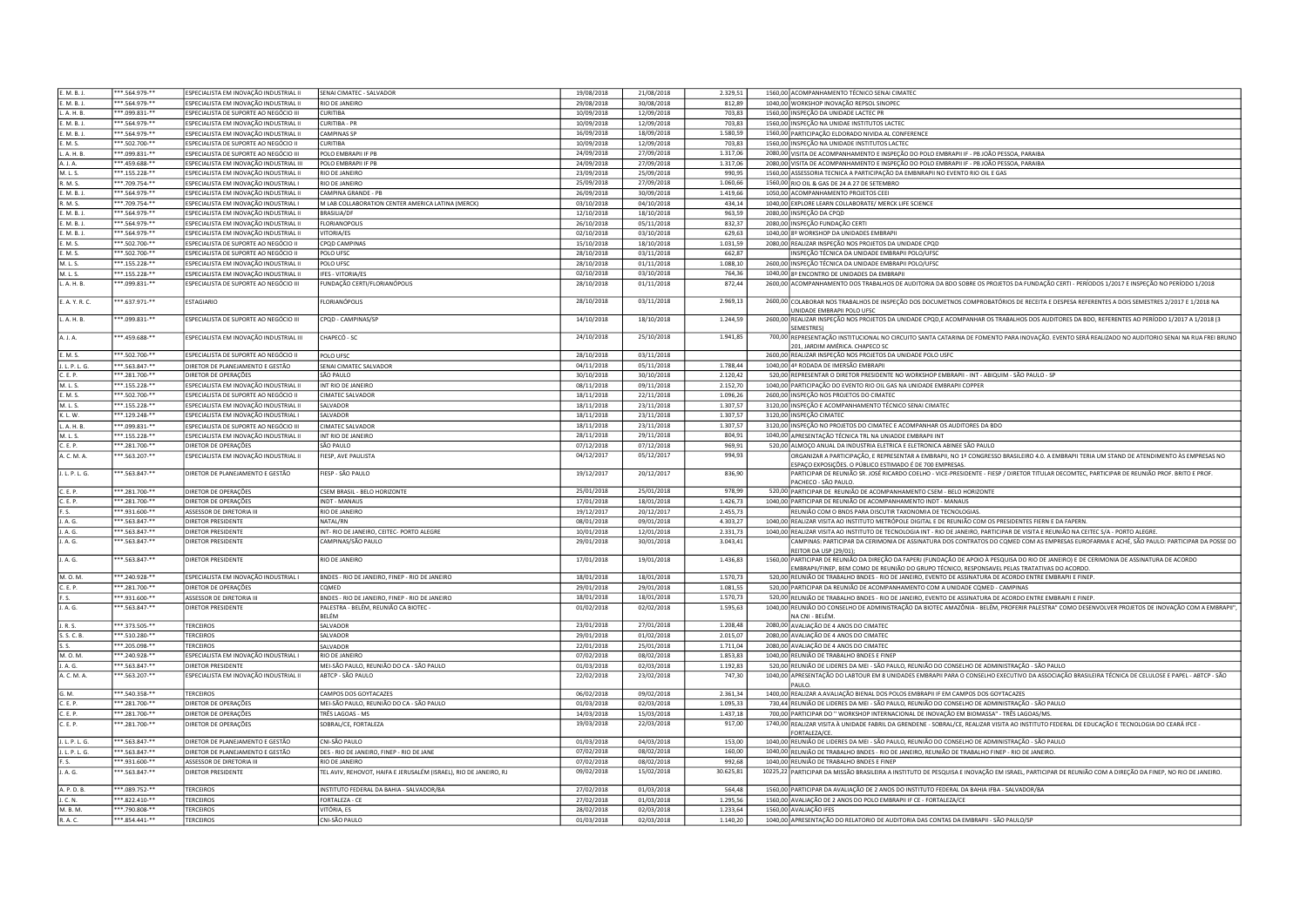| J. A. G.<br>***.563.847-**<br>DIRETOR PRESIDENTE<br>SÃO PAULO<br>20/02/2018<br>20/02/2018<br>1.770,69<br>520,00 PARTICIPAR DE REUNIÃO COM O PRESIDENTE DO CONSELHO DE ADMINISTRAÇÃO DA EMBRAPII<br>C. E. P.<br>**.281.700-**<br>DIRETOR DE OPERAÇÕES<br>SÃO PAULO<br>20/02/2018<br>20/02/2018<br>3.328,13<br>520,00 PARTICIPAR DO EVENTO CNI - INDUSTRIA 2027: RISCOS E OPORTUNIDADE PARA O BRASIL DIANTE DE INOVAÇÕES DISRUPTIVAS; PARTICIPAR DE REUNIÃO COM O<br>PRESIDENTE DO CONSELHO DE ADMINITRAÇÃO DA EMBRAPII<br>J. L. P. L. G.<br>** 563.847-**<br>DIRETOR DE PLANFIAMENTO E GESTÃO<br>CNI-SÃO PAULO, ULTRAPAR PARTICIPAÇÕES S/A, ANPEI- SÃO PAULO<br>19/02/2018<br>21/02/2018<br>1560,00 EVENTO - INDUSTRIA 2027: RISCOS E OPORTUNIDADE PARA O BRASIL DIANTE DE INOVAÇÕES DISRUPTIVAS, REUNIÃO COM O PRESIDENTE DO CONSELHO DE<br>3.146,37<br>ADMINISTRAÇÃO DA EMBRAPII - DR. PEDRO WONGTSCHOWSKI, REUNIÃO COM A ANPEI - SRA, MARCELA FLORES - GERENTE EXECUTIVA<br>D. M. N.<br>***.373.841-**<br>ESPECIALISTA EM INOVAÇÃO INDUSTRIAL II<br>01/03/2018<br>02/03/2018<br>2.153.45<br>1040,00 ACESSORA A 16 <sup>ª</sup> REUNIÃO DO CONSELHO DE ADMINITRAÇÃO DA EMBRAPII -SÃO PAULO<br>SÃO PAULO<br>**.563.847-**<br>REUNIÃO NA FINEP<br>16/02/2018<br>16/02/2018<br>527,41<br>J. A. G.<br>DIRETOR PRESIDENTE<br>REUNIÃO NA FINEP<br>**.563.847-**<br>27/02/2018<br>RETORNO A BRASILIA<br>J. A. G.<br>DIRETOR PRESIDENTE<br>REUNIÃO MCTIC<br>27/02/2018<br>1.201.47<br>A. C. M. A.<br>**.563.207-**<br>SAFRAN: RUA CAPITÃO GUYNEMER, 1626 - XERÉM, DUQUE DE CAXIAS - RJ EVENTO<br>520,00 VISITA TÉCNICA A EMPRESA DAFRAN DO BRASIL, PARA ORGANIZAÇÃO E ACOMPANHAMENTO DE 11 UNIDADES EMBRAPII QUE IRÃO PROSPECTAR OPORTUNIDADES DE<br>ESPECIALISTA EM INOVAÇÃO INDUSTRIAL II<br>06/03/2018<br>08/03/2018<br>834,10<br>ASSESPRO: INSTITUTO TECGRAF, PUC-RIO.<br>DESENVOLVIMENTO DE PROJETO DE PD&I, DE ACORDO COM GRANDES TEMAS DEFINIDOS PELA EMPRESA. PARTICIPAÇÃO NO WORKSHOP EMPRESARIAL PROMOVIDO<br>PELA ASSESPRO, PARA APRESENTAR O MODELO EMBRAPII<br>A. A. M. F.<br>** 696.400-**<br><b>TERCEIROS</b><br>FORTALEZA - CE/FORMIGA- MG<br>12/03/2018<br>16/03/2018<br>2.676.39<br>2260,00 VISITA DE AVALIAÇÃO DAS UNIDADES ENBRAPII IFCE FORTALEZA E IFMG FORMIGA.<br>J. L. N. A.<br>ESCRITORIODE REPRESENTAÇÃO DA CNI- RUA SURUBIM Nº 504, CONJ. 72, 9º ANDAR, ED.<br>02/03/2018<br>02/03/2018<br>1.689,15<br>**.334.425-**<br><b>TERCEIROS</b><br>520,00 PARTICIPAÇÃO EM REUNIÃO ORDINARIA DO CONSELHO DE DA EMBRAPII<br>BERRINI PARK, BROKLIN NOVO, SÃO PAULO.<br>1040,00 PARTICIPAR DO EVENTO INCORA 2 SCOPING WORKSHOP FAPESP-SÃO PAULO/SP, PARTICIPAR DO WORKSHOP DE AVALIAÇÃO DA 7ª IMERSÃO EM ECOSSISTEMAS DE<br>C. E. P.<br>$***.281.700***$<br>DIRETOR DE OPERAÇÕES<br>FAPESP - SÃO PAULO/SP<br>26/03/2018<br>27/03/2018<br>1.173,12<br>INOVAÇÃO-SÃO PAULO/SP.<br>C. E. P.<br>***.281.700-**<br>12/03/2018<br>12/03/2018<br>520,00 REALIZA APRESENTAÇÃO DA EMBRAPII NA DIRETORIA DA ARCELORMITTAL - BELO HORIZONTE/MG.<br><b>DIRETOR DE OPERAÇÕES</b><br>ARCELORMITTAL - BELO HORIZONTE/MG<br>825.71<br>C. E. P.<br>***.281.700-**<br>DIRETOR DE OPERAÇÕES<br>ITA - SÃO JOSÉ DOS CAMPOS, HONDA - MANUAS.<br>05/03/2018<br>08/03/2018<br>2.303,07<br>2080,00 PARTICIPAR DO EVENTO NO INSTITUTO TECNOLOGICO DE AERONÁUTICA - ITA/SÃO JOSÉ DOS CAMPOS, REALIZAR VISITA NA EMPRESA HONDA - MANAUS.<br>J. L. P. L. G.<br>**.563.847-**<br>FIESP-SÃO PAULO, FAPESP-SÃO PAULO, PETROBRAS-IILHA DO FUNDÃO/RIO DE<br>1040,00 REUNIÃO SR. RENATO CORONA FERNANDES - GERENTE DO DECOMTEC DA FIESP, REUNIÃO PROF. PACHECO - FAPESP, REUNIÃO DR. JOPER CEZAR DE ANDRADE FILHO -<br>DIRETOR DE PLANEJAMENTO E GESTÃO<br>06/03/2018<br>07/03/2018<br>842,44<br>IANEIRO/RJ, SAFRAN-XERÉM-DUQUE DE CAXIAS - RJ<br>DIRETOR DO CENTRO DE PESQUISA LEOPOLDO AMÉRICO MIGUEZ DE MELLO (CENPES) DA PETROBRAS, VISITA TÉCNICAS SAFRAN<br>08/03/2018<br>09/03/2018<br>2.777.37<br>**.281.700-**<br>C. E. P.<br>DIRETOR DE OPERAÇÕES<br>INSPER, SÃO PAULO/SP<br>1040,00 SEMINARIO SOBRE " EXPERIENCIA INSTITUCIONAIS INOVADORAS NOS CURSOS DE ENGENHARIA"M- INSPER, SÃO PAULO/SP.<br>J. A. G.<br>**.563.847-**<br>DIRETOR PRESIDENTE<br>EVENTO ESTADÃO-SÃO PAULO/SP, 2º MEETING -SÃO PAULO/SP, REUNIÃO CLARIVATE-<br>06/03/2018<br>08/03/2018<br>1560,00 PARTICIPAR DE EVENTO DO ESTADÃO: BRASIL COMPETITIVO -SÃO PAULO, PARTICIPAR DO 2º MEETING CASE WESTERN & HIAE-BUIDING A GLOBAL PARTENERSHIP IN<br>1.662,85<br>SÃO PAULO/SP. FÓRUM CONFAP-FLORIANÓPOLIS/SC. MESA REDONDA<br>HEALTH EDUCATION, RESEACH, AND INNOVATION-SÃO PAULO/SP, PARTICIPAR, PARTICIPAR DE REUNIÃO COM CLARIVATE - SÃO PAULO/SP, PARTICIPAR DE<br>FLORIANÓPOLIS/SC, REUNIÃO ACADEMICA-RIO DE JANEIRO/RJ<br>SOLENIDADE DE ABERTURA DO FÓRUM CONFAP FLORIANOPOLIS 2018 - FLORIANOPOLIS/SC, PARTICIPAR DE REUNIÃO NA ACADEMIS BRASILEIRA DE CIÊNCIA - RIO DE<br>JENEIRO/RJ<br>***.563.847-**<br>DIRETOR DE PLANEJAMENTO E GESTÃO<br>AUDITORIO DA FIESP -SÃO PAULO<br>14/03/2018<br>1040,00 PARTICIPAR COMO PALESTRANTE NO WORKSHOP POLÍTICA NACIONAL DE IOT - AMBIENTE SAÚDE.<br>J. L. P. L. G<br>15/03/2018<br>1.519,30<br>J. A. G.<br>**.563.847-**<br>DIRETOR PRESIDENTE<br>IOÃO PESSOA/PB, SOBRAL/PB, FORTALEZA/PB<br>18/03/2018<br>21/03/2018<br>5.365,93<br>2080,00 JOÃO PESSOA: PARTICIPAR DA SOLENIDADE DE ASSINATURA DE ACORDO DE COPERAÇÃO COM A FUND. DE APOIO À PESQUISA DA PARAÍBA; SOBRAL: VISITA À FABRICA<br>DA EMPRESA GRENDENE, FORTALEZA: VISITA TÉCNICA AO INSTITUTO FEDERAL DO CEARÁ E REUNIÃO COM O PRESIDENTE DA FUNCAP.<br>J. L. P. L. G.<br>***.563.847-**<br>DIRETOR DE PLANEJAMENTO E GESTÃO<br>PORTOBELLO/INTELBRAS- TIJUCAS/SC, FIESC-FLORIANOPOLIS/SC, DÍGITO TECNOLOGIA<br>27/03/2018<br>29/03/2018<br>1.649,71<br>1560,00 PARTICIPAR DE EVENTO CONJUNTO NA FIESC-EMBRAPII E SENAI COM EMPRESAS VISITA AS EMPRESAS - PORTOBELLO, INTELBRAS E DIGITO TECNOLOGICO.<br><b>ELORIANÓPOLIS/SO</b><br>J. A. G.<br>**.563.847-**<br>DIRETOR PRESIDENTE<br>RIO DE JANEIRO/RJ<br>26/03/2018<br>27/03/2018<br>2.183,95<br>1040,00 PARTICIPAR DA CERIMÔNIA PARA A HOMENAGEM E CONDECORAÇÃO DO TÍTULO DE OFICIAL DA ORDEM NACIONAL DA LEGIÃO DE HONRA DA FRANÇA AO PROF. JACOE<br>PALIS JÚNIOR NA ABC - RIO DE JANEIRO/BSB<br>F. S.<br>*** 931.600-**<br>ASSESSOR DE DIRETORIA III<br>RIBEIRÃO PRETO/SP<br>15/03/2018<br>1.522,60<br>1040,00 REPRESENTAR A EMBRAPII NO SIMPÓSIO INTEGRAÇÃO DA PESQUISA PÚBLICA COM CANA-DE-AÇÚCAR NO BRASIL- RIBEIRÃO PRETO/SP.<br>14/03/2018<br>**.931.600-**<br>SÃO PAULO/SF<br>520,00 PARTICIPAR DE REUNIÃO NA FIESP-SÃO PAULO.<br>F.S.<br>ASSESSOR DE DIRETORIA III<br>22/03/2018<br>22/03/2018<br>1.489.30<br>**.931.600-**<br>ASSESSOR DE DIRETORIA III<br>FLORIANOPOLIS<br>01/04/2018<br>02/04/2018<br>1.653,71<br>1040,00 PARTICIPAR DE REUNIÃO NA FIESP<br>F.S.<br>J. A. G.<br>**.563.847-**<br>MEI-SÃO PAULO, ROAD SHOW - CURITIBA/PR, LACTEC - CURITIBA/PR<br>09/04/2018<br>11/04/2018<br>1.870,68<br>1560,00 PARTICIPAR DO 20º DIÁLOGO DA MEI - SÃO PAULO/SP; // APRESENTAR O MODELO EMBRAPII NO EVENTO "ROAD SHOW PARANÁ - RECURSOS PARA A INOVAÇÃO NA<br>DIRETOR PRESIDENTE<br>INDÚSTRIA" EM PARCERIA COM A FIEP, EM: CURITIBA/PR; // ENCONTRO DAS UNIDADES LACTEC - CURITIBA/PR;<br>D. M. N.<br>***.373.841-**<br>ESPECIALISTA EM INOVAÇÃO INDUSTRIAL II<br>CURITIBA - PR<br>10/04/2018<br>11/04/2018<br>1.060.20<br>1040,00 PARTICIPAÇÃO 7º WORKSHOP UNIDADES EMBRAPII<br>12/04/2018<br>15/04/2018<br>1.225,30<br>2080,00 PARTICIPAR COMO PALESTRANTE NO EVENTO BRAZIL IRELAND RESEARCH SEMINAR NA SEXTA-FEIRA, DIA 13/04, PELA MANHÃ, E PARTICIPAR COMO PALESTRANTE DO<br>SEMINÁRIO PROMOVIDO PELA ETS, NO SÁBADO O DIA TODO, NO CONTEXTO DA SEMANA DO ENCONTRO DO FÓRUM DE ASSESSORIAS INTERNACIONAIS DAS<br>***.373.841-**<br>ESPECIALISTA EM INOVAÇÃO INDUSTRIAL II<br>D. M. N.<br>RIO DE JANEIRO<br><b>JNIVERSIDADES BRASILEIRAS</b><br>1040,00 PARTICIPAR DO CURSO - ELABORAÇÃO E GESTÃO DE PARCERIAS COM ORGANIZAÇÕES DA SOCIEDADE CIVIL - NOVA LEI DE FOMENTO E DE COLABORAÇÃO - LEI<br>06/04/2018<br>09/04/2018<br>1.649,30<br>M. H. G. O.<br>**.309.678-**<br>COORDENADOR JURÍDICO<br>SÃO PAULO<br>13019/2014<br>13/04/2018<br>16/04/2018<br>1.285.30<br>1040,00 CURSO - ELABORAÇÃO E GESTÃO DE PARCERIAS COM ORGANIZAÇÕES DA SOCIEDADE CIVIL - NOVA LEI DE FOMENTO E DE COLABORAÇÃO - LEI 13019/2014<br>M. H. G. O.<br>***.309.678-**<br>COORDENADOR JURÍDICO<br>SÃO PAULO<br>A. C. M. A.<br>**.563.207-**<br>ESPECIALISTA EM INOVAÇÃO INDUSTRIAL II<br>Florianópolis, São Paulo, Belo Horizonte, Recife e Salvador<br>20/05/2018<br>25/05/2018<br>2.376,76<br>3120.00 8ª IMERSÃO EM ECOSSISTEMAS DE INOVAÇÃO - VISITA TÉCNICA ÀS SEGUINTES UNIDADES EMBRAPII: CERTI: POLO / UFSC: ISI SISTEMAS EMBARCADOS: IPT - MAT: IPT -<br>BIO; ESCOLA POLITÉCNICA / USP; TECNOGREEN; ISI EM METALURGIA E LIGAS ESPECIAIS; CSEM; CESAR; SENAI CIMATEC; IFBA. ALÉM DISSO, SERÃO VISITADOS O ISI<br>MATERIAIS; O ISI TICS E O CENTRO DE ENGENHARIA E TECNOLOGIA EMBRAER EM MG.<br>1390,00 REPRESENTAR A EMBRAPII EM WORKSHOP ORGANIZADO PELA FIESC E SINDICATO DAS INDUSTRIAS METALÚRGICAS, METAL MECÂNICA E DO MATERIAL ELÉTRICO DE<br>17/04/2018<br>19/04/2018<br>1.059,71<br>A. C. M. A<br>**.563.207-**<br>CENTRO DE INOVAÇÃO LUIZ HENRIQUE DA SILVEIRA, ÓRION PARQUE, LAGES.<br>ESPECIALISTA EM INOVAÇÃO INDUSTRIAL II<br>LAGES - SIMMMEL, DURANTE A SEMANA DE INOVAÇÃO EM LAGES.<br>A. C. M. A.<br>**.563.207-**<br>ESPECIALISTA EM INOVAÇÃO INDUSTRIAL II<br>CENTRO DE SOLUÇÕES CORPORATIVA ALGAR, RUA MARIA SILVA GARCIA, 385, GRANJA<br>26/04/2018<br>27/04/2018<br>1.348,40<br>700,00 VISITA TÉCNICA A EMPRESA ALGAR TELECOM, PARA ORGANIZAÇÃO E ACOMPANHAMENTO DE 06 UNIDADES EMBRAPII QUE IRÃO PROSPECTAR OPORTUNIDADES DE<br>DESENVOLVIMENTO DE PROJETOS DE PD&I, DE ACORDO COM GRANDES TEMAS DEFINIDOS PELA EMPRESA.<br>MARILEUSA. 3º ANDAR (BRAIN), UBERLÂNDIA<br>22/04/2018<br>25/04/2018<br>A. C. M. A.<br>***.563.207-**<br>ESPECIALISTA EM INOVAÇÃO INDUSTRIAL II<br>ROADSHOW - SÃO PAULO/SP<br>1.221,10<br>2080,00 REALIZAR O ROADSHOW "INOVAÇÃO NA PRÁTICA PARA O SETOR DE PAPEL E CELULOSE", EM PARCERIA COM A ABTCP. O ROADSHOW LEVARÁ EMPRESAS DO SETOR DE<br>PAPEL E CELULOSE PARA CONHECER AS UES EM SÃO PAULO (IPT-BIO, IPT- MAT, TECNOGREEN, CNPEM, ELDORADO E ESALQ) - SÃO PAULO/SP.<br>UNIDADE EMBRAPII ELDORADO- CAMPINAS/SP, JORN DEERE -<br>23/04/2018<br>25/04/2018<br>2.072,32<br>1560,00 REUNIÃO NA UNIDADE - EMBRAPII - ELDORADO - CAMPINAS/SP, MINISTRAR PALESTRA NO EVENTO JOHN DEERE- CAMPINAS/SP, PARTICIPAR DE INSPENÇÃO NOS<br>C, F, P<br>**.281.700-**<br>DIRETOR DE OPERAÇÕES<br>CAMPINAS/SP<br>PROJETOS CIMATEC-SAI VADOR/BA<br>920,39<br>J. L. P. L. G.<br>***.563.847-**<br>DIRETOR DE PLANEJAMENTO E GESTÃO<br>FIEP - Curitiba/OBSERVATÓRIO - SISTEMA FIEP, LACTEC.<br>09/04/2018<br>11/04/2018<br>1560,00 ROAD SHOW PARANÁ, PARTICIPAÇÃO 7º WORKSHOP UNIDADES EMBRAPII E VISITA AO OBSERVATÓRIO<br>***.933.809-**<br>ESPECIALISTA EM INOVAÇÃO INDUSTRIAL I<br>SÃO PAULO<br>25/04/2018<br>26/04/2018<br>528.17<br>1040,00 PARTICIPAR DA FEIMEC<br>S.R.<br>10/04/2018<br>11/04/2018<br>1.061,10<br>1040,00 PARTICIPAÇÃO 7º WORKSHOP UNIDADES EMBRAPII E VISITA AO OBSERVATÓRIO<br>F.S.<br>**.931.600-**<br>ASSESSOR DE DIRETORIA III<br>VISITA OBESERVATORIO SISTEMA FIEP 7º WORKSHOP DAS UNIDADES EMBRAPII<br>J. A. G.<br>**.563.847-**<br>15/04/2018<br>27/04/2018<br>20.077,75<br>19916,91 PARTICIPAR DA IMERSÃO INTERNACIONAL 4.0 - ALEMANHA<br>DIRETOR PRESIDENTE<br>MUNIQUE, STUTTGART E OSTFILDERN, AMBERG E NURNBERG, BERLIN, LISBOA,<br>NOTTINGHAM<br>10724,49 PARTICIPAR DA MISSÃO A BERLIM, ALEMANHA, COM O OBJETIVO DE VISITAR INSTITUTOS FRAUNHOFER E DISCUTIR ASSUNTOS RELACIONADOS ÀS BOAS PRÁTICAS NA<br>INSTITUTO FRAUNHOFER - FOKUS, INSTITUTO FRAUNHOFER - IPK, INSTITUTO<br>13/04/2018<br>19/04/2018<br>7.304,89<br>1.1.9.1.6<br>**.563.847-**<br>DIRETOR DE PLANEJAMENTO E GESTÃO<br>GESTÃO DE PESQUISA, DESENVOLVIMENTO E INOVAÇÃO<br><b>FRAUNHOFER - IPK</b><br>INSTITUTO FRAUNHOFER - FOKUS, INSTITUTO FRAUNHOFER - IPK, INSTITUTO<br>13/04/2018<br>19/04/2018<br>7.304,89<br>10769,53 PARTICIPAR DA MISSÃO A BERLIM, ALEMANHA, COM O OBJETIVO DE VISITAR INSTITUTOS FRAUNHOFER E DISCUTIR ASSUNTOS RELACIONADOS ÀS BOAS PRÁTICAS NA<br>M. O. M.<br>***.240.928-**<br>ESPECIALISTA EM INOVAÇÃO INDUSTRIAL I<br>GESTÃO DE PESQUISA, DESENVOLVIMENTO E INOVAÇÃO<br>FRAUNHOFFR - IPK.<br>22/03/2018<br>22/03/2018<br>J. A. G.<br>** 563.847-**<br>DIRETOR PRESIDENTE<br>HOSPITAL DAS CLINICAS - PORTO ALECRE/RS<br>1.539.03<br>PARTICIPAR DE REUNIÃO COM A DIREÇÃO DO HOSPITAL DAS CLINICAS DE PORTO ALEGRE/RS<br>27/03/2018<br>29/03/2018<br>2.796,39<br>**.563.847-**<br>SALVADOR, RIO DE JANEIRO/RJ<br>SEMINÁRIO DA SECRETARIA DE C&T DA BAHIA E REUNIÃO COM A DIREÇÃO DA FAPERJ<br>J. A. G.<br>DIRETOR PRESIDENTE<br>A. C. M. A.<br>*.563.207-**<br>ESPECIALISTA EM INOVAÇÃO INDUSTRIAL II<br>CURITIBA: CAMPUS DA INDUSTRIA - AV. COMENDADOR FRANCO, 1341, LONDRINA: RUA<br>09/04/2018<br>15/04/2018<br>1.960,57<br>2090,00 APRESENTAR O MODELO EMBRAPII NO EVENTO "ROAD SHOW PARANÁ - RECURSOS PARA A INOVAÇÃO NA INDÚSTRIA" EM PARCERIA COM A FIEP, EM: CURITIBA,<br>BELÉM, 844 - CENTRO, MARINGA: RUA JOSÉ CORRÊA DE AGUIAR, 361 - JARDIM LEBLON<br>ONDRINA, MARINGÁ E TOLEDO.<br>TOLEDO: RUA IULIO DE CASTILHOS, 3465<br>***.240.928-**<br>ESPECIALISTA EM INOVAÇÃO INDUSTRIAL I<br>SÃO PAULO/SE<br>09/04/2018<br>10/04/2018<br>962.10<br>1040,00 VISITA ÀS INSTALAÇÕES DO HOSPITAL DAS CLINICAS, HOSPITAL 4.0-SÃO PAULO/SP.<br>M. O. M.<br>C. E. P.<br>***.281.700-**<br>DIRETOR DE OPERAÇÕES<br>04/04/2018<br>05/04/2018<br>1.785.80<br>1040,00 MINISTRAR PALESTRA NO EVENTO "DOJOT IOT DAY" NO AUDITÓRIO DO CPOD - CAMPINAS/SP.<br>CPOD - CAMPINAS/SP<br>C. E. P.<br>**.281.700-**<br>DIRETOR DE OPERAÇÕES<br>09/04/2018<br>13/04/2018<br>2.665,49<br>2260,00 APRESENTAR O MODELO EMBRAPII NO EVENTO "ROAD SHOW PARANÁ - RECURSOS PARA A INOVAÇÃO NA INDÚSTRIA" EM PARCERIA COM A FIEP, EM: CURITIBA/PR,<br>FIEP - Curitiba/PR, LACTEC - Curitiba/PR,<br>PRATI DONADUZZI-TOLEDO/PR, FIEP- TOLEDO/PR.<br>ENCONTRO DAS UNIDADE LACTEC - CURITIBA/PR<br>05/04/2018<br>06/04/2018<br>1.179,10<br>1040,00 PARTICIPAR DE REUNIÃO NA FINEP PARA OPERACIONALIZAÇÃO DA PARCERIA, REPRESENTAR A EMBRAPII NA 9ª REUNIÃO DA COMISSÃO DE INOVAÇÃO DA ASSOCIAÇÃO<br>**.931.600-**<br>ASSESSOR DE DIRETORIA III<br>RIO DE JANEIRO/FINEP<br>BRASILEIRA DE DESENVOLVIMENTO (ABDE)<br>C. R. S.<br>***.584.799-**<br>25/04/2018<br>25/04/2018<br>1.305.34<br><b>TERCEIROS</b><br>IPT-BIO-SÃO PAULO/SP<br>520,00 AVALIAÇÃO DE 2 ANOS DO IPT-BIO - SÃO PAULO/SP<br>29/04/2018<br>30/04/2018<br>844.53<br>1040,00 PARTICIPAR DE REUNIÃO COM A VICE-PRESIDENTE DA INNOSUISSE SRA. MARTINA HIRAYAMA - SÃO PAULO/SP<br>C.E.P.<br>***.281.700-**<br>DIRETOR DE OPERAÇÕES<br>SÃO PAULO/SP | J. L. P. L. G. | $***.563.847-*$ | DIRETOR DE PLANEJAMENTO E GESTÃO | BRADESCO - SÃO PAULO | 14/02/2018 | 14/02/2018 | 957,80 | 520,00 REUNIÃO DR. LUCAS CAVALCANTE - DIRETOR EXECUTIVO DE PESQUISA E INOVAÇÃO E CANAIS DIGITAIS DO BRADESCO. |
|------------------------------------------------------------------------------------------------------------------------------------------------------------------------------------------------------------------------------------------------------------------------------------------------------------------------------------------------------------------------------------------------------------------------------------------------------------------------------------------------------------------------------------------------------------------------------------------------------------------------------------------------------------------------------------------------------------------------------------------------------------------------------------------------------------------------------------------------------------------------------------------------------------------------------------------------------------------------------------------------------------------------------------------------------------------------------------------------------------------------------------------------------------------------------------------------------------------------------------------------------------------------------------------------------------------------------------------------------------------------------------------------------------------------------------------------------------------------------------------------------------------------------------------------------------------------------------------------------------------------------------------------------------------------------------------------------------------------------------------------------------------------------------------------------------------------------------------------------------------------------------------------------------------------------------------------------------------------------------------------------------------------------------------------------------------------------------------------------------------------------------------------------------------------------------------------------------------------------------------------------------------------------------------------------------------------------------------------------------------------------------------------------------------------------------------------------------------------------------------------------------------------------------------------------------------------------------------------------------------------------------------------------------------------------------------------------------------------------------------------------------------------------------------------------------------------------------------------------------------------------------------------------------------------------------------------------------------------------------------------------------------------------------------------------------------------------------------------------------------------------------------------------------------------------------------------------------------------------------------------------------------------------------------------------------------------------------------------------------------------------------------------------------------------------------------------------------------------------------------------------------------------------------------------------------------------------------------------------------------------------------------------------------------------------------------------------------------------------------------------------------------------------------------------------------------------------------------------------------------------------------------------------------------------------------------------------------------------------------------------------------------------------------------------------------------------------------------------------------------------------------------------------------------------------------------------------------------------------------------------------------------------------------------------------------------------------------------------------------------------------------------------------------------------------------------------------------------------------------------------------------------------------------------------------------------------------------------------------------------------------------------------------------------------------------------------------------------------------------------------------------------------------------------------------------------------------------------------------------------------------------------------------------------------------------------------------------------------------------------------------------------------------------------------------------------------------------------------------------------------------------------------------------------------------------------------------------------------------------------------------------------------------------------------------------------------------------------------------------------------------------------------------------------------------------------------------------------------------------------------------------------------------------------------------------------------------------------------------------------------------------------------------------------------------------------------------------------------------------------------------------------------------------------------------------------------------------------------------------------------------------------------------------------------------------------------------------------------------------------------------------------------------------------------------------------------------------------------------------------------------------------------------------------------------------------------------------------------------------------------------------------------------------------------------------------------------------------------------------------------------------------------------------------------------------------------------------------------------------------------------------------------------------------------------------------------------------------------------------------------------------------------------------------------------------------------------------------------------------------------------------------------------------------------------------------------------------------------------------------------------------------------------------------------------------------------------------------------------------------------------------------------------------------------------------------------------------------------------------------------------------------------------------------------------------------------------------------------------------------------------------------------------------------------------------------------------------------------------------------------------------------------------------------------------------------------------------------------------------------------------------------------------------------------------------------------------------------------------------------------------------------------------------------------------------------------------------------------------------------------------------------------------------------------------------------------------------------------------------------------------------------------------------------------------------------------------------------------------------------------------------------------------------------------------------------------------------------------------------------------------------------------------------------------------------------------------------------------------------------------------------------------------------------------------------------------------------------------------------------------------------------------------------------------------------------------------------------------------------------------------------------------------------------------------------------------------------------------------------------------------------------------------------------------------------------------------------------------------------------------------------------------------------------------------------------------------------------------------------------------------------------------------------------------------------------------------------------------------------------------------------------------------------------------------------------------------------------------------------------------------------------------------------------------------------------------------------------------------------------------------------------------------------------------------------------------------------------------------------------------------------------------------------------------------------------------------------------------------------------------------------------------------------------------------------------------------------------------------------------------------------------------------------------------------------------------------------------------------------------------------------------------------------------------------------------------------------------------------------------------------------------------------------------------------------------------------------------------------------------------------------------------------------------------------------------------------------------------------------------------------------------------------------------------------------------------------------------------------------------------------------------------------------------------------------------------------------------------------------------------------------------------------------------------------------------------------------------------------------------------------------------------------------------------------------------------------------------------------------------------------------------------------------------------------------------------------------------------------------------------------------------------------------------------------------------------------------------------------------------------------------------------------------------------------------------------------------------------------------------------------------------------------------------------------------------------------------------------------------------------------------------------------------------------------------------------------------------------------------------------------------------------------------------------------------------------------------------------------------------------------------------------------------------------------------------------------------------------------------------------------------------------------------------------------------------------------------------------------------------------------------------------------------------------------------------------------------------------------------------------------------------------------------------------------------------------------------------------------------------------------------------------------------------------------------------------------------------------------------------------------------------------------------------------------------------------------------------------------------------------------------------------------------------------------------------------------------------------------------------------------------------------------------------------------------------------------------------------------------------------------------------------------------------------------------------------------------------------------------------------------------------------------------------------------------------------------------------------------------------------------------------------------------------------------------------------------------------------------------------------------------------------------------------------------------------------------------------------------------------------------------------------------------------------------------------------------------------------------------------------------------------------------------------------------------------------------------------------------------------------------------------------------------------------------------------------------------------------------------------------------------------------------------------------------------------------------------------------------------------------------------------------------------------------------------------------------------------------------------------------------------------------------------------------------------------------------------------------------------------------------------------------------------------------------------------------------------------------------------------------------------------------------------------------------------------------------------------------------------------------------------------------------------------------------------------------------------------------------------------------------------------------------------------------------------------------------------------------------------------------------------------------------------------------------------------------------------------------------------------------------------------------------------------------------------------------------------------------------------------------------------------------------------------------------------------------------------------------------------------------------------------------------------------------------------------------------------------------------------------------------------------------------------------------------------------------------------------------------------------------------------------------------------------------------------------------------------------------------------------------------------------------------------------------------------------------------------------------------------------------------------------------------------------------------------------------------------|----------------|-----------------|----------------------------------|----------------------|------------|------------|--------|---------------------------------------------------------------------------------------------------------------|
|                                                                                                                                                                                                                                                                                                                                                                                                                                                                                                                                                                                                                                                                                                                                                                                                                                                                                                                                                                                                                                                                                                                                                                                                                                                                                                                                                                                                                                                                                                                                                                                                                                                                                                                                                                                                                                                                                                                                                                                                                                                                                                                                                                                                                                                                                                                                                                                                                                                                                                                                                                                                                                                                                                                                                                                                                                                                                                                                                                                                                                                                                                                                                                                                                                                                                                                                                                                                                                                                                                                                                                                                                                                                                                                                                                                                                                                                                                                                                                                                                                                                                                                                                                                                                                                                                                                                                                                                                                                                                                                                                                                                                                                                                                                                                                                                                                                                                                                                                                                                                                                                                                                                                                                                                                                                                                                                                                                                                                                                                                                                                                                                                                                                                                                                                                                                                                                                                                                                                                                                                                                                                                                                                                                                                                                                                                                                                                                                                                                                                                                                                                                                                                                                                                                                                                                                                                                                                                                                                                                                                                                                                                                                                                                                                                                                                                                                                                                                                                                                                                                                                                                                                                                                                                                                                                                                                                                                                                                                                                                                                                                                                                                                                                                                                                                                                                                                                                                                                                                                                                                                                                                                                                                                                                                                                                                                                                                                                                                                                                                                                                                                                                                                                                                                                                                                                                                                                                                                                                                                                                                                                                                                                                                                                                                                                                                                                                                                                                                                                                                                                                                                                                                                                                                                                                                                                                                                                                                                                                                                                                                                                                                                                                                                                                                                                                                                                                                                                                                                                                                                                                                                                                                                                                                                                                                                                                                                                                                                                                                                                                                                                                                                                                                                                                                                                                                                                                                                                                                                                                                                                                                                                                                                                                                                                                                                                                                                                                                                                                                                                                                                                                                                                                                                                                                                                                                                                                                                                                                                                                                                                                                                                                                                                                                                                                                                                                                                                                                                                                                                                                                                                                                                                                                                                                                                                                                                                                                                                                                                                                                                                                                                                                                                                                                                                                                                                                                                                                                                                                                                                                                                                                                                                                                                                                                                                                                                                                                                                                                                                                                                                                                                                    |                |                 |                                  |                      |            |            |        |                                                                                                               |
|                                                                                                                                                                                                                                                                                                                                                                                                                                                                                                                                                                                                                                                                                                                                                                                                                                                                                                                                                                                                                                                                                                                                                                                                                                                                                                                                                                                                                                                                                                                                                                                                                                                                                                                                                                                                                                                                                                                                                                                                                                                                                                                                                                                                                                                                                                                                                                                                                                                                                                                                                                                                                                                                                                                                                                                                                                                                                                                                                                                                                                                                                                                                                                                                                                                                                                                                                                                                                                                                                                                                                                                                                                                                                                                                                                                                                                                                                                                                                                                                                                                                                                                                                                                                                                                                                                                                                                                                                                                                                                                                                                                                                                                                                                                                                                                                                                                                                                                                                                                                                                                                                                                                                                                                                                                                                                                                                                                                                                                                                                                                                                                                                                                                                                                                                                                                                                                                                                                                                                                                                                                                                                                                                                                                                                                                                                                                                                                                                                                                                                                                                                                                                                                                                                                                                                                                                                                                                                                                                                                                                                                                                                                                                                                                                                                                                                                                                                                                                                                                                                                                                                                                                                                                                                                                                                                                                                                                                                                                                                                                                                                                                                                                                                                                                                                                                                                                                                                                                                                                                                                                                                                                                                                                                                                                                                                                                                                                                                                                                                                                                                                                                                                                                                                                                                                                                                                                                                                                                                                                                                                                                                                                                                                                                                                                                                                                                                                                                                                                                                                                                                                                                                                                                                                                                                                                                                                                                                                                                                                                                                                                                                                                                                                                                                                                                                                                                                                                                                                                                                                                                                                                                                                                                                                                                                                                                                                                                                                                                                                                                                                                                                                                                                                                                                                                                                                                                                                                                                                                                                                                                                                                                                                                                                                                                                                                                                                                                                                                                                                                                                                                                                                                                                                                                                                                                                                                                                                                                                                                                                                                                                                                                                                                                                                                                                                                                                                                                                                                                                                                                                                                                                                                                                                                                                                                                                                                                                                                                                                                                                                                                                                                                                                                                                                                                                                                                                                                                                                                                                                                                                                                                                                                                                                                                                                                                                                                                                                                                                                                                                                                                                                                                    |                |                 |                                  |                      |            |            |        |                                                                                                               |
|                                                                                                                                                                                                                                                                                                                                                                                                                                                                                                                                                                                                                                                                                                                                                                                                                                                                                                                                                                                                                                                                                                                                                                                                                                                                                                                                                                                                                                                                                                                                                                                                                                                                                                                                                                                                                                                                                                                                                                                                                                                                                                                                                                                                                                                                                                                                                                                                                                                                                                                                                                                                                                                                                                                                                                                                                                                                                                                                                                                                                                                                                                                                                                                                                                                                                                                                                                                                                                                                                                                                                                                                                                                                                                                                                                                                                                                                                                                                                                                                                                                                                                                                                                                                                                                                                                                                                                                                                                                                                                                                                                                                                                                                                                                                                                                                                                                                                                                                                                                                                                                                                                                                                                                                                                                                                                                                                                                                                                                                                                                                                                                                                                                                                                                                                                                                                                                                                                                                                                                                                                                                                                                                                                                                                                                                                                                                                                                                                                                                                                                                                                                                                                                                                                                                                                                                                                                                                                                                                                                                                                                                                                                                                                                                                                                                                                                                                                                                                                                                                                                                                                                                                                                                                                                                                                                                                                                                                                                                                                                                                                                                                                                                                                                                                                                                                                                                                                                                                                                                                                                                                                                                                                                                                                                                                                                                                                                                                                                                                                                                                                                                                                                                                                                                                                                                                                                                                                                                                                                                                                                                                                                                                                                                                                                                                                                                                                                                                                                                                                                                                                                                                                                                                                                                                                                                                                                                                                                                                                                                                                                                                                                                                                                                                                                                                                                                                                                                                                                                                                                                                                                                                                                                                                                                                                                                                                                                                                                                                                                                                                                                                                                                                                                                                                                                                                                                                                                                                                                                                                                                                                                                                                                                                                                                                                                                                                                                                                                                                                                                                                                                                                                                                                                                                                                                                                                                                                                                                                                                                                                                                                                                                                                                                                                                                                                                                                                                                                                                                                                                                                                                                                                                                                                                                                                                                                                                                                                                                                                                                                                                                                                                                                                                                                                                                                                                                                                                                                                                                                                                                                                                                                                                                                                                                                                                                                                                                                                                                                                                                                                                                                                                                    |                |                 |                                  |                      |            |            |        |                                                                                                               |
|                                                                                                                                                                                                                                                                                                                                                                                                                                                                                                                                                                                                                                                                                                                                                                                                                                                                                                                                                                                                                                                                                                                                                                                                                                                                                                                                                                                                                                                                                                                                                                                                                                                                                                                                                                                                                                                                                                                                                                                                                                                                                                                                                                                                                                                                                                                                                                                                                                                                                                                                                                                                                                                                                                                                                                                                                                                                                                                                                                                                                                                                                                                                                                                                                                                                                                                                                                                                                                                                                                                                                                                                                                                                                                                                                                                                                                                                                                                                                                                                                                                                                                                                                                                                                                                                                                                                                                                                                                                                                                                                                                                                                                                                                                                                                                                                                                                                                                                                                                                                                                                                                                                                                                                                                                                                                                                                                                                                                                                                                                                                                                                                                                                                                                                                                                                                                                                                                                                                                                                                                                                                                                                                                                                                                                                                                                                                                                                                                                                                                                                                                                                                                                                                                                                                                                                                                                                                                                                                                                                                                                                                                                                                                                                                                                                                                                                                                                                                                                                                                                                                                                                                                                                                                                                                                                                                                                                                                                                                                                                                                                                                                                                                                                                                                                                                                                                                                                                                                                                                                                                                                                                                                                                                                                                                                                                                                                                                                                                                                                                                                                                                                                                                                                                                                                                                                                                                                                                                                                                                                                                                                                                                                                                                                                                                                                                                                                                                                                                                                                                                                                                                                                                                                                                                                                                                                                                                                                                                                                                                                                                                                                                                                                                                                                                                                                                                                                                                                                                                                                                                                                                                                                                                                                                                                                                                                                                                                                                                                                                                                                                                                                                                                                                                                                                                                                                                                                                                                                                                                                                                                                                                                                                                                                                                                                                                                                                                                                                                                                                                                                                                                                                                                                                                                                                                                                                                                                                                                                                                                                                                                                                                                                                                                                                                                                                                                                                                                                                                                                                                                                                                                                                                                                                                                                                                                                                                                                                                                                                                                                                                                                                                                                                                                                                                                                                                                                                                                                                                                                                                                                                                                                                                                                                                                                                                                                                                                                                                                                                                                                                                                                                                                    |                |                 |                                  |                      |            |            |        |                                                                                                               |
|                                                                                                                                                                                                                                                                                                                                                                                                                                                                                                                                                                                                                                                                                                                                                                                                                                                                                                                                                                                                                                                                                                                                                                                                                                                                                                                                                                                                                                                                                                                                                                                                                                                                                                                                                                                                                                                                                                                                                                                                                                                                                                                                                                                                                                                                                                                                                                                                                                                                                                                                                                                                                                                                                                                                                                                                                                                                                                                                                                                                                                                                                                                                                                                                                                                                                                                                                                                                                                                                                                                                                                                                                                                                                                                                                                                                                                                                                                                                                                                                                                                                                                                                                                                                                                                                                                                                                                                                                                                                                                                                                                                                                                                                                                                                                                                                                                                                                                                                                                                                                                                                                                                                                                                                                                                                                                                                                                                                                                                                                                                                                                                                                                                                                                                                                                                                                                                                                                                                                                                                                                                                                                                                                                                                                                                                                                                                                                                                                                                                                                                                                                                                                                                                                                                                                                                                                                                                                                                                                                                                                                                                                                                                                                                                                                                                                                                                                                                                                                                                                                                                                                                                                                                                                                                                                                                                                                                                                                                                                                                                                                                                                                                                                                                                                                                                                                                                                                                                                                                                                                                                                                                                                                                                                                                                                                                                                                                                                                                                                                                                                                                                                                                                                                                                                                                                                                                                                                                                                                                                                                                                                                                                                                                                                                                                                                                                                                                                                                                                                                                                                                                                                                                                                                                                                                                                                                                                                                                                                                                                                                                                                                                                                                                                                                                                                                                                                                                                                                                                                                                                                                                                                                                                                                                                                                                                                                                                                                                                                                                                                                                                                                                                                                                                                                                                                                                                                                                                                                                                                                                                                                                                                                                                                                                                                                                                                                                                                                                                                                                                                                                                                                                                                                                                                                                                                                                                                                                                                                                                                                                                                                                                                                                                                                                                                                                                                                                                                                                                                                                                                                                                                                                                                                                                                                                                                                                                                                                                                                                                                                                                                                                                                                                                                                                                                                                                                                                                                                                                                                                                                                                                                                                                                                                                                                                                                                                                                                                                                                                                                                                                                                                                                    |                |                 |                                  |                      |            |            |        |                                                                                                               |
|                                                                                                                                                                                                                                                                                                                                                                                                                                                                                                                                                                                                                                                                                                                                                                                                                                                                                                                                                                                                                                                                                                                                                                                                                                                                                                                                                                                                                                                                                                                                                                                                                                                                                                                                                                                                                                                                                                                                                                                                                                                                                                                                                                                                                                                                                                                                                                                                                                                                                                                                                                                                                                                                                                                                                                                                                                                                                                                                                                                                                                                                                                                                                                                                                                                                                                                                                                                                                                                                                                                                                                                                                                                                                                                                                                                                                                                                                                                                                                                                                                                                                                                                                                                                                                                                                                                                                                                                                                                                                                                                                                                                                                                                                                                                                                                                                                                                                                                                                                                                                                                                                                                                                                                                                                                                                                                                                                                                                                                                                                                                                                                                                                                                                                                                                                                                                                                                                                                                                                                                                                                                                                                                                                                                                                                                                                                                                                                                                                                                                                                                                                                                                                                                                                                                                                                                                                                                                                                                                                                                                                                                                                                                                                                                                                                                                                                                                                                                                                                                                                                                                                                                                                                                                                                                                                                                                                                                                                                                                                                                                                                                                                                                                                                                                                                                                                                                                                                                                                                                                                                                                                                                                                                                                                                                                                                                                                                                                                                                                                                                                                                                                                                                                                                                                                                                                                                                                                                                                                                                                                                                                                                                                                                                                                                                                                                                                                                                                                                                                                                                                                                                                                                                                                                                                                                                                                                                                                                                                                                                                                                                                                                                                                                                                                                                                                                                                                                                                                                                                                                                                                                                                                                                                                                                                                                                                                                                                                                                                                                                                                                                                                                                                                                                                                                                                                                                                                                                                                                                                                                                                                                                                                                                                                                                                                                                                                                                                                                                                                                                                                                                                                                                                                                                                                                                                                                                                                                                                                                                                                                                                                                                                                                                                                                                                                                                                                                                                                                                                                                                                                                                                                                                                                                                                                                                                                                                                                                                                                                                                                                                                                                                                                                                                                                                                                                                                                                                                                                                                                                                                                                                                                                                                                                                                                                                                                                                                                                                                                                                                                                                                                                                                    |                |                 |                                  |                      |            |            |        |                                                                                                               |
|                                                                                                                                                                                                                                                                                                                                                                                                                                                                                                                                                                                                                                                                                                                                                                                                                                                                                                                                                                                                                                                                                                                                                                                                                                                                                                                                                                                                                                                                                                                                                                                                                                                                                                                                                                                                                                                                                                                                                                                                                                                                                                                                                                                                                                                                                                                                                                                                                                                                                                                                                                                                                                                                                                                                                                                                                                                                                                                                                                                                                                                                                                                                                                                                                                                                                                                                                                                                                                                                                                                                                                                                                                                                                                                                                                                                                                                                                                                                                                                                                                                                                                                                                                                                                                                                                                                                                                                                                                                                                                                                                                                                                                                                                                                                                                                                                                                                                                                                                                                                                                                                                                                                                                                                                                                                                                                                                                                                                                                                                                                                                                                                                                                                                                                                                                                                                                                                                                                                                                                                                                                                                                                                                                                                                                                                                                                                                                                                                                                                                                                                                                                                                                                                                                                                                                                                                                                                                                                                                                                                                                                                                                                                                                                                                                                                                                                                                                                                                                                                                                                                                                                                                                                                                                                                                                                                                                                                                                                                                                                                                                                                                                                                                                                                                                                                                                                                                                                                                                                                                                                                                                                                                                                                                                                                                                                                                                                                                                                                                                                                                                                                                                                                                                                                                                                                                                                                                                                                                                                                                                                                                                                                                                                                                                                                                                                                                                                                                                                                                                                                                                                                                                                                                                                                                                                                                                                                                                                                                                                                                                                                                                                                                                                                                                                                                                                                                                                                                                                                                                                                                                                                                                                                                                                                                                                                                                                                                                                                                                                                                                                                                                                                                                                                                                                                                                                                                                                                                                                                                                                                                                                                                                                                                                                                                                                                                                                                                                                                                                                                                                                                                                                                                                                                                                                                                                                                                                                                                                                                                                                                                                                                                                                                                                                                                                                                                                                                                                                                                                                                                                                                                                                                                                                                                                                                                                                                                                                                                                                                                                                                                                                                                                                                                                                                                                                                                                                                                                                                                                                                                                                                                                                                                                                                                                                                                                                                                                                                                                                                                                                                                                                                                    |                |                 |                                  |                      |            |            |        |                                                                                                               |
|                                                                                                                                                                                                                                                                                                                                                                                                                                                                                                                                                                                                                                                                                                                                                                                                                                                                                                                                                                                                                                                                                                                                                                                                                                                                                                                                                                                                                                                                                                                                                                                                                                                                                                                                                                                                                                                                                                                                                                                                                                                                                                                                                                                                                                                                                                                                                                                                                                                                                                                                                                                                                                                                                                                                                                                                                                                                                                                                                                                                                                                                                                                                                                                                                                                                                                                                                                                                                                                                                                                                                                                                                                                                                                                                                                                                                                                                                                                                                                                                                                                                                                                                                                                                                                                                                                                                                                                                                                                                                                                                                                                                                                                                                                                                                                                                                                                                                                                                                                                                                                                                                                                                                                                                                                                                                                                                                                                                                                                                                                                                                                                                                                                                                                                                                                                                                                                                                                                                                                                                                                                                                                                                                                                                                                                                                                                                                                                                                                                                                                                                                                                                                                                                                                                                                                                                                                                                                                                                                                                                                                                                                                                                                                                                                                                                                                                                                                                                                                                                                                                                                                                                                                                                                                                                                                                                                                                                                                                                                                                                                                                                                                                                                                                                                                                                                                                                                                                                                                                                                                                                                                                                                                                                                                                                                                                                                                                                                                                                                                                                                                                                                                                                                                                                                                                                                                                                                                                                                                                                                                                                                                                                                                                                                                                                                                                                                                                                                                                                                                                                                                                                                                                                                                                                                                                                                                                                                                                                                                                                                                                                                                                                                                                                                                                                                                                                                                                                                                                                                                                                                                                                                                                                                                                                                                                                                                                                                                                                                                                                                                                                                                                                                                                                                                                                                                                                                                                                                                                                                                                                                                                                                                                                                                                                                                                                                                                                                                                                                                                                                                                                                                                                                                                                                                                                                                                                                                                                                                                                                                                                                                                                                                                                                                                                                                                                                                                                                                                                                                                                                                                                                                                                                                                                                                                                                                                                                                                                                                                                                                                                                                                                                                                                                                                                                                                                                                                                                                                                                                                                                                                                                                                                                                                                                                                                                                                                                                                                                                                                                                                                                                                                                    |                |                 |                                  |                      |            |            |        |                                                                                                               |
|                                                                                                                                                                                                                                                                                                                                                                                                                                                                                                                                                                                                                                                                                                                                                                                                                                                                                                                                                                                                                                                                                                                                                                                                                                                                                                                                                                                                                                                                                                                                                                                                                                                                                                                                                                                                                                                                                                                                                                                                                                                                                                                                                                                                                                                                                                                                                                                                                                                                                                                                                                                                                                                                                                                                                                                                                                                                                                                                                                                                                                                                                                                                                                                                                                                                                                                                                                                                                                                                                                                                                                                                                                                                                                                                                                                                                                                                                                                                                                                                                                                                                                                                                                                                                                                                                                                                                                                                                                                                                                                                                                                                                                                                                                                                                                                                                                                                                                                                                                                                                                                                                                                                                                                                                                                                                                                                                                                                                                                                                                                                                                                                                                                                                                                                                                                                                                                                                                                                                                                                                                                                                                                                                                                                                                                                                                                                                                                                                                                                                                                                                                                                                                                                                                                                                                                                                                                                                                                                                                                                                                                                                                                                                                                                                                                                                                                                                                                                                                                                                                                                                                                                                                                                                                                                                                                                                                                                                                                                                                                                                                                                                                                                                                                                                                                                                                                                                                                                                                                                                                                                                                                                                                                                                                                                                                                                                                                                                                                                                                                                                                                                                                                                                                                                                                                                                                                                                                                                                                                                                                                                                                                                                                                                                                                                                                                                                                                                                                                                                                                                                                                                                                                                                                                                                                                                                                                                                                                                                                                                                                                                                                                                                                                                                                                                                                                                                                                                                                                                                                                                                                                                                                                                                                                                                                                                                                                                                                                                                                                                                                                                                                                                                                                                                                                                                                                                                                                                                                                                                                                                                                                                                                                                                                                                                                                                                                                                                                                                                                                                                                                                                                                                                                                                                                                                                                                                                                                                                                                                                                                                                                                                                                                                                                                                                                                                                                                                                                                                                                                                                                                                                                                                                                                                                                                                                                                                                                                                                                                                                                                                                                                                                                                                                                                                                                                                                                                                                                                                                                                                                                                                                                                                                                                                                                                                                                                                                                                                                                                                                                                                                                                                                    |                |                 |                                  |                      |            |            |        |                                                                                                               |
|                                                                                                                                                                                                                                                                                                                                                                                                                                                                                                                                                                                                                                                                                                                                                                                                                                                                                                                                                                                                                                                                                                                                                                                                                                                                                                                                                                                                                                                                                                                                                                                                                                                                                                                                                                                                                                                                                                                                                                                                                                                                                                                                                                                                                                                                                                                                                                                                                                                                                                                                                                                                                                                                                                                                                                                                                                                                                                                                                                                                                                                                                                                                                                                                                                                                                                                                                                                                                                                                                                                                                                                                                                                                                                                                                                                                                                                                                                                                                                                                                                                                                                                                                                                                                                                                                                                                                                                                                                                                                                                                                                                                                                                                                                                                                                                                                                                                                                                                                                                                                                                                                                                                                                                                                                                                                                                                                                                                                                                                                                                                                                                                                                                                                                                                                                                                                                                                                                                                                                                                                                                                                                                                                                                                                                                                                                                                                                                                                                                                                                                                                                                                                                                                                                                                                                                                                                                                                                                                                                                                                                                                                                                                                                                                                                                                                                                                                                                                                                                                                                                                                                                                                                                                                                                                                                                                                                                                                                                                                                                                                                                                                                                                                                                                                                                                                                                                                                                                                                                                                                                                                                                                                                                                                                                                                                                                                                                                                                                                                                                                                                                                                                                                                                                                                                                                                                                                                                                                                                                                                                                                                                                                                                                                                                                                                                                                                                                                                                                                                                                                                                                                                                                                                                                                                                                                                                                                                                                                                                                                                                                                                                                                                                                                                                                                                                                                                                                                                                                                                                                                                                                                                                                                                                                                                                                                                                                                                                                                                                                                                                                                                                                                                                                                                                                                                                                                                                                                                                                                                                                                                                                                                                                                                                                                                                                                                                                                                                                                                                                                                                                                                                                                                                                                                                                                                                                                                                                                                                                                                                                                                                                                                                                                                                                                                                                                                                                                                                                                                                                                                                                                                                                                                                                                                                                                                                                                                                                                                                                                                                                                                                                                                                                                                                                                                                                                                                                                                                                                                                                                                                                                                                                                                                                                                                                                                                                                                                                                                                                                                                                                                                                                                    |                |                 |                                  |                      |            |            |        |                                                                                                               |
|                                                                                                                                                                                                                                                                                                                                                                                                                                                                                                                                                                                                                                                                                                                                                                                                                                                                                                                                                                                                                                                                                                                                                                                                                                                                                                                                                                                                                                                                                                                                                                                                                                                                                                                                                                                                                                                                                                                                                                                                                                                                                                                                                                                                                                                                                                                                                                                                                                                                                                                                                                                                                                                                                                                                                                                                                                                                                                                                                                                                                                                                                                                                                                                                                                                                                                                                                                                                                                                                                                                                                                                                                                                                                                                                                                                                                                                                                                                                                                                                                                                                                                                                                                                                                                                                                                                                                                                                                                                                                                                                                                                                                                                                                                                                                                                                                                                                                                                                                                                                                                                                                                                                                                                                                                                                                                                                                                                                                                                                                                                                                                                                                                                                                                                                                                                                                                                                                                                                                                                                                                                                                                                                                                                                                                                                                                                                                                                                                                                                                                                                                                                                                                                                                                                                                                                                                                                                                                                                                                                                                                                                                                                                                                                                                                                                                                                                                                                                                                                                                                                                                                                                                                                                                                                                                                                                                                                                                                                                                                                                                                                                                                                                                                                                                                                                                                                                                                                                                                                                                                                                                                                                                                                                                                                                                                                                                                                                                                                                                                                                                                                                                                                                                                                                                                                                                                                                                                                                                                                                                                                                                                                                                                                                                                                                                                                                                                                                                                                                                                                                                                                                                                                                                                                                                                                                                                                                                                                                                                                                                                                                                                                                                                                                                                                                                                                                                                                                                                                                                                                                                                                                                                                                                                                                                                                                                                                                                                                                                                                                                                                                                                                                                                                                                                                                                                                                                                                                                                                                                                                                                                                                                                                                                                                                                                                                                                                                                                                                                                                                                                                                                                                                                                                                                                                                                                                                                                                                                                                                                                                                                                                                                                                                                                                                                                                                                                                                                                                                                                                                                                                                                                                                                                                                                                                                                                                                                                                                                                                                                                                                                                                                                                                                                                                                                                                                                                                                                                                                                                                                                                                                                                                                                                                                                                                                                                                                                                                                                                                                                                                                                                                                                    |                |                 |                                  |                      |            |            |        |                                                                                                               |
|                                                                                                                                                                                                                                                                                                                                                                                                                                                                                                                                                                                                                                                                                                                                                                                                                                                                                                                                                                                                                                                                                                                                                                                                                                                                                                                                                                                                                                                                                                                                                                                                                                                                                                                                                                                                                                                                                                                                                                                                                                                                                                                                                                                                                                                                                                                                                                                                                                                                                                                                                                                                                                                                                                                                                                                                                                                                                                                                                                                                                                                                                                                                                                                                                                                                                                                                                                                                                                                                                                                                                                                                                                                                                                                                                                                                                                                                                                                                                                                                                                                                                                                                                                                                                                                                                                                                                                                                                                                                                                                                                                                                                                                                                                                                                                                                                                                                                                                                                                                                                                                                                                                                                                                                                                                                                                                                                                                                                                                                                                                                                                                                                                                                                                                                                                                                                                                                                                                                                                                                                                                                                                                                                                                                                                                                                                                                                                                                                                                                                                                                                                                                                                                                                                                                                                                                                                                                                                                                                                                                                                                                                                                                                                                                                                                                                                                                                                                                                                                                                                                                                                                                                                                                                                                                                                                                                                                                                                                                                                                                                                                                                                                                                                                                                                                                                                                                                                                                                                                                                                                                                                                                                                                                                                                                                                                                                                                                                                                                                                                                                                                                                                                                                                                                                                                                                                                                                                                                                                                                                                                                                                                                                                                                                                                                                                                                                                                                                                                                                                                                                                                                                                                                                                                                                                                                                                                                                                                                                                                                                                                                                                                                                                                                                                                                                                                                                                                                                                                                                                                                                                                                                                                                                                                                                                                                                                                                                                                                                                                                                                                                                                                                                                                                                                                                                                                                                                                                                                                                                                                                                                                                                                                                                                                                                                                                                                                                                                                                                                                                                                                                                                                                                                                                                                                                                                                                                                                                                                                                                                                                                                                                                                                                                                                                                                                                                                                                                                                                                                                                                                                                                                                                                                                                                                                                                                                                                                                                                                                                                                                                                                                                                                                                                                                                                                                                                                                                                                                                                                                                                                                                                                                                                                                                                                                                                                                                                                                                                                                                                                                                                                                                                    |                |                 |                                  |                      |            |            |        |                                                                                                               |
|                                                                                                                                                                                                                                                                                                                                                                                                                                                                                                                                                                                                                                                                                                                                                                                                                                                                                                                                                                                                                                                                                                                                                                                                                                                                                                                                                                                                                                                                                                                                                                                                                                                                                                                                                                                                                                                                                                                                                                                                                                                                                                                                                                                                                                                                                                                                                                                                                                                                                                                                                                                                                                                                                                                                                                                                                                                                                                                                                                                                                                                                                                                                                                                                                                                                                                                                                                                                                                                                                                                                                                                                                                                                                                                                                                                                                                                                                                                                                                                                                                                                                                                                                                                                                                                                                                                                                                                                                                                                                                                                                                                                                                                                                                                                                                                                                                                                                                                                                                                                                                                                                                                                                                                                                                                                                                                                                                                                                                                                                                                                                                                                                                                                                                                                                                                                                                                                                                                                                                                                                                                                                                                                                                                                                                                                                                                                                                                                                                                                                                                                                                                                                                                                                                                                                                                                                                                                                                                                                                                                                                                                                                                                                                                                                                                                                                                                                                                                                                                                                                                                                                                                                                                                                                                                                                                                                                                                                                                                                                                                                                                                                                                                                                                                                                                                                                                                                                                                                                                                                                                                                                                                                                                                                                                                                                                                                                                                                                                                                                                                                                                                                                                                                                                                                                                                                                                                                                                                                                                                                                                                                                                                                                                                                                                                                                                                                                                                                                                                                                                                                                                                                                                                                                                                                                                                                                                                                                                                                                                                                                                                                                                                                                                                                                                                                                                                                                                                                                                                                                                                                                                                                                                                                                                                                                                                                                                                                                                                                                                                                                                                                                                                                                                                                                                                                                                                                                                                                                                                                                                                                                                                                                                                                                                                                                                                                                                                                                                                                                                                                                                                                                                                                                                                                                                                                                                                                                                                                                                                                                                                                                                                                                                                                                                                                                                                                                                                                                                                                                                                                                                                                                                                                                                                                                                                                                                                                                                                                                                                                                                                                                                                                                                                                                                                                                                                                                                                                                                                                                                                                                                                                                                                                                                                                                                                                                                                                                                                                                                                                                                                                                                                                    |                |                 |                                  |                      |            |            |        |                                                                                                               |
|                                                                                                                                                                                                                                                                                                                                                                                                                                                                                                                                                                                                                                                                                                                                                                                                                                                                                                                                                                                                                                                                                                                                                                                                                                                                                                                                                                                                                                                                                                                                                                                                                                                                                                                                                                                                                                                                                                                                                                                                                                                                                                                                                                                                                                                                                                                                                                                                                                                                                                                                                                                                                                                                                                                                                                                                                                                                                                                                                                                                                                                                                                                                                                                                                                                                                                                                                                                                                                                                                                                                                                                                                                                                                                                                                                                                                                                                                                                                                                                                                                                                                                                                                                                                                                                                                                                                                                                                                                                                                                                                                                                                                                                                                                                                                                                                                                                                                                                                                                                                                                                                                                                                                                                                                                                                                                                                                                                                                                                                                                                                                                                                                                                                                                                                                                                                                                                                                                                                                                                                                                                                                                                                                                                                                                                                                                                                                                                                                                                                                                                                                                                                                                                                                                                                                                                                                                                                                                                                                                                                                                                                                                                                                                                                                                                                                                                                                                                                                                                                                                                                                                                                                                                                                                                                                                                                                                                                                                                                                                                                                                                                                                                                                                                                                                                                                                                                                                                                                                                                                                                                                                                                                                                                                                                                                                                                                                                                                                                                                                                                                                                                                                                                                                                                                                                                                                                                                                                                                                                                                                                                                                                                                                                                                                                                                                                                                                                                                                                                                                                                                                                                                                                                                                                                                                                                                                                                                                                                                                                                                                                                                                                                                                                                                                                                                                                                                                                                                                                                                                                                                                                                                                                                                                                                                                                                                                                                                                                                                                                                                                                                                                                                                                                                                                                                                                                                                                                                                                                                                                                                                                                                                                                                                                                                                                                                                                                                                                                                                                                                                                                                                                                                                                                                                                                                                                                                                                                                                                                                                                                                                                                                                                                                                                                                                                                                                                                                                                                                                                                                                                                                                                                                                                                                                                                                                                                                                                                                                                                                                                                                                                                                                                                                                                                                                                                                                                                                                                                                                                                                                                                                                                                                                                                                                                                                                                                                                                                                                                                                                                                                                                                                                    |                |                 |                                  |                      |            |            |        |                                                                                                               |
|                                                                                                                                                                                                                                                                                                                                                                                                                                                                                                                                                                                                                                                                                                                                                                                                                                                                                                                                                                                                                                                                                                                                                                                                                                                                                                                                                                                                                                                                                                                                                                                                                                                                                                                                                                                                                                                                                                                                                                                                                                                                                                                                                                                                                                                                                                                                                                                                                                                                                                                                                                                                                                                                                                                                                                                                                                                                                                                                                                                                                                                                                                                                                                                                                                                                                                                                                                                                                                                                                                                                                                                                                                                                                                                                                                                                                                                                                                                                                                                                                                                                                                                                                                                                                                                                                                                                                                                                                                                                                                                                                                                                                                                                                                                                                                                                                                                                                                                                                                                                                                                                                                                                                                                                                                                                                                                                                                                                                                                                                                                                                                                                                                                                                                                                                                                                                                                                                                                                                                                                                                                                                                                                                                                                                                                                                                                                                                                                                                                                                                                                                                                                                                                                                                                                                                                                                                                                                                                                                                                                                                                                                                                                                                                                                                                                                                                                                                                                                                                                                                                                                                                                                                                                                                                                                                                                                                                                                                                                                                                                                                                                                                                                                                                                                                                                                                                                                                                                                                                                                                                                                                                                                                                                                                                                                                                                                                                                                                                                                                                                                                                                                                                                                                                                                                                                                                                                                                                                                                                                                                                                                                                                                                                                                                                                                                                                                                                                                                                                                                                                                                                                                                                                                                                                                                                                                                                                                                                                                                                                                                                                                                                                                                                                                                                                                                                                                                                                                                                                                                                                                                                                                                                                                                                                                                                                                                                                                                                                                                                                                                                                                                                                                                                                                                                                                                                                                                                                                                                                                                                                                                                                                                                                                                                                                                                                                                                                                                                                                                                                                                                                                                                                                                                                                                                                                                                                                                                                                                                                                                                                                                                                                                                                                                                                                                                                                                                                                                                                                                                                                                                                                                                                                                                                                                                                                                                                                                                                                                                                                                                                                                                                                                                                                                                                                                                                                                                                                                                                                                                                                                                                                                                                                                                                                                                                                                                                                                                                                                                                                                                                                                                                                    |                |                 |                                  |                      |            |            |        |                                                                                                               |
|                                                                                                                                                                                                                                                                                                                                                                                                                                                                                                                                                                                                                                                                                                                                                                                                                                                                                                                                                                                                                                                                                                                                                                                                                                                                                                                                                                                                                                                                                                                                                                                                                                                                                                                                                                                                                                                                                                                                                                                                                                                                                                                                                                                                                                                                                                                                                                                                                                                                                                                                                                                                                                                                                                                                                                                                                                                                                                                                                                                                                                                                                                                                                                                                                                                                                                                                                                                                                                                                                                                                                                                                                                                                                                                                                                                                                                                                                                                                                                                                                                                                                                                                                                                                                                                                                                                                                                                                                                                                                                                                                                                                                                                                                                                                                                                                                                                                                                                                                                                                                                                                                                                                                                                                                                                                                                                                                                                                                                                                                                                                                                                                                                                                                                                                                                                                                                                                                                                                                                                                                                                                                                                                                                                                                                                                                                                                                                                                                                                                                                                                                                                                                                                                                                                                                                                                                                                                                                                                                                                                                                                                                                                                                                                                                                                                                                                                                                                                                                                                                                                                                                                                                                                                                                                                                                                                                                                                                                                                                                                                                                                                                                                                                                                                                                                                                                                                                                                                                                                                                                                                                                                                                                                                                                                                                                                                                                                                                                                                                                                                                                                                                                                                                                                                                                                                                                                                                                                                                                                                                                                                                                                                                                                                                                                                                                                                                                                                                                                                                                                                                                                                                                                                                                                                                                                                                                                                                                                                                                                                                                                                                                                                                                                                                                                                                                                                                                                                                                                                                                                                                                                                                                                                                                                                                                                                                                                                                                                                                                                                                                                                                                                                                                                                                                                                                                                                                                                                                                                                                                                                                                                                                                                                                                                                                                                                                                                                                                                                                                                                                                                                                                                                                                                                                                                                                                                                                                                                                                                                                                                                                                                                                                                                                                                                                                                                                                                                                                                                                                                                                                                                                                                                                                                                                                                                                                                                                                                                                                                                                                                                                                                                                                                                                                                                                                                                                                                                                                                                                                                                                                                                                                                                                                                                                                                                                                                                                                                                                                                                                                                                                                                                                    |                |                 |                                  |                      |            |            |        |                                                                                                               |
|                                                                                                                                                                                                                                                                                                                                                                                                                                                                                                                                                                                                                                                                                                                                                                                                                                                                                                                                                                                                                                                                                                                                                                                                                                                                                                                                                                                                                                                                                                                                                                                                                                                                                                                                                                                                                                                                                                                                                                                                                                                                                                                                                                                                                                                                                                                                                                                                                                                                                                                                                                                                                                                                                                                                                                                                                                                                                                                                                                                                                                                                                                                                                                                                                                                                                                                                                                                                                                                                                                                                                                                                                                                                                                                                                                                                                                                                                                                                                                                                                                                                                                                                                                                                                                                                                                                                                                                                                                                                                                                                                                                                                                                                                                                                                                                                                                                                                                                                                                                                                                                                                                                                                                                                                                                                                                                                                                                                                                                                                                                                                                                                                                                                                                                                                                                                                                                                                                                                                                                                                                                                                                                                                                                                                                                                                                                                                                                                                                                                                                                                                                                                                                                                                                                                                                                                                                                                                                                                                                                                                                                                                                                                                                                                                                                                                                                                                                                                                                                                                                                                                                                                                                                                                                                                                                                                                                                                                                                                                                                                                                                                                                                                                                                                                                                                                                                                                                                                                                                                                                                                                                                                                                                                                                                                                                                                                                                                                                                                                                                                                                                                                                                                                                                                                                                                                                                                                                                                                                                                                                                                                                                                                                                                                                                                                                                                                                                                                                                                                                                                                                                                                                                                                                                                                                                                                                                                                                                                                                                                                                                                                                                                                                                                                                                                                                                                                                                                                                                                                                                                                                                                                                                                                                                                                                                                                                                                                                                                                                                                                                                                                                                                                                                                                                                                                                                                                                                                                                                                                                                                                                                                                                                                                                                                                                                                                                                                                                                                                                                                                                                                                                                                                                                                                                                                                                                                                                                                                                                                                                                                                                                                                                                                                                                                                                                                                                                                                                                                                                                                                                                                                                                                                                                                                                                                                                                                                                                                                                                                                                                                                                                                                                                                                                                                                                                                                                                                                                                                                                                                                                                                                                                                                                                                                                                                                                                                                                                                                                                                                                                                                                                                                    |                |                 |                                  |                      |            |            |        |                                                                                                               |
|                                                                                                                                                                                                                                                                                                                                                                                                                                                                                                                                                                                                                                                                                                                                                                                                                                                                                                                                                                                                                                                                                                                                                                                                                                                                                                                                                                                                                                                                                                                                                                                                                                                                                                                                                                                                                                                                                                                                                                                                                                                                                                                                                                                                                                                                                                                                                                                                                                                                                                                                                                                                                                                                                                                                                                                                                                                                                                                                                                                                                                                                                                                                                                                                                                                                                                                                                                                                                                                                                                                                                                                                                                                                                                                                                                                                                                                                                                                                                                                                                                                                                                                                                                                                                                                                                                                                                                                                                                                                                                                                                                                                                                                                                                                                                                                                                                                                                                                                                                                                                                                                                                                                                                                                                                                                                                                                                                                                                                                                                                                                                                                                                                                                                                                                                                                                                                                                                                                                                                                                                                                                                                                                                                                                                                                                                                                                                                                                                                                                                                                                                                                                                                                                                                                                                                                                                                                                                                                                                                                                                                                                                                                                                                                                                                                                                                                                                                                                                                                                                                                                                                                                                                                                                                                                                                                                                                                                                                                                                                                                                                                                                                                                                                                                                                                                                                                                                                                                                                                                                                                                                                                                                                                                                                                                                                                                                                                                                                                                                                                                                                                                                                                                                                                                                                                                                                                                                                                                                                                                                                                                                                                                                                                                                                                                                                                                                                                                                                                                                                                                                                                                                                                                                                                                                                                                                                                                                                                                                                                                                                                                                                                                                                                                                                                                                                                                                                                                                                                                                                                                                                                                                                                                                                                                                                                                                                                                                                                                                                                                                                                                                                                                                                                                                                                                                                                                                                                                                                                                                                                                                                                                                                                                                                                                                                                                                                                                                                                                                                                                                                                                                                                                                                                                                                                                                                                                                                                                                                                                                                                                                                                                                                                                                                                                                                                                                                                                                                                                                                                                                                                                                                                                                                                                                                                                                                                                                                                                                                                                                                                                                                                                                                                                                                                                                                                                                                                                                                                                                                                                                                                                                                                                                                                                                                                                                                                                                                                                                                                                                                                                                                                                                    |                |                 |                                  |                      |            |            |        |                                                                                                               |
|                                                                                                                                                                                                                                                                                                                                                                                                                                                                                                                                                                                                                                                                                                                                                                                                                                                                                                                                                                                                                                                                                                                                                                                                                                                                                                                                                                                                                                                                                                                                                                                                                                                                                                                                                                                                                                                                                                                                                                                                                                                                                                                                                                                                                                                                                                                                                                                                                                                                                                                                                                                                                                                                                                                                                                                                                                                                                                                                                                                                                                                                                                                                                                                                                                                                                                                                                                                                                                                                                                                                                                                                                                                                                                                                                                                                                                                                                                                                                                                                                                                                                                                                                                                                                                                                                                                                                                                                                                                                                                                                                                                                                                                                                                                                                                                                                                                                                                                                                                                                                                                                                                                                                                                                                                                                                                                                                                                                                                                                                                                                                                                                                                                                                                                                                                                                                                                                                                                                                                                                                                                                                                                                                                                                                                                                                                                                                                                                                                                                                                                                                                                                                                                                                                                                                                                                                                                                                                                                                                                                                                                                                                                                                                                                                                                                                                                                                                                                                                                                                                                                                                                                                                                                                                                                                                                                                                                                                                                                                                                                                                                                                                                                                                                                                                                                                                                                                                                                                                                                                                                                                                                                                                                                                                                                                                                                                                                                                                                                                                                                                                                                                                                                                                                                                                                                                                                                                                                                                                                                                                                                                                                                                                                                                                                                                                                                                                                                                                                                                                                                                                                                                                                                                                                                                                                                                                                                                                                                                                                                                                                                                                                                                                                                                                                                                                                                                                                                                                                                                                                                                                                                                                                                                                                                                                                                                                                                                                                                                                                                                                                                                                                                                                                                                                                                                                                                                                                                                                                                                                                                                                                                                                                                                                                                                                                                                                                                                                                                                                                                                                                                                                                                                                                                                                                                                                                                                                                                                                                                                                                                                                                                                                                                                                                                                                                                                                                                                                                                                                                                                                                                                                                                                                                                                                                                                                                                                                                                                                                                                                                                                                                                                                                                                                                                                                                                                                                                                                                                                                                                                                                                                                                                                                                                                                                                                                                                                                                                                                                                                                                                                                                                                    |                |                 |                                  |                      |            |            |        |                                                                                                               |
|                                                                                                                                                                                                                                                                                                                                                                                                                                                                                                                                                                                                                                                                                                                                                                                                                                                                                                                                                                                                                                                                                                                                                                                                                                                                                                                                                                                                                                                                                                                                                                                                                                                                                                                                                                                                                                                                                                                                                                                                                                                                                                                                                                                                                                                                                                                                                                                                                                                                                                                                                                                                                                                                                                                                                                                                                                                                                                                                                                                                                                                                                                                                                                                                                                                                                                                                                                                                                                                                                                                                                                                                                                                                                                                                                                                                                                                                                                                                                                                                                                                                                                                                                                                                                                                                                                                                                                                                                                                                                                                                                                                                                                                                                                                                                                                                                                                                                                                                                                                                                                                                                                                                                                                                                                                                                                                                                                                                                                                                                                                                                                                                                                                                                                                                                                                                                                                                                                                                                                                                                                                                                                                                                                                                                                                                                                                                                                                                                                                                                                                                                                                                                                                                                                                                                                                                                                                                                                                                                                                                                                                                                                                                                                                                                                                                                                                                                                                                                                                                                                                                                                                                                                                                                                                                                                                                                                                                                                                                                                                                                                                                                                                                                                                                                                                                                                                                                                                                                                                                                                                                                                                                                                                                                                                                                                                                                                                                                                                                                                                                                                                                                                                                                                                                                                                                                                                                                                                                                                                                                                                                                                                                                                                                                                                                                                                                                                                                                                                                                                                                                                                                                                                                                                                                                                                                                                                                                                                                                                                                                                                                                                                                                                                                                                                                                                                                                                                                                                                                                                                                                                                                                                                                                                                                                                                                                                                                                                                                                                                                                                                                                                                                                                                                                                                                                                                                                                                                                                                                                                                                                                                                                                                                                                                                                                                                                                                                                                                                                                                                                                                                                                                                                                                                                                                                                                                                                                                                                                                                                                                                                                                                                                                                                                                                                                                                                                                                                                                                                                                                                                                                                                                                                                                                                                                                                                                                                                                                                                                                                                                                                                                                                                                                                                                                                                                                                                                                                                                                                                                                                                                                                                                                                                                                                                                                                                                                                                                                                                                                                                                                                                                                                    |                |                 |                                  |                      |            |            |        |                                                                                                               |
|                                                                                                                                                                                                                                                                                                                                                                                                                                                                                                                                                                                                                                                                                                                                                                                                                                                                                                                                                                                                                                                                                                                                                                                                                                                                                                                                                                                                                                                                                                                                                                                                                                                                                                                                                                                                                                                                                                                                                                                                                                                                                                                                                                                                                                                                                                                                                                                                                                                                                                                                                                                                                                                                                                                                                                                                                                                                                                                                                                                                                                                                                                                                                                                                                                                                                                                                                                                                                                                                                                                                                                                                                                                                                                                                                                                                                                                                                                                                                                                                                                                                                                                                                                                                                                                                                                                                                                                                                                                                                                                                                                                                                                                                                                                                                                                                                                                                                                                                                                                                                                                                                                                                                                                                                                                                                                                                                                                                                                                                                                                                                                                                                                                                                                                                                                                                                                                                                                                                                                                                                                                                                                                                                                                                                                                                                                                                                                                                                                                                                                                                                                                                                                                                                                                                                                                                                                                                                                                                                                                                                                                                                                                                                                                                                                                                                                                                                                                                                                                                                                                                                                                                                                                                                                                                                                                                                                                                                                                                                                                                                                                                                                                                                                                                                                                                                                                                                                                                                                                                                                                                                                                                                                                                                                                                                                                                                                                                                                                                                                                                                                                                                                                                                                                                                                                                                                                                                                                                                                                                                                                                                                                                                                                                                                                                                                                                                                                                                                                                                                                                                                                                                                                                                                                                                                                                                                                                                                                                                                                                                                                                                                                                                                                                                                                                                                                                                                                                                                                                                                                                                                                                                                                                                                                                                                                                                                                                                                                                                                                                                                                                                                                                                                                                                                                                                                                                                                                                                                                                                                                                                                                                                                                                                                                                                                                                                                                                                                                                                                                                                                                                                                                                                                                                                                                                                                                                                                                                                                                                                                                                                                                                                                                                                                                                                                                                                                                                                                                                                                                                                                                                                                                                                                                                                                                                                                                                                                                                                                                                                                                                                                                                                                                                                                                                                                                                                                                                                                                                                                                                                                                                                                                                                                                                                                                                                                                                                                                                                                                                                                                                                                                                                    |                |                 |                                  |                      |            |            |        |                                                                                                               |
|                                                                                                                                                                                                                                                                                                                                                                                                                                                                                                                                                                                                                                                                                                                                                                                                                                                                                                                                                                                                                                                                                                                                                                                                                                                                                                                                                                                                                                                                                                                                                                                                                                                                                                                                                                                                                                                                                                                                                                                                                                                                                                                                                                                                                                                                                                                                                                                                                                                                                                                                                                                                                                                                                                                                                                                                                                                                                                                                                                                                                                                                                                                                                                                                                                                                                                                                                                                                                                                                                                                                                                                                                                                                                                                                                                                                                                                                                                                                                                                                                                                                                                                                                                                                                                                                                                                                                                                                                                                                                                                                                                                                                                                                                                                                                                                                                                                                                                                                                                                                                                                                                                                                                                                                                                                                                                                                                                                                                                                                                                                                                                                                                                                                                                                                                                                                                                                                                                                                                                                                                                                                                                                                                                                                                                                                                                                                                                                                                                                                                                                                                                                                                                                                                                                                                                                                                                                                                                                                                                                                                                                                                                                                                                                                                                                                                                                                                                                                                                                                                                                                                                                                                                                                                                                                                                                                                                                                                                                                                                                                                                                                                                                                                                                                                                                                                                                                                                                                                                                                                                                                                                                                                                                                                                                                                                                                                                                                                                                                                                                                                                                                                                                                                                                                                                                                                                                                                                                                                                                                                                                                                                                                                                                                                                                                                                                                                                                                                                                                                                                                                                                                                                                                                                                                                                                                                                                                                                                                                                                                                                                                                                                                                                                                                                                                                                                                                                                                                                                                                                                                                                                                                                                                                                                                                                                                                                                                                                                                                                                                                                                                                                                                                                                                                                                                                                                                                                                                                                                                                                                                                                                                                                                                                                                                                                                                                                                                                                                                                                                                                                                                                                                                                                                                                                                                                                                                                                                                                                                                                                                                                                                                                                                                                                                                                                                                                                                                                                                                                                                                                                                                                                                                                                                                                                                                                                                                                                                                                                                                                                                                                                                                                                                                                                                                                                                                                                                                                                                                                                                                                                                                                                                                                                                                                                                                                                                                                                                                                                                                                                                                                                                                                    |                |                 |                                  |                      |            |            |        |                                                                                                               |
|                                                                                                                                                                                                                                                                                                                                                                                                                                                                                                                                                                                                                                                                                                                                                                                                                                                                                                                                                                                                                                                                                                                                                                                                                                                                                                                                                                                                                                                                                                                                                                                                                                                                                                                                                                                                                                                                                                                                                                                                                                                                                                                                                                                                                                                                                                                                                                                                                                                                                                                                                                                                                                                                                                                                                                                                                                                                                                                                                                                                                                                                                                                                                                                                                                                                                                                                                                                                                                                                                                                                                                                                                                                                                                                                                                                                                                                                                                                                                                                                                                                                                                                                                                                                                                                                                                                                                                                                                                                                                                                                                                                                                                                                                                                                                                                                                                                                                                                                                                                                                                                                                                                                                                                                                                                                                                                                                                                                                                                                                                                                                                                                                                                                                                                                                                                                                                                                                                                                                                                                                                                                                                                                                                                                                                                                                                                                                                                                                                                                                                                                                                                                                                                                                                                                                                                                                                                                                                                                                                                                                                                                                                                                                                                                                                                                                                                                                                                                                                                                                                                                                                                                                                                                                                                                                                                                                                                                                                                                                                                                                                                                                                                                                                                                                                                                                                                                                                                                                                                                                                                                                                                                                                                                                                                                                                                                                                                                                                                                                                                                                                                                                                                                                                                                                                                                                                                                                                                                                                                                                                                                                                                                                                                                                                                                                                                                                                                                                                                                                                                                                                                                                                                                                                                                                                                                                                                                                                                                                                                                                                                                                                                                                                                                                                                                                                                                                                                                                                                                                                                                                                                                                                                                                                                                                                                                                                                                                                                                                                                                                                                                                                                                                                                                                                                                                                                                                                                                                                                                                                                                                                                                                                                                                                                                                                                                                                                                                                                                                                                                                                                                                                                                                                                                                                                                                                                                                                                                                                                                                                                                                                                                                                                                                                                                                                                                                                                                                                                                                                                                                                                                                                                                                                                                                                                                                                                                                                                                                                                                                                                                                                                                                                                                                                                                                                                                                                                                                                                                                                                                                                                                                                                                                                                                                                                                                                                                                                                                                                                                                                                                                                                                                    |                |                 |                                  |                      |            |            |        |                                                                                                               |
|                                                                                                                                                                                                                                                                                                                                                                                                                                                                                                                                                                                                                                                                                                                                                                                                                                                                                                                                                                                                                                                                                                                                                                                                                                                                                                                                                                                                                                                                                                                                                                                                                                                                                                                                                                                                                                                                                                                                                                                                                                                                                                                                                                                                                                                                                                                                                                                                                                                                                                                                                                                                                                                                                                                                                                                                                                                                                                                                                                                                                                                                                                                                                                                                                                                                                                                                                                                                                                                                                                                                                                                                                                                                                                                                                                                                                                                                                                                                                                                                                                                                                                                                                                                                                                                                                                                                                                                                                                                                                                                                                                                                                                                                                                                                                                                                                                                                                                                                                                                                                                                                                                                                                                                                                                                                                                                                                                                                                                                                                                                                                                                                                                                                                                                                                                                                                                                                                                                                                                                                                                                                                                                                                                                                                                                                                                                                                                                                                                                                                                                                                                                                                                                                                                                                                                                                                                                                                                                                                                                                                                                                                                                                                                                                                                                                                                                                                                                                                                                                                                                                                                                                                                                                                                                                                                                                                                                                                                                                                                                                                                                                                                                                                                                                                                                                                                                                                                                                                                                                                                                                                                                                                                                                                                                                                                                                                                                                                                                                                                                                                                                                                                                                                                                                                                                                                                                                                                                                                                                                                                                                                                                                                                                                                                                                                                                                                                                                                                                                                                                                                                                                                                                                                                                                                                                                                                                                                                                                                                                                                                                                                                                                                                                                                                                                                                                                                                                                                                                                                                                                                                                                                                                                                                                                                                                                                                                                                                                                                                                                                                                                                                                                                                                                                                                                                                                                                                                                                                                                                                                                                                                                                                                                                                                                                                                                                                                                                                                                                                                                                                                                                                                                                                                                                                                                                                                                                                                                                                                                                                                                                                                                                                                                                                                                                                                                                                                                                                                                                                                                                                                                                                                                                                                                                                                                                                                                                                                                                                                                                                                                                                                                                                                                                                                                                                                                                                                                                                                                                                                                                                                                                                                                                                                                                                                                                                                                                                                                                                                                                                                                                                                                                    |                |                 |                                  |                      |            |            |        |                                                                                                               |
|                                                                                                                                                                                                                                                                                                                                                                                                                                                                                                                                                                                                                                                                                                                                                                                                                                                                                                                                                                                                                                                                                                                                                                                                                                                                                                                                                                                                                                                                                                                                                                                                                                                                                                                                                                                                                                                                                                                                                                                                                                                                                                                                                                                                                                                                                                                                                                                                                                                                                                                                                                                                                                                                                                                                                                                                                                                                                                                                                                                                                                                                                                                                                                                                                                                                                                                                                                                                                                                                                                                                                                                                                                                                                                                                                                                                                                                                                                                                                                                                                                                                                                                                                                                                                                                                                                                                                                                                                                                                                                                                                                                                                                                                                                                                                                                                                                                                                                                                                                                                                                                                                                                                                                                                                                                                                                                                                                                                                                                                                                                                                                                                                                                                                                                                                                                                                                                                                                                                                                                                                                                                                                                                                                                                                                                                                                                                                                                                                                                                                                                                                                                                                                                                                                                                                                                                                                                                                                                                                                                                                                                                                                                                                                                                                                                                                                                                                                                                                                                                                                                                                                                                                                                                                                                                                                                                                                                                                                                                                                                                                                                                                                                                                                                                                                                                                                                                                                                                                                                                                                                                                                                                                                                                                                                                                                                                                                                                                                                                                                                                                                                                                                                                                                                                                                                                                                                                                                                                                                                                                                                                                                                                                                                                                                                                                                                                                                                                                                                                                                                                                                                                                                                                                                                                                                                                                                                                                                                                                                                                                                                                                                                                                                                                                                                                                                                                                                                                                                                                                                                                                                                                                                                                                                                                                                                                                                                                                                                                                                                                                                                                                                                                                                                                                                                                                                                                                                                                                                                                                                                                                                                                                                                                                                                                                                                                                                                                                                                                                                                                                                                                                                                                                                                                                                                                                                                                                                                                                                                                                                                                                                                                                                                                                                                                                                                                                                                                                                                                                                                                                                                                                                                                                                                                                                                                                                                                                                                                                                                                                                                                                                                                                                                                                                                                                                                                                                                                                                                                                                                                                                                                                                                                                                                                                                                                                                                                                                                                                                                                                                                                                                                                                    |                |                 |                                  |                      |            |            |        |                                                                                                               |
|                                                                                                                                                                                                                                                                                                                                                                                                                                                                                                                                                                                                                                                                                                                                                                                                                                                                                                                                                                                                                                                                                                                                                                                                                                                                                                                                                                                                                                                                                                                                                                                                                                                                                                                                                                                                                                                                                                                                                                                                                                                                                                                                                                                                                                                                                                                                                                                                                                                                                                                                                                                                                                                                                                                                                                                                                                                                                                                                                                                                                                                                                                                                                                                                                                                                                                                                                                                                                                                                                                                                                                                                                                                                                                                                                                                                                                                                                                                                                                                                                                                                                                                                                                                                                                                                                                                                                                                                                                                                                                                                                                                                                                                                                                                                                                                                                                                                                                                                                                                                                                                                                                                                                                                                                                                                                                                                                                                                                                                                                                                                                                                                                                                                                                                                                                                                                                                                                                                                                                                                                                                                                                                                                                                                                                                                                                                                                                                                                                                                                                                                                                                                                                                                                                                                                                                                                                                                                                                                                                                                                                                                                                                                                                                                                                                                                                                                                                                                                                                                                                                                                                                                                                                                                                                                                                                                                                                                                                                                                                                                                                                                                                                                                                                                                                                                                                                                                                                                                                                                                                                                                                                                                                                                                                                                                                                                                                                                                                                                                                                                                                                                                                                                                                                                                                                                                                                                                                                                                                                                                                                                                                                                                                                                                                                                                                                                                                                                                                                                                                                                                                                                                                                                                                                                                                                                                                                                                                                                                                                                                                                                                                                                                                                                                                                                                                                                                                                                                                                                                                                                                                                                                                                                                                                                                                                                                                                                                                                                                                                                                                                                                                                                                                                                                                                                                                                                                                                                                                                                                                                                                                                                                                                                                                                                                                                                                                                                                                                                                                                                                                                                                                                                                                                                                                                                                                                                                                                                                                                                                                                                                                                                                                                                                                                                                                                                                                                                                                                                                                                                                                                                                                                                                                                                                                                                                                                                                                                                                                                                                                                                                                                                                                                                                                                                                                                                                                                                                                                                                                                                                                                                                                                                                                                                                                                                                                                                                                                                                                                                                                                                                                                                                    |                |                 |                                  |                      |            |            |        |                                                                                                               |
|                                                                                                                                                                                                                                                                                                                                                                                                                                                                                                                                                                                                                                                                                                                                                                                                                                                                                                                                                                                                                                                                                                                                                                                                                                                                                                                                                                                                                                                                                                                                                                                                                                                                                                                                                                                                                                                                                                                                                                                                                                                                                                                                                                                                                                                                                                                                                                                                                                                                                                                                                                                                                                                                                                                                                                                                                                                                                                                                                                                                                                                                                                                                                                                                                                                                                                                                                                                                                                                                                                                                                                                                                                                                                                                                                                                                                                                                                                                                                                                                                                                                                                                                                                                                                                                                                                                                                                                                                                                                                                                                                                                                                                                                                                                                                                                                                                                                                                                                                                                                                                                                                                                                                                                                                                                                                                                                                                                                                                                                                                                                                                                                                                                                                                                                                                                                                                                                                                                                                                                                                                                                                                                                                                                                                                                                                                                                                                                                                                                                                                                                                                                                                                                                                                                                                                                                                                                                                                                                                                                                                                                                                                                                                                                                                                                                                                                                                                                                                                                                                                                                                                                                                                                                                                                                                                                                                                                                                                                                                                                                                                                                                                                                                                                                                                                                                                                                                                                                                                                                                                                                                                                                                                                                                                                                                                                                                                                                                                                                                                                                                                                                                                                                                                                                                                                                                                                                                                                                                                                                                                                                                                                                                                                                                                                                                                                                                                                                                                                                                                                                                                                                                                                                                                                                                                                                                                                                                                                                                                                                                                                                                                                                                                                                                                                                                                                                                                                                                                                                                                                                                                                                                                                                                                                                                                                                                                                                                                                                                                                                                                                                                                                                                                                                                                                                                                                                                                                                                                                                                                                                                                                                                                                                                                                                                                                                                                                                                                                                                                                                                                                                                                                                                                                                                                                                                                                                                                                                                                                                                                                                                                                                                                                                                                                                                                                                                                                                                                                                                                                                                                                                                                                                                                                                                                                                                                                                                                                                                                                                                                                                                                                                                                                                                                                                                                                                                                                                                                                                                                                                                                                                                                                                                                                                                                                                                                                                                                                                                                                                                                                                                                                                                    |                |                 |                                  |                      |            |            |        |                                                                                                               |
|                                                                                                                                                                                                                                                                                                                                                                                                                                                                                                                                                                                                                                                                                                                                                                                                                                                                                                                                                                                                                                                                                                                                                                                                                                                                                                                                                                                                                                                                                                                                                                                                                                                                                                                                                                                                                                                                                                                                                                                                                                                                                                                                                                                                                                                                                                                                                                                                                                                                                                                                                                                                                                                                                                                                                                                                                                                                                                                                                                                                                                                                                                                                                                                                                                                                                                                                                                                                                                                                                                                                                                                                                                                                                                                                                                                                                                                                                                                                                                                                                                                                                                                                                                                                                                                                                                                                                                                                                                                                                                                                                                                                                                                                                                                                                                                                                                                                                                                                                                                                                                                                                                                                                                                                                                                                                                                                                                                                                                                                                                                                                                                                                                                                                                                                                                                                                                                                                                                                                                                                                                                                                                                                                                                                                                                                                                                                                                                                                                                                                                                                                                                                                                                                                                                                                                                                                                                                                                                                                                                                                                                                                                                                                                                                                                                                                                                                                                                                                                                                                                                                                                                                                                                                                                                                                                                                                                                                                                                                                                                                                                                                                                                                                                                                                                                                                                                                                                                                                                                                                                                                                                                                                                                                                                                                                                                                                                                                                                                                                                                                                                                                                                                                                                                                                                                                                                                                                                                                                                                                                                                                                                                                                                                                                                                                                                                                                                                                                                                                                                                                                                                                                                                                                                                                                                                                                                                                                                                                                                                                                                                                                                                                                                                                                                                                                                                                                                                                                                                                                                                                                                                                                                                                                                                                                                                                                                                                                                                                                                                                                                                                                                                                                                                                                                                                                                                                                                                                                                                                                                                                                                                                                                                                                                                                                                                                                                                                                                                                                                                                                                                                                                                                                                                                                                                                                                                                                                                                                                                                                                                                                                                                                                                                                                                                                                                                                                                                                                                                                                                                                                                                                                                                                                                                                                                                                                                                                                                                                                                                                                                                                                                                                                                                                                                                                                                                                                                                                                                                                                                                                                                                                                                                                                                                                                                                                                                                                                                                                                                                                                                                                                                                                    |                |                 |                                  |                      |            |            |        |                                                                                                               |
|                                                                                                                                                                                                                                                                                                                                                                                                                                                                                                                                                                                                                                                                                                                                                                                                                                                                                                                                                                                                                                                                                                                                                                                                                                                                                                                                                                                                                                                                                                                                                                                                                                                                                                                                                                                                                                                                                                                                                                                                                                                                                                                                                                                                                                                                                                                                                                                                                                                                                                                                                                                                                                                                                                                                                                                                                                                                                                                                                                                                                                                                                                                                                                                                                                                                                                                                                                                                                                                                                                                                                                                                                                                                                                                                                                                                                                                                                                                                                                                                                                                                                                                                                                                                                                                                                                                                                                                                                                                                                                                                                                                                                                                                                                                                                                                                                                                                                                                                                                                                                                                                                                                                                                                                                                                                                                                                                                                                                                                                                                                                                                                                                                                                                                                                                                                                                                                                                                                                                                                                                                                                                                                                                                                                                                                                                                                                                                                                                                                                                                                                                                                                                                                                                                                                                                                                                                                                                                                                                                                                                                                                                                                                                                                                                                                                                                                                                                                                                                                                                                                                                                                                                                                                                                                                                                                                                                                                                                                                                                                                                                                                                                                                                                                                                                                                                                                                                                                                                                                                                                                                                                                                                                                                                                                                                                                                                                                                                                                                                                                                                                                                                                                                                                                                                                                                                                                                                                                                                                                                                                                                                                                                                                                                                                                                                                                                                                                                                                                                                                                                                                                                                                                                                                                                                                                                                                                                                                                                                                                                                                                                                                                                                                                                                                                                                                                                                                                                                                                                                                                                                                                                                                                                                                                                                                                                                                                                                                                                                                                                                                                                                                                                                                                                                                                                                                                                                                                                                                                                                                                                                                                                                                                                                                                                                                                                                                                                                                                                                                                                                                                                                                                                                                                                                                                                                                                                                                                                                                                                                                                                                                                                                                                                                                                                                                                                                                                                                                                                                                                                                                                                                                                                                                                                                                                                                                                                                                                                                                                                                                                                                                                                                                                                                                                                                                                                                                                                                                                                                                                                                                                                                                                                                                                                                                                                                                                                                                                                                                                                                                                                                                                                                    |                |                 |                                  |                      |            |            |        |                                                                                                               |
|                                                                                                                                                                                                                                                                                                                                                                                                                                                                                                                                                                                                                                                                                                                                                                                                                                                                                                                                                                                                                                                                                                                                                                                                                                                                                                                                                                                                                                                                                                                                                                                                                                                                                                                                                                                                                                                                                                                                                                                                                                                                                                                                                                                                                                                                                                                                                                                                                                                                                                                                                                                                                                                                                                                                                                                                                                                                                                                                                                                                                                                                                                                                                                                                                                                                                                                                                                                                                                                                                                                                                                                                                                                                                                                                                                                                                                                                                                                                                                                                                                                                                                                                                                                                                                                                                                                                                                                                                                                                                                                                                                                                                                                                                                                                                                                                                                                                                                                                                                                                                                                                                                                                                                                                                                                                                                                                                                                                                                                                                                                                                                                                                                                                                                                                                                                                                                                                                                                                                                                                                                                                                                                                                                                                                                                                                                                                                                                                                                                                                                                                                                                                                                                                                                                                                                                                                                                                                                                                                                                                                                                                                                                                                                                                                                                                                                                                                                                                                                                                                                                                                                                                                                                                                                                                                                                                                                                                                                                                                                                                                                                                                                                                                                                                                                                                                                                                                                                                                                                                                                                                                                                                                                                                                                                                                                                                                                                                                                                                                                                                                                                                                                                                                                                                                                                                                                                                                                                                                                                                                                                                                                                                                                                                                                                                                                                                                                                                                                                                                                                                                                                                                                                                                                                                                                                                                                                                                                                                                                                                                                                                                                                                                                                                                                                                                                                                                                                                                                                                                                                                                                                                                                                                                                                                                                                                                                                                                                                                                                                                                                                                                                                                                                                                                                                                                                                                                                                                                                                                                                                                                                                                                                                                                                                                                                                                                                                                                                                                                                                                                                                                                                                                                                                                                                                                                                                                                                                                                                                                                                                                                                                                                                                                                                                                                                                                                                                                                                                                                                                                                                                                                                                                                                                                                                                                                                                                                                                                                                                                                                                                                                                                                                                                                                                                                                                                                                                                                                                                                                                                                                                                                                                                                                                                                                                                                                                                                                                                                                                                                                                                                                                                                    |                |                 |                                  |                      |            |            |        |                                                                                                               |
|                                                                                                                                                                                                                                                                                                                                                                                                                                                                                                                                                                                                                                                                                                                                                                                                                                                                                                                                                                                                                                                                                                                                                                                                                                                                                                                                                                                                                                                                                                                                                                                                                                                                                                                                                                                                                                                                                                                                                                                                                                                                                                                                                                                                                                                                                                                                                                                                                                                                                                                                                                                                                                                                                                                                                                                                                                                                                                                                                                                                                                                                                                                                                                                                                                                                                                                                                                                                                                                                                                                                                                                                                                                                                                                                                                                                                                                                                                                                                                                                                                                                                                                                                                                                                                                                                                                                                                                                                                                                                                                                                                                                                                                                                                                                                                                                                                                                                                                                                                                                                                                                                                                                                                                                                                                                                                                                                                                                                                                                                                                                                                                                                                                                                                                                                                                                                                                                                                                                                                                                                                                                                                                                                                                                                                                                                                                                                                                                                                                                                                                                                                                                                                                                                                                                                                                                                                                                                                                                                                                                                                                                                                                                                                                                                                                                                                                                                                                                                                                                                                                                                                                                                                                                                                                                                                                                                                                                                                                                                                                                                                                                                                                                                                                                                                                                                                                                                                                                                                                                                                                                                                                                                                                                                                                                                                                                                                                                                                                                                                                                                                                                                                                                                                                                                                                                                                                                                                                                                                                                                                                                                                                                                                                                                                                                                                                                                                                                                                                                                                                                                                                                                                                                                                                                                                                                                                                                                                                                                                                                                                                                                                                                                                                                                                                                                                                                                                                                                                                                                                                                                                                                                                                                                                                                                                                                                                                                                                                                                                                                                                                                                                                                                                                                                                                                                                                                                                                                                                                                                                                                                                                                                                                                                                                                                                                                                                                                                                                                                                                                                                                                                                                                                                                                                                                                                                                                                                                                                                                                                                                                                                                                                                                                                                                                                                                                                                                                                                                                                                                                                                                                                                                                                                                                                                                                                                                                                                                                                                                                                                                                                                                                                                                                                                                                                                                                                                                                                                                                                                                                                                                                                                                                                                                                                                                                                                                                                                                                                                                                                                                                                                                                                    |                |                 |                                  |                      |            |            |        |                                                                                                               |
|                                                                                                                                                                                                                                                                                                                                                                                                                                                                                                                                                                                                                                                                                                                                                                                                                                                                                                                                                                                                                                                                                                                                                                                                                                                                                                                                                                                                                                                                                                                                                                                                                                                                                                                                                                                                                                                                                                                                                                                                                                                                                                                                                                                                                                                                                                                                                                                                                                                                                                                                                                                                                                                                                                                                                                                                                                                                                                                                                                                                                                                                                                                                                                                                                                                                                                                                                                                                                                                                                                                                                                                                                                                                                                                                                                                                                                                                                                                                                                                                                                                                                                                                                                                                                                                                                                                                                                                                                                                                                                                                                                                                                                                                                                                                                                                                                                                                                                                                                                                                                                                                                                                                                                                                                                                                                                                                                                                                                                                                                                                                                                                                                                                                                                                                                                                                                                                                                                                                                                                                                                                                                                                                                                                                                                                                                                                                                                                                                                                                                                                                                                                                                                                                                                                                                                                                                                                                                                                                                                                                                                                                                                                                                                                                                                                                                                                                                                                                                                                                                                                                                                                                                                                                                                                                                                                                                                                                                                                                                                                                                                                                                                                                                                                                                                                                                                                                                                                                                                                                                                                                                                                                                                                                                                                                                                                                                                                                                                                                                                                                                                                                                                                                                                                                                                                                                                                                                                                                                                                                                                                                                                                                                                                                                                                                                                                                                                                                                                                                                                                                                                                                                                                                                                                                                                                                                                                                                                                                                                                                                                                                                                                                                                                                                                                                                                                                                                                                                                                                                                                                                                                                                                                                                                                                                                                                                                                                                                                                                                                                                                                                                                                                                                                                                                                                                                                                                                                                                                                                                                                                                                                                                                                                                                                                                                                                                                                                                                                                                                                                                                                                                                                                                                                                                                                                                                                                                                                                                                                                                                                                                                                                                                                                                                                                                                                                                                                                                                                                                                                                                                                                                                                                                                                                                                                                                                                                                                                                                                                                                                                                                                                                                                                                                                                                                                                                                                                                                                                                                                                                                                                                                                                                                                                                                                                                                                                                                                                                                                                                                                                                                                                                                    |                |                 |                                  |                      |            |            |        |                                                                                                               |
|                                                                                                                                                                                                                                                                                                                                                                                                                                                                                                                                                                                                                                                                                                                                                                                                                                                                                                                                                                                                                                                                                                                                                                                                                                                                                                                                                                                                                                                                                                                                                                                                                                                                                                                                                                                                                                                                                                                                                                                                                                                                                                                                                                                                                                                                                                                                                                                                                                                                                                                                                                                                                                                                                                                                                                                                                                                                                                                                                                                                                                                                                                                                                                                                                                                                                                                                                                                                                                                                                                                                                                                                                                                                                                                                                                                                                                                                                                                                                                                                                                                                                                                                                                                                                                                                                                                                                                                                                                                                                                                                                                                                                                                                                                                                                                                                                                                                                                                                                                                                                                                                                                                                                                                                                                                                                                                                                                                                                                                                                                                                                                                                                                                                                                                                                                                                                                                                                                                                                                                                                                                                                                                                                                                                                                                                                                                                                                                                                                                                                                                                                                                                                                                                                                                                                                                                                                                                                                                                                                                                                                                                                                                                                                                                                                                                                                                                                                                                                                                                                                                                                                                                                                                                                                                                                                                                                                                                                                                                                                                                                                                                                                                                                                                                                                                                                                                                                                                                                                                                                                                                                                                                                                                                                                                                                                                                                                                                                                                                                                                                                                                                                                                                                                                                                                                                                                                                                                                                                                                                                                                                                                                                                                                                                                                                                                                                                                                                                                                                                                                                                                                                                                                                                                                                                                                                                                                                                                                                                                                                                                                                                                                                                                                                                                                                                                                                                                                                                                                                                                                                                                                                                                                                                                                                                                                                                                                                                                                                                                                                                                                                                                                                                                                                                                                                                                                                                                                                                                                                                                                                                                                                                                                                                                                                                                                                                                                                                                                                                                                                                                                                                                                                                                                                                                                                                                                                                                                                                                                                                                                                                                                                                                                                                                                                                                                                                                                                                                                                                                                                                                                                                                                                                                                                                                                                                                                                                                                                                                                                                                                                                                                                                                                                                                                                                                                                                                                                                                                                                                                                                                                                                                                                                                                                                                                                                                                                                                                                                                                                                                                                                                                                                    |                |                 |                                  |                      |            |            |        |                                                                                                               |
|                                                                                                                                                                                                                                                                                                                                                                                                                                                                                                                                                                                                                                                                                                                                                                                                                                                                                                                                                                                                                                                                                                                                                                                                                                                                                                                                                                                                                                                                                                                                                                                                                                                                                                                                                                                                                                                                                                                                                                                                                                                                                                                                                                                                                                                                                                                                                                                                                                                                                                                                                                                                                                                                                                                                                                                                                                                                                                                                                                                                                                                                                                                                                                                                                                                                                                                                                                                                                                                                                                                                                                                                                                                                                                                                                                                                                                                                                                                                                                                                                                                                                                                                                                                                                                                                                                                                                                                                                                                                                                                                                                                                                                                                                                                                                                                                                                                                                                                                                                                                                                                                                                                                                                                                                                                                                                                                                                                                                                                                                                                                                                                                                                                                                                                                                                                                                                                                                                                                                                                                                                                                                                                                                                                                                                                                                                                                                                                                                                                                                                                                                                                                                                                                                                                                                                                                                                                                                                                                                                                                                                                                                                                                                                                                                                                                                                                                                                                                                                                                                                                                                                                                                                                                                                                                                                                                                                                                                                                                                                                                                                                                                                                                                                                                                                                                                                                                                                                                                                                                                                                                                                                                                                                                                                                                                                                                                                                                                                                                                                                                                                                                                                                                                                                                                                                                                                                                                                                                                                                                                                                                                                                                                                                                                                                                                                                                                                                                                                                                                                                                                                                                                                                                                                                                                                                                                                                                                                                                                                                                                                                                                                                                                                                                                                                                                                                                                                                                                                                                                                                                                                                                                                                                                                                                                                                                                                                                                                                                                                                                                                                                                                                                                                                                                                                                                                                                                                                                                                                                                                                                                                                                                                                                                                                                                                                                                                                                                                                                                                                                                                                                                                                                                                                                                                                                                                                                                                                                                                                                                                                                                                                                                                                                                                                                                                                                                                                                                                                                                                                                                                                                                                                                                                                                                                                                                                                                                                                                                                                                                                                                                                                                                                                                                                                                                                                                                                                                                                                                                                                                                                                                                                                                                                                                                                                                                                                                                                                                                                                                                                                                                                                                                    |                |                 |                                  |                      |            |            |        |                                                                                                               |
|                                                                                                                                                                                                                                                                                                                                                                                                                                                                                                                                                                                                                                                                                                                                                                                                                                                                                                                                                                                                                                                                                                                                                                                                                                                                                                                                                                                                                                                                                                                                                                                                                                                                                                                                                                                                                                                                                                                                                                                                                                                                                                                                                                                                                                                                                                                                                                                                                                                                                                                                                                                                                                                                                                                                                                                                                                                                                                                                                                                                                                                                                                                                                                                                                                                                                                                                                                                                                                                                                                                                                                                                                                                                                                                                                                                                                                                                                                                                                                                                                                                                                                                                                                                                                                                                                                                                                                                                                                                                                                                                                                                                                                                                                                                                                                                                                                                                                                                                                                                                                                                                                                                                                                                                                                                                                                                                                                                                                                                                                                                                                                                                                                                                                                                                                                                                                                                                                                                                                                                                                                                                                                                                                                                                                                                                                                                                                                                                                                                                                                                                                                                                                                                                                                                                                                                                                                                                                                                                                                                                                                                                                                                                                                                                                                                                                                                                                                                                                                                                                                                                                                                                                                                                                                                                                                                                                                                                                                                                                                                                                                                                                                                                                                                                                                                                                                                                                                                                                                                                                                                                                                                                                                                                                                                                                                                                                                                                                                                                                                                                                                                                                                                                                                                                                                                                                                                                                                                                                                                                                                                                                                                                                                                                                                                                                                                                                                                                                                                                                                                                                                                                                                                                                                                                                                                                                                                                                                                                                                                                                                                                                                                                                                                                                                                                                                                                                                                                                                                                                                                                                                                                                                                                                                                                                                                                                                                                                                                                                                                                                                                                                                                                                                                                                                                                                                                                                                                                                                                                                                                                                                                                                                                                                                                                                                                                                                                                                                                                                                                                                                                                                                                                                                                                                                                                                                                                                                                                                                                                                                                                                                                                                                                                                                                                                                                                                                                                                                                                                                                                                                                                                                                                                                                                                                                                                                                                                                                                                                                                                                                                                                                                                                                                                                                                                                                                                                                                                                                                                                                                                                                                                                                                                                                                                                                                                                                                                                                                                                                                                                                                                                                                                    |                |                 |                                  |                      |            |            |        |                                                                                                               |
|                                                                                                                                                                                                                                                                                                                                                                                                                                                                                                                                                                                                                                                                                                                                                                                                                                                                                                                                                                                                                                                                                                                                                                                                                                                                                                                                                                                                                                                                                                                                                                                                                                                                                                                                                                                                                                                                                                                                                                                                                                                                                                                                                                                                                                                                                                                                                                                                                                                                                                                                                                                                                                                                                                                                                                                                                                                                                                                                                                                                                                                                                                                                                                                                                                                                                                                                                                                                                                                                                                                                                                                                                                                                                                                                                                                                                                                                                                                                                                                                                                                                                                                                                                                                                                                                                                                                                                                                                                                                                                                                                                                                                                                                                                                                                                                                                                                                                                                                                                                                                                                                                                                                                                                                                                                                                                                                                                                                                                                                                                                                                                                                                                                                                                                                                                                                                                                                                                                                                                                                                                                                                                                                                                                                                                                                                                                                                                                                                                                                                                                                                                                                                                                                                                                                                                                                                                                                                                                                                                                                                                                                                                                                                                                                                                                                                                                                                                                                                                                                                                                                                                                                                                                                                                                                                                                                                                                                                                                                                                                                                                                                                                                                                                                                                                                                                                                                                                                                                                                                                                                                                                                                                                                                                                                                                                                                                                                                                                                                                                                                                                                                                                                                                                                                                                                                                                                                                                                                                                                                                                                                                                                                                                                                                                                                                                                                                                                                                                                                                                                                                                                                                                                                                                                                                                                                                                                                                                                                                                                                                                                                                                                                                                                                                                                                                                                                                                                                                                                                                                                                                                                                                                                                                                                                                                                                                                                                                                                                                                                                                                                                                                                                                                                                                                                                                                                                                                                                                                                                                                                                                                                                                                                                                                                                                                                                                                                                                                                                                                                                                                                                                                                                                                                                                                                                                                                                                                                                                                                                                                                                                                                                                                                                                                                                                                                                                                                                                                                                                                                                                                                                                                                                                                                                                                                                                                                                                                                                                                                                                                                                                                                                                                                                                                                                                                                                                                                                                                                                                                                                                                                                                                                                                                                                                                                                                                                                                                                                                                                                                                                                                                                                                    |                |                 |                                  |                      |            |            |        |                                                                                                               |
|                                                                                                                                                                                                                                                                                                                                                                                                                                                                                                                                                                                                                                                                                                                                                                                                                                                                                                                                                                                                                                                                                                                                                                                                                                                                                                                                                                                                                                                                                                                                                                                                                                                                                                                                                                                                                                                                                                                                                                                                                                                                                                                                                                                                                                                                                                                                                                                                                                                                                                                                                                                                                                                                                                                                                                                                                                                                                                                                                                                                                                                                                                                                                                                                                                                                                                                                                                                                                                                                                                                                                                                                                                                                                                                                                                                                                                                                                                                                                                                                                                                                                                                                                                                                                                                                                                                                                                                                                                                                                                                                                                                                                                                                                                                                                                                                                                                                                                                                                                                                                                                                                                                                                                                                                                                                                                                                                                                                                                                                                                                                                                                                                                                                                                                                                                                                                                                                                                                                                                                                                                                                                                                                                                                                                                                                                                                                                                                                                                                                                                                                                                                                                                                                                                                                                                                                                                                                                                                                                                                                                                                                                                                                                                                                                                                                                                                                                                                                                                                                                                                                                                                                                                                                                                                                                                                                                                                                                                                                                                                                                                                                                                                                                                                                                                                                                                                                                                                                                                                                                                                                                                                                                                                                                                                                                                                                                                                                                                                                                                                                                                                                                                                                                                                                                                                                                                                                                                                                                                                                                                                                                                                                                                                                                                                                                                                                                                                                                                                                                                                                                                                                                                                                                                                                                                                                                                                                                                                                                                                                                                                                                                                                                                                                                                                                                                                                                                                                                                                                                                                                                                                                                                                                                                                                                                                                                                                                                                                                                                                                                                                                                                                                                                                                                                                                                                                                                                                                                                                                                                                                                                                                                                                                                                                                                                                                                                                                                                                                                                                                                                                                                                                                                                                                                                                                                                                                                                                                                                                                                                                                                                                                                                                                                                                                                                                                                                                                                                                                                                                                                                                                                                                                                                                                                                                                                                                                                                                                                                                                                                                                                                                                                                                                                                                                                                                                                                                                                                                                                                                                                                                                                                                                                                                                                                                                                                                                                                                                                                                                                                                                                                                                                    |                |                 |                                  |                      |            |            |        |                                                                                                               |
|                                                                                                                                                                                                                                                                                                                                                                                                                                                                                                                                                                                                                                                                                                                                                                                                                                                                                                                                                                                                                                                                                                                                                                                                                                                                                                                                                                                                                                                                                                                                                                                                                                                                                                                                                                                                                                                                                                                                                                                                                                                                                                                                                                                                                                                                                                                                                                                                                                                                                                                                                                                                                                                                                                                                                                                                                                                                                                                                                                                                                                                                                                                                                                                                                                                                                                                                                                                                                                                                                                                                                                                                                                                                                                                                                                                                                                                                                                                                                                                                                                                                                                                                                                                                                                                                                                                                                                                                                                                                                                                                                                                                                                                                                                                                                                                                                                                                                                                                                                                                                                                                                                                                                                                                                                                                                                                                                                                                                                                                                                                                                                                                                                                                                                                                                                                                                                                                                                                                                                                                                                                                                                                                                                                                                                                                                                                                                                                                                                                                                                                                                                                                                                                                                                                                                                                                                                                                                                                                                                                                                                                                                                                                                                                                                                                                                                                                                                                                                                                                                                                                                                                                                                                                                                                                                                                                                                                                                                                                                                                                                                                                                                                                                                                                                                                                                                                                                                                                                                                                                                                                                                                                                                                                                                                                                                                                                                                                                                                                                                                                                                                                                                                                                                                                                                                                                                                                                                                                                                                                                                                                                                                                                                                                                                                                                                                                                                                                                                                                                                                                                                                                                                                                                                                                                                                                                                                                                                                                                                                                                                                                                                                                                                                                                                                                                                                                                                                                                                                                                                                                                                                                                                                                                                                                                                                                                                                                                                                                                                                                                                                                                                                                                                                                                                                                                                                                                                                                                                                                                                                                                                                                                                                                                                                                                                                                                                                                                                                                                                                                                                                                                                                                                                                                                                                                                                                                                                                                                                                                                                                                                                                                                                                                                                                                                                                                                                                                                                                                                                                                                                                                                                                                                                                                                                                                                                                                                                                                                                                                                                                                                                                                                                                                                                                                                                                                                                                                                                                                                                                                                                                                                                                                                                                                                                                                                                                                                                                                                                                                                                                                                                                                                    |                |                 |                                  |                      |            |            |        |                                                                                                               |
|                                                                                                                                                                                                                                                                                                                                                                                                                                                                                                                                                                                                                                                                                                                                                                                                                                                                                                                                                                                                                                                                                                                                                                                                                                                                                                                                                                                                                                                                                                                                                                                                                                                                                                                                                                                                                                                                                                                                                                                                                                                                                                                                                                                                                                                                                                                                                                                                                                                                                                                                                                                                                                                                                                                                                                                                                                                                                                                                                                                                                                                                                                                                                                                                                                                                                                                                                                                                                                                                                                                                                                                                                                                                                                                                                                                                                                                                                                                                                                                                                                                                                                                                                                                                                                                                                                                                                                                                                                                                                                                                                                                                                                                                                                                                                                                                                                                                                                                                                                                                                                                                                                                                                                                                                                                                                                                                                                                                                                                                                                                                                                                                                                                                                                                                                                                                                                                                                                                                                                                                                                                                                                                                                                                                                                                                                                                                                                                                                                                                                                                                                                                                                                                                                                                                                                                                                                                                                                                                                                                                                                                                                                                                                                                                                                                                                                                                                                                                                                                                                                                                                                                                                                                                                                                                                                                                                                                                                                                                                                                                                                                                                                                                                                                                                                                                                                                                                                                                                                                                                                                                                                                                                                                                                                                                                                                                                                                                                                                                                                                                                                                                                                                                                                                                                                                                                                                                                                                                                                                                                                                                                                                                                                                                                                                                                                                                                                                                                                                                                                                                                                                                                                                                                                                                                                                                                                                                                                                                                                                                                                                                                                                                                                                                                                                                                                                                                                                                                                                                                                                                                                                                                                                                                                                                                                                                                                                                                                                                                                                                                                                                                                                                                                                                                                                                                                                                                                                                                                                                                                                                                                                                                                                                                                                                                                                                                                                                                                                                                                                                                                                                                                                                                                                                                                                                                                                                                                                                                                                                                                                                                                                                                                                                                                                                                                                                                                                                                                                                                                                                                                                                                                                                                                                                                                                                                                                                                                                                                                                                                                                                                                                                                                                                                                                                                                                                                                                                                                                                                                                                                                                                                                                                                                                                                                                                                                                                                                                                                                                                                                                                                                                                                    |                |                 |                                  |                      |            |            |        |                                                                                                               |
|                                                                                                                                                                                                                                                                                                                                                                                                                                                                                                                                                                                                                                                                                                                                                                                                                                                                                                                                                                                                                                                                                                                                                                                                                                                                                                                                                                                                                                                                                                                                                                                                                                                                                                                                                                                                                                                                                                                                                                                                                                                                                                                                                                                                                                                                                                                                                                                                                                                                                                                                                                                                                                                                                                                                                                                                                                                                                                                                                                                                                                                                                                                                                                                                                                                                                                                                                                                                                                                                                                                                                                                                                                                                                                                                                                                                                                                                                                                                                                                                                                                                                                                                                                                                                                                                                                                                                                                                                                                                                                                                                                                                                                                                                                                                                                                                                                                                                                                                                                                                                                                                                                                                                                                                                                                                                                                                                                                                                                                                                                                                                                                                                                                                                                                                                                                                                                                                                                                                                                                                                                                                                                                                                                                                                                                                                                                                                                                                                                                                                                                                                                                                                                                                                                                                                                                                                                                                                                                                                                                                                                                                                                                                                                                                                                                                                                                                                                                                                                                                                                                                                                                                                                                                                                                                                                                                                                                                                                                                                                                                                                                                                                                                                                                                                                                                                                                                                                                                                                                                                                                                                                                                                                                                                                                                                                                                                                                                                                                                                                                                                                                                                                                                                                                                                                                                                                                                                                                                                                                                                                                                                                                                                                                                                                                                                                                                                                                                                                                                                                                                                                                                                                                                                                                                                                                                                                                                                                                                                                                                                                                                                                                                                                                                                                                                                                                                                                                                                                                                                                                                                                                                                                                                                                                                                                                                                                                                                                                                                                                                                                                                                                                                                                                                                                                                                                                                                                                                                                                                                                                                                                                                                                                                                                                                                                                                                                                                                                                                                                                                                                                                                                                                                                                                                                                                                                                                                                                                                                                                                                                                                                                                                                                                                                                                                                                                                                                                                                                                                                                                                                                                                                                                                                                                                                                                                                                                                                                                                                                                                                                                                                                                                                                                                                                                                                                                                                                                                                                                                                                                                                                                                                                                                                                                                                                                                                                                                                                                                                                                                                                                                                                                                    |                |                 |                                  |                      |            |            |        |                                                                                                               |
|                                                                                                                                                                                                                                                                                                                                                                                                                                                                                                                                                                                                                                                                                                                                                                                                                                                                                                                                                                                                                                                                                                                                                                                                                                                                                                                                                                                                                                                                                                                                                                                                                                                                                                                                                                                                                                                                                                                                                                                                                                                                                                                                                                                                                                                                                                                                                                                                                                                                                                                                                                                                                                                                                                                                                                                                                                                                                                                                                                                                                                                                                                                                                                                                                                                                                                                                                                                                                                                                                                                                                                                                                                                                                                                                                                                                                                                                                                                                                                                                                                                                                                                                                                                                                                                                                                                                                                                                                                                                                                                                                                                                                                                                                                                                                                                                                                                                                                                                                                                                                                                                                                                                                                                                                                                                                                                                                                                                                                                                                                                                                                                                                                                                                                                                                                                                                                                                                                                                                                                                                                                                                                                                                                                                                                                                                                                                                                                                                                                                                                                                                                                                                                                                                                                                                                                                                                                                                                                                                                                                                                                                                                                                                                                                                                                                                                                                                                                                                                                                                                                                                                                                                                                                                                                                                                                                                                                                                                                                                                                                                                                                                                                                                                                                                                                                                                                                                                                                                                                                                                                                                                                                                                                                                                                                                                                                                                                                                                                                                                                                                                                                                                                                                                                                                                                                                                                                                                                                                                                                                                                                                                                                                                                                                                                                                                                                                                                                                                                                                                                                                                                                                                                                                                                                                                                                                                                                                                                                                                                                                                                                                                                                                                                                                                                                                                                                                                                                                                                                                                                                                                                                                                                                                                                                                                                                                                                                                                                                                                                                                                                                                                                                                                                                                                                                                                                                                                                                                                                                                                                                                                                                                                                                                                                                                                                                                                                                                                                                                                                                                                                                                                                                                                                                                                                                                                                                                                                                                                                                                                                                                                                                                                                                                                                                                                                                                                                                                                                                                                                                                                                                                                                                                                                                                                                                                                                                                                                                                                                                                                                                                                                                                                                                                                                                                                                                                                                                                                                                                                                                                                                                                                                                                                                                                                                                                                                                                                                                                                                                                                                                                                                                                    |                |                 |                                  |                      |            |            |        |                                                                                                               |
|                                                                                                                                                                                                                                                                                                                                                                                                                                                                                                                                                                                                                                                                                                                                                                                                                                                                                                                                                                                                                                                                                                                                                                                                                                                                                                                                                                                                                                                                                                                                                                                                                                                                                                                                                                                                                                                                                                                                                                                                                                                                                                                                                                                                                                                                                                                                                                                                                                                                                                                                                                                                                                                                                                                                                                                                                                                                                                                                                                                                                                                                                                                                                                                                                                                                                                                                                                                                                                                                                                                                                                                                                                                                                                                                                                                                                                                                                                                                                                                                                                                                                                                                                                                                                                                                                                                                                                                                                                                                                                                                                                                                                                                                                                                                                                                                                                                                                                                                                                                                                                                                                                                                                                                                                                                                                                                                                                                                                                                                                                                                                                                                                                                                                                                                                                                                                                                                                                                                                                                                                                                                                                                                                                                                                                                                                                                                                                                                                                                                                                                                                                                                                                                                                                                                                                                                                                                                                                                                                                                                                                                                                                                                                                                                                                                                                                                                                                                                                                                                                                                                                                                                                                                                                                                                                                                                                                                                                                                                                                                                                                                                                                                                                                                                                                                                                                                                                                                                                                                                                                                                                                                                                                                                                                                                                                                                                                                                                                                                                                                                                                                                                                                                                                                                                                                                                                                                                                                                                                                                                                                                                                                                                                                                                                                                                                                                                                                                                                                                                                                                                                                                                                                                                                                                                                                                                                                                                                                                                                                                                                                                                                                                                                                                                                                                                                                                                                                                                                                                                                                                                                                                                                                                                                                                                                                                                                                                                                                                                                                                                                                                                                                                                                                                                                                                                                                                                                                                                                                                                                                                                                                                                                                                                                                                                                                                                                                                                                                                                                                                                                                                                                                                                                                                                                                                                                                                                                                                                                                                                                                                                                                                                                                                                                                                                                                                                                                                                                                                                                                                                                                                                                                                                                                                                                                                                                                                                                                                                                                                                                                                                                                                                                                                                                                                                                                                                                                                                                                                                                                                                                                                                                                                                                                                                                                                                                                                                                                                                                                                                                                                                                                                                    |                |                 |                                  |                      |            |            |        |                                                                                                               |
|                                                                                                                                                                                                                                                                                                                                                                                                                                                                                                                                                                                                                                                                                                                                                                                                                                                                                                                                                                                                                                                                                                                                                                                                                                                                                                                                                                                                                                                                                                                                                                                                                                                                                                                                                                                                                                                                                                                                                                                                                                                                                                                                                                                                                                                                                                                                                                                                                                                                                                                                                                                                                                                                                                                                                                                                                                                                                                                                                                                                                                                                                                                                                                                                                                                                                                                                                                                                                                                                                                                                                                                                                                                                                                                                                                                                                                                                                                                                                                                                                                                                                                                                                                                                                                                                                                                                                                                                                                                                                                                                                                                                                                                                                                                                                                                                                                                                                                                                                                                                                                                                                                                                                                                                                                                                                                                                                                                                                                                                                                                                                                                                                                                                                                                                                                                                                                                                                                                                                                                                                                                                                                                                                                                                                                                                                                                                                                                                                                                                                                                                                                                                                                                                                                                                                                                                                                                                                                                                                                                                                                                                                                                                                                                                                                                                                                                                                                                                                                                                                                                                                                                                                                                                                                                                                                                                                                                                                                                                                                                                                                                                                                                                                                                                                                                                                                                                                                                                                                                                                                                                                                                                                                                                                                                                                                                                                                                                                                                                                                                                                                                                                                                                                                                                                                                                                                                                                                                                                                                                                                                                                                                                                                                                                                                                                                                                                                                                                                                                                                                                                                                                                                                                                                                                                                                                                                                                                                                                                                                                                                                                                                                                                                                                                                                                                                                                                                                                                                                                                                                                                                                                                                                                                                                                                                                                                                                                                                                                                                                                                                                                                                                                                                                                                                                                                                                                                                                                                                                                                                                                                                                                                                                                                                                                                                                                                                                                                                                                                                                                                                                                                                                                                                                                                                                                                                                                                                                                                                                                                                                                                                                                                                                                                                                                                                                                                                                                                                                                                                                                                                                                                                                                                                                                                                                                                                                                                                                                                                                                                                                                                                                                                                                                                                                                                                                                                                                                                                                                                                                                                                                                                                                                                                                                                                                                                                                                                                                                                                                                                                                                                                                                                    |                |                 |                                  |                      |            |            |        |                                                                                                               |
|                                                                                                                                                                                                                                                                                                                                                                                                                                                                                                                                                                                                                                                                                                                                                                                                                                                                                                                                                                                                                                                                                                                                                                                                                                                                                                                                                                                                                                                                                                                                                                                                                                                                                                                                                                                                                                                                                                                                                                                                                                                                                                                                                                                                                                                                                                                                                                                                                                                                                                                                                                                                                                                                                                                                                                                                                                                                                                                                                                                                                                                                                                                                                                                                                                                                                                                                                                                                                                                                                                                                                                                                                                                                                                                                                                                                                                                                                                                                                                                                                                                                                                                                                                                                                                                                                                                                                                                                                                                                                                                                                                                                                                                                                                                                                                                                                                                                                                                                                                                                                                                                                                                                                                                                                                                                                                                                                                                                                                                                                                                                                                                                                                                                                                                                                                                                                                                                                                                                                                                                                                                                                                                                                                                                                                                                                                                                                                                                                                                                                                                                                                                                                                                                                                                                                                                                                                                                                                                                                                                                                                                                                                                                                                                                                                                                                                                                                                                                                                                                                                                                                                                                                                                                                                                                                                                                                                                                                                                                                                                                                                                                                                                                                                                                                                                                                                                                                                                                                                                                                                                                                                                                                                                                                                                                                                                                                                                                                                                                                                                                                                                                                                                                                                                                                                                                                                                                                                                                                                                                                                                                                                                                                                                                                                                                                                                                                                                                                                                                                                                                                                                                                                                                                                                                                                                                                                                                                                                                                                                                                                                                                                                                                                                                                                                                                                                                                                                                                                                                                                                                                                                                                                                                                                                                                                                                                                                                                                                                                                                                                                                                                                                                                                                                                                                                                                                                                                                                                                                                                                                                                                                                                                                                                                                                                                                                                                                                                                                                                                                                                                                                                                                                                                                                                                                                                                                                                                                                                                                                                                                                                                                                                                                                                                                                                                                                                                                                                                                                                                                                                                                                                                                                                                                                                                                                                                                                                                                                                                                                                                                                                                                                                                                                                                                                                                                                                                                                                                                                                                                                                                                                                                                                                                                                                                                                                                                                                                                                                                                                                                                                                                                                                    |                |                 |                                  |                      |            |            |        |                                                                                                               |
|                                                                                                                                                                                                                                                                                                                                                                                                                                                                                                                                                                                                                                                                                                                                                                                                                                                                                                                                                                                                                                                                                                                                                                                                                                                                                                                                                                                                                                                                                                                                                                                                                                                                                                                                                                                                                                                                                                                                                                                                                                                                                                                                                                                                                                                                                                                                                                                                                                                                                                                                                                                                                                                                                                                                                                                                                                                                                                                                                                                                                                                                                                                                                                                                                                                                                                                                                                                                                                                                                                                                                                                                                                                                                                                                                                                                                                                                                                                                                                                                                                                                                                                                                                                                                                                                                                                                                                                                                                                                                                                                                                                                                                                                                                                                                                                                                                                                                                                                                                                                                                                                                                                                                                                                                                                                                                                                                                                                                                                                                                                                                                                                                                                                                                                                                                                                                                                                                                                                                                                                                                                                                                                                                                                                                                                                                                                                                                                                                                                                                                                                                                                                                                                                                                                                                                                                                                                                                                                                                                                                                                                                                                                                                                                                                                                                                                                                                                                                                                                                                                                                                                                                                                                                                                                                                                                                                                                                                                                                                                                                                                                                                                                                                                                                                                                                                                                                                                                                                                                                                                                                                                                                                                                                                                                                                                                                                                                                                                                                                                                                                                                                                                                                                                                                                                                                                                                                                                                                                                                                                                                                                                                                                                                                                                                                                                                                                                                                                                                                                                                                                                                                                                                                                                                                                                                                                                                                                                                                                                                                                                                                                                                                                                                                                                                                                                                                                                                                                                                                                                                                                                                                                                                                                                                                                                                                                                                                                                                                                                                                                                                                                                                                                                                                                                                                                                                                                                                                                                                                                                                                                                                                                                                                                                                                                                                                                                                                                                                                                                                                                                                                                                                                                                                                                                                                                                                                                                                                                                                                                                                                                                                                                                                                                                                                                                                                                                                                                                                                                                                                                                                                                                                                                                                                                                                                                                                                                                                                                                                                                                                                                                                                                                                                                                                                                                                                                                                                                                                                                                                                                                                                                                                                                                                                                                                                                                                                                                                                                                                                                                                                                                                                                    |                |                 |                                  |                      |            |            |        |                                                                                                               |
|                                                                                                                                                                                                                                                                                                                                                                                                                                                                                                                                                                                                                                                                                                                                                                                                                                                                                                                                                                                                                                                                                                                                                                                                                                                                                                                                                                                                                                                                                                                                                                                                                                                                                                                                                                                                                                                                                                                                                                                                                                                                                                                                                                                                                                                                                                                                                                                                                                                                                                                                                                                                                                                                                                                                                                                                                                                                                                                                                                                                                                                                                                                                                                                                                                                                                                                                                                                                                                                                                                                                                                                                                                                                                                                                                                                                                                                                                                                                                                                                                                                                                                                                                                                                                                                                                                                                                                                                                                                                                                                                                                                                                                                                                                                                                                                                                                                                                                                                                                                                                                                                                                                                                                                                                                                                                                                                                                                                                                                                                                                                                                                                                                                                                                                                                                                                                                                                                                                                                                                                                                                                                                                                                                                                                                                                                                                                                                                                                                                                                                                                                                                                                                                                                                                                                                                                                                                                                                                                                                                                                                                                                                                                                                                                                                                                                                                                                                                                                                                                                                                                                                                                                                                                                                                                                                                                                                                                                                                                                                                                                                                                                                                                                                                                                                                                                                                                                                                                                                                                                                                                                                                                                                                                                                                                                                                                                                                                                                                                                                                                                                                                                                                                                                                                                                                                                                                                                                                                                                                                                                                                                                                                                                                                                                                                                                                                                                                                                                                                                                                                                                                                                                                                                                                                                                                                                                                                                                                                                                                                                                                                                                                                                                                                                                                                                                                                                                                                                                                                                                                                                                                                                                                                                                                                                                                                                                                                                                                                                                                                                                                                                                                                                                                                                                                                                                                                                                                                                                                                                                                                                                                                                                                                                                                                                                                                                                                                                                                                                                                                                                                                                                                                                                                                                                                                                                                                                                                                                                                                                                                                                                                                                                                                                                                                                                                                                                                                                                                                                                                                                                                                                                                                                                                                                                                                                                                                                                                                                                                                                                                                                                                                                                                                                                                                                                                                                                                                                                                                                                                                                                                                                                                                                                                                                                                                                                                                                                                                                                                                                                                                                                                                                    |                |                 |                                  |                      |            |            |        |                                                                                                               |
|                                                                                                                                                                                                                                                                                                                                                                                                                                                                                                                                                                                                                                                                                                                                                                                                                                                                                                                                                                                                                                                                                                                                                                                                                                                                                                                                                                                                                                                                                                                                                                                                                                                                                                                                                                                                                                                                                                                                                                                                                                                                                                                                                                                                                                                                                                                                                                                                                                                                                                                                                                                                                                                                                                                                                                                                                                                                                                                                                                                                                                                                                                                                                                                                                                                                                                                                                                                                                                                                                                                                                                                                                                                                                                                                                                                                                                                                                                                                                                                                                                                                                                                                                                                                                                                                                                                                                                                                                                                                                                                                                                                                                                                                                                                                                                                                                                                                                                                                                                                                                                                                                                                                                                                                                                                                                                                                                                                                                                                                                                                                                                                                                                                                                                                                                                                                                                                                                                                                                                                                                                                                                                                                                                                                                                                                                                                                                                                                                                                                                                                                                                                                                                                                                                                                                                                                                                                                                                                                                                                                                                                                                                                                                                                                                                                                                                                                                                                                                                                                                                                                                                                                                                                                                                                                                                                                                                                                                                                                                                                                                                                                                                                                                                                                                                                                                                                                                                                                                                                                                                                                                                                                                                                                                                                                                                                                                                                                                                                                                                                                                                                                                                                                                                                                                                                                                                                                                                                                                                                                                                                                                                                                                                                                                                                                                                                                                                                                                                                                                                                                                                                                                                                                                                                                                                                                                                                                                                                                                                                                                                                                                                                                                                                                                                                                                                                                                                                                                                                                                                                                                                                                                                                                                                                                                                                                                                                                                                                                                                                                                                                                                                                                                                                                                                                                                                                                                                                                                                                                                                                                                                                                                                                                                                                                                                                                                                                                                                                                                                                                                                                                                                                                                                                                                                                                                                                                                                                                                                                                                                                                                                                                                                                                                                                                                                                                                                                                                                                                                                                                                                                                                                                                                                                                                                                                                                                                                                                                                                                                                                                                                                                                                                                                                                                                                                                                                                                                                                                                                                                                                                                                                                                                                                                                                                                                                                                                                                                                                                                                                                                                                                                                                    |                |                 |                                  |                      |            |            |        |                                                                                                               |
|                                                                                                                                                                                                                                                                                                                                                                                                                                                                                                                                                                                                                                                                                                                                                                                                                                                                                                                                                                                                                                                                                                                                                                                                                                                                                                                                                                                                                                                                                                                                                                                                                                                                                                                                                                                                                                                                                                                                                                                                                                                                                                                                                                                                                                                                                                                                                                                                                                                                                                                                                                                                                                                                                                                                                                                                                                                                                                                                                                                                                                                                                                                                                                                                                                                                                                                                                                                                                                                                                                                                                                                                                                                                                                                                                                                                                                                                                                                                                                                                                                                                                                                                                                                                                                                                                                                                                                                                                                                                                                                                                                                                                                                                                                                                                                                                                                                                                                                                                                                                                                                                                                                                                                                                                                                                                                                                                                                                                                                                                                                                                                                                                                                                                                                                                                                                                                                                                                                                                                                                                                                                                                                                                                                                                                                                                                                                                                                                                                                                                                                                                                                                                                                                                                                                                                                                                                                                                                                                                                                                                                                                                                                                                                                                                                                                                                                                                                                                                                                                                                                                                                                                                                                                                                                                                                                                                                                                                                                                                                                                                                                                                                                                                                                                                                                                                                                                                                                                                                                                                                                                                                                                                                                                                                                                                                                                                                                                                                                                                                                                                                                                                                                                                                                                                                                                                                                                                                                                                                                                                                                                                                                                                                                                                                                                                                                                                                                                                                                                                                                                                                                                                                                                                                                                                                                                                                                                                                                                                                                                                                                                                                                                                                                                                                                                                                                                                                                                                                                                                                                                                                                                                                                                                                                                                                                                                                                                                                                                                                                                                                                                                                                                                                                                                                                                                                                                                                                                                                                                                                                                                                                                                                                                                                                                                                                                                                                                                                                                                                                                                                                                                                                                                                                                                                                                                                                                                                                                                                                                                                                                                                                                                                                                                                                                                                                                                                                                                                                                                                                                                                                                                                                                                                                                                                                                                                                                                                                                                                                                                                                                                                                                                                                                                                                                                                                                                                                                                                                                                                                                                                                                                                                                                                                                                                                                                                                                                                                                                                                                                                                                                                                                                    |                |                 |                                  |                      |            |            |        |                                                                                                               |
|                                                                                                                                                                                                                                                                                                                                                                                                                                                                                                                                                                                                                                                                                                                                                                                                                                                                                                                                                                                                                                                                                                                                                                                                                                                                                                                                                                                                                                                                                                                                                                                                                                                                                                                                                                                                                                                                                                                                                                                                                                                                                                                                                                                                                                                                                                                                                                                                                                                                                                                                                                                                                                                                                                                                                                                                                                                                                                                                                                                                                                                                                                                                                                                                                                                                                                                                                                                                                                                                                                                                                                                                                                                                                                                                                                                                                                                                                                                                                                                                                                                                                                                                                                                                                                                                                                                                                                                                                                                                                                                                                                                                                                                                                                                                                                                                                                                                                                                                                                                                                                                                                                                                                                                                                                                                                                                                                                                                                                                                                                                                                                                                                                                                                                                                                                                                                                                                                                                                                                                                                                                                                                                                                                                                                                                                                                                                                                                                                                                                                                                                                                                                                                                                                                                                                                                                                                                                                                                                                                                                                                                                                                                                                                                                                                                                                                                                                                                                                                                                                                                                                                                                                                                                                                                                                                                                                                                                                                                                                                                                                                                                                                                                                                                                                                                                                                                                                                                                                                                                                                                                                                                                                                                                                                                                                                                                                                                                                                                                                                                                                                                                                                                                                                                                                                                                                                                                                                                                                                                                                                                                                                                                                                                                                                                                                                                                                                                                                                                                                                                                                                                                                                                                                                                                                                                                                                                                                                                                                                                                                                                                                                                                                                                                                                                                                                                                                                                                                                                                                                                                                                                                                                                                                                                                                                                                                                                                                                                                                                                                                                                                                                                                                                                                                                                                                                                                                                                                                                                                                                                                                                                                                                                                                                                                                                                                                                                                                                                                                                                                                                                                                                                                                                                                                                                                                                                                                                                                                                                                                                                                                                                                                                                                                                                                                                                                                                                                                                                                                                                                                                                                                                                                                                                                                                                                                                                                                                                                                                                                                                                                                                                                                                                                                                                                                                                                                                                                                                                                                                                                                                                                                                                                                                                                                                                                                                                                                                                                                                                                                                                                                                                                                    |                |                 |                                  |                      |            |            |        |                                                                                                               |
|                                                                                                                                                                                                                                                                                                                                                                                                                                                                                                                                                                                                                                                                                                                                                                                                                                                                                                                                                                                                                                                                                                                                                                                                                                                                                                                                                                                                                                                                                                                                                                                                                                                                                                                                                                                                                                                                                                                                                                                                                                                                                                                                                                                                                                                                                                                                                                                                                                                                                                                                                                                                                                                                                                                                                                                                                                                                                                                                                                                                                                                                                                                                                                                                                                                                                                                                                                                                                                                                                                                                                                                                                                                                                                                                                                                                                                                                                                                                                                                                                                                                                                                                                                                                                                                                                                                                                                                                                                                                                                                                                                                                                                                                                                                                                                                                                                                                                                                                                                                                                                                                                                                                                                                                                                                                                                                                                                                                                                                                                                                                                                                                                                                                                                                                                                                                                                                                                                                                                                                                                                                                                                                                                                                                                                                                                                                                                                                                                                                                                                                                                                                                                                                                                                                                                                                                                                                                                                                                                                                                                                                                                                                                                                                                                                                                                                                                                                                                                                                                                                                                                                                                                                                                                                                                                                                                                                                                                                                                                                                                                                                                                                                                                                                                                                                                                                                                                                                                                                                                                                                                                                                                                                                                                                                                                                                                                                                                                                                                                                                                                                                                                                                                                                                                                                                                                                                                                                                                                                                                                                                                                                                                                                                                                                                                                                                                                                                                                                                                                                                                                                                                                                                                                                                                                                                                                                                                                                                                                                                                                                                                                                                                                                                                                                                                                                                                                                                                                                                                                                                                                                                                                                                                                                                                                                                                                                                                                                                                                                                                                                                                                                                                                                                                                                                                                                                                                                                                                                                                                                                                                                                                                                                                                                                                                                                                                                                                                                                                                                                                                                                                                                                                                                                                                                                                                                                                                                                                                                                                                                                                                                                                                                                                                                                                                                                                                                                                                                                                                                                                                                                                                                                                                                                                                                                                                                                                                                                                                                                                                                                                                                                                                                                                                                                                                                                                                                                                                                                                                                                                                                                                                                                                                                                                                                                                                                                                                                                                                                                                                                                                                                                                                    |                |                 |                                  |                      |            |            |        |                                                                                                               |
|                                                                                                                                                                                                                                                                                                                                                                                                                                                                                                                                                                                                                                                                                                                                                                                                                                                                                                                                                                                                                                                                                                                                                                                                                                                                                                                                                                                                                                                                                                                                                                                                                                                                                                                                                                                                                                                                                                                                                                                                                                                                                                                                                                                                                                                                                                                                                                                                                                                                                                                                                                                                                                                                                                                                                                                                                                                                                                                                                                                                                                                                                                                                                                                                                                                                                                                                                                                                                                                                                                                                                                                                                                                                                                                                                                                                                                                                                                                                                                                                                                                                                                                                                                                                                                                                                                                                                                                                                                                                                                                                                                                                                                                                                                                                                                                                                                                                                                                                                                                                                                                                                                                                                                                                                                                                                                                                                                                                                                                                                                                                                                                                                                                                                                                                                                                                                                                                                                                                                                                                                                                                                                                                                                                                                                                                                                                                                                                                                                                                                                                                                                                                                                                                                                                                                                                                                                                                                                                                                                                                                                                                                                                                                                                                                                                                                                                                                                                                                                                                                                                                                                                                                                                                                                                                                                                                                                                                                                                                                                                                                                                                                                                                                                                                                                                                                                                                                                                                                                                                                                                                                                                                                                                                                                                                                                                                                                                                                                                                                                                                                                                                                                                                                                                                                                                                                                                                                                                                                                                                                                                                                                                                                                                                                                                                                                                                                                                                                                                                                                                                                                                                                                                                                                                                                                                                                                                                                                                                                                                                                                                                                                                                                                                                                                                                                                                                                                                                                                                                                                                                                                                                                                                                                                                                                                                                                                                                                                                                                                                                                                                                                                                                                                                                                                                                                                                                                                                                                                                                                                                                                                                                                                                                                                                                                                                                                                                                                                                                                                                                                                                                                                                                                                                                                                                                                                                                                                                                                                                                                                                                                                                                                                                                                                                                                                                                                                                                                                                                                                                                                                                                                                                                                                                                                                                                                                                                                                                                                                                                                                                                                                                                                                                                                                                                                                                                                                                                                                                                                                                                                                                                                                                                                                                                                                                                                                                                                                                                                                                                                                                                                                                                                    |                |                 |                                  |                      |            |            |        |                                                                                                               |
|                                                                                                                                                                                                                                                                                                                                                                                                                                                                                                                                                                                                                                                                                                                                                                                                                                                                                                                                                                                                                                                                                                                                                                                                                                                                                                                                                                                                                                                                                                                                                                                                                                                                                                                                                                                                                                                                                                                                                                                                                                                                                                                                                                                                                                                                                                                                                                                                                                                                                                                                                                                                                                                                                                                                                                                                                                                                                                                                                                                                                                                                                                                                                                                                                                                                                                                                                                                                                                                                                                                                                                                                                                                                                                                                                                                                                                                                                                                                                                                                                                                                                                                                                                                                                                                                                                                                                                                                                                                                                                                                                                                                                                                                                                                                                                                                                                                                                                                                                                                                                                                                                                                                                                                                                                                                                                                                                                                                                                                                                                                                                                                                                                                                                                                                                                                                                                                                                                                                                                                                                                                                                                                                                                                                                                                                                                                                                                                                                                                                                                                                                                                                                                                                                                                                                                                                                                                                                                                                                                                                                                                                                                                                                                                                                                                                                                                                                                                                                                                                                                                                                                                                                                                                                                                                                                                                                                                                                                                                                                                                                                                                                                                                                                                                                                                                                                                                                                                                                                                                                                                                                                                                                                                                                                                                                                                                                                                                                                                                                                                                                                                                                                                                                                                                                                                                                                                                                                                                                                                                                                                                                                                                                                                                                                                                                                                                                                                                                                                                                                                                                                                                                                                                                                                                                                                                                                                                                                                                                                                                                                                                                                                                                                                                                                                                                                                                                                                                                                                                                                                                                                                                                                                                                                                                                                                                                                                                                                                                                                                                                                                                                                                                                                                                                                                                                                                                                                                                                                                                                                                                                                                                                                                                                                                                                                                                                                                                                                                                                                                                                                                                                                                                                                                                                                                                                                                                                                                                                                                                                                                                                                                                                                                                                                                                                                                                                                                                                                                                                                                                                                                                                                                                                                                                                                                                                                                                                                                                                                                                                                                                                                                                                                                                                                                                                                                                                                                                                                                                                                                                                                                                                                                                                                                                                                                                                                                                                                                                                                                                                                                                                                                                                    |                |                 |                                  |                      |            |            |        |                                                                                                               |
|                                                                                                                                                                                                                                                                                                                                                                                                                                                                                                                                                                                                                                                                                                                                                                                                                                                                                                                                                                                                                                                                                                                                                                                                                                                                                                                                                                                                                                                                                                                                                                                                                                                                                                                                                                                                                                                                                                                                                                                                                                                                                                                                                                                                                                                                                                                                                                                                                                                                                                                                                                                                                                                                                                                                                                                                                                                                                                                                                                                                                                                                                                                                                                                                                                                                                                                                                                                                                                                                                                                                                                                                                                                                                                                                                                                                                                                                                                                                                                                                                                                                                                                                                                                                                                                                                                                                                                                                                                                                                                                                                                                                                                                                                                                                                                                                                                                                                                                                                                                                                                                                                                                                                                                                                                                                                                                                                                                                                                                                                                                                                                                                                                                                                                                                                                                                                                                                                                                                                                                                                                                                                                                                                                                                                                                                                                                                                                                                                                                                                                                                                                                                                                                                                                                                                                                                                                                                                                                                                                                                                                                                                                                                                                                                                                                                                                                                                                                                                                                                                                                                                                                                                                                                                                                                                                                                                                                                                                                                                                                                                                                                                                                                                                                                                                                                                                                                                                                                                                                                                                                                                                                                                                                                                                                                                                                                                                                                                                                                                                                                                                                                                                                                                                                                                                                                                                                                                                                                                                                                                                                                                                                                                                                                                                                                                                                                                                                                                                                                                                                                                                                                                                                                                                                                                                                                                                                                                                                                                                                                                                                                                                                                                                                                                                                                                                                                                                                                                                                                                                                                                                                                                                                                                                                                                                                                                                                                                                                                                                                                                                                                                                                                                                                                                                                                                                                                                                                                                                                                                                                                                                                                                                                                                                                                                                                                                                                                                                                                                                                                                                                                                                                                                                                                                                                                                                                                                                                                                                                                                                                                                                                                                                                                                                                                                                                                                                                                                                                                                                                                                                                                                                                                                                                                                                                                                                                                                                                                                                                                                                                                                                                                                                                                                                                                                                                                                                                                                                                                                                                                                                                                                                                                                                                                                                                                                                                                                                                                                                                                                                                                                                                                                    |                |                 |                                  |                      |            |            |        |                                                                                                               |
|                                                                                                                                                                                                                                                                                                                                                                                                                                                                                                                                                                                                                                                                                                                                                                                                                                                                                                                                                                                                                                                                                                                                                                                                                                                                                                                                                                                                                                                                                                                                                                                                                                                                                                                                                                                                                                                                                                                                                                                                                                                                                                                                                                                                                                                                                                                                                                                                                                                                                                                                                                                                                                                                                                                                                                                                                                                                                                                                                                                                                                                                                                                                                                                                                                                                                                                                                                                                                                                                                                                                                                                                                                                                                                                                                                                                                                                                                                                                                                                                                                                                                                                                                                                                                                                                                                                                                                                                                                                                                                                                                                                                                                                                                                                                                                                                                                                                                                                                                                                                                                                                                                                                                                                                                                                                                                                                                                                                                                                                                                                                                                                                                                                                                                                                                                                                                                                                                                                                                                                                                                                                                                                                                                                                                                                                                                                                                                                                                                                                                                                                                                                                                                                                                                                                                                                                                                                                                                                                                                                                                                                                                                                                                                                                                                                                                                                                                                                                                                                                                                                                                                                                                                                                                                                                                                                                                                                                                                                                                                                                                                                                                                                                                                                                                                                                                                                                                                                                                                                                                                                                                                                                                                                                                                                                                                                                                                                                                                                                                                                                                                                                                                                                                                                                                                                                                                                                                                                                                                                                                                                                                                                                                                                                                                                                                                                                                                                                                                                                                                                                                                                                                                                                                                                                                                                                                                                                                                                                                                                                                                                                                                                                                                                                                                                                                                                                                                                                                                                                                                                                                                                                                                                                                                                                                                                                                                                                                                                                                                                                                                                                                                                                                                                                                                                                                                                                                                                                                                                                                                                                                                                                                                                                                                                                                                                                                                                                                                                                                                                                                                                                                                                                                                                                                                                                                                                                                                                                                                                                                                                                                                                                                                                                                                                                                                                                                                                                                                                                                                                                                                                                                                                                                                                                                                                                                                                                                                                                                                                                                                                                                                                                                                                                                                                                                                                                                                                                                                                                                                                                                                                                                                                                                                                                                                                                                                                                                                                                                                                                                                                                                                                                                    |                |                 |                                  |                      |            |            |        |                                                                                                               |
|                                                                                                                                                                                                                                                                                                                                                                                                                                                                                                                                                                                                                                                                                                                                                                                                                                                                                                                                                                                                                                                                                                                                                                                                                                                                                                                                                                                                                                                                                                                                                                                                                                                                                                                                                                                                                                                                                                                                                                                                                                                                                                                                                                                                                                                                                                                                                                                                                                                                                                                                                                                                                                                                                                                                                                                                                                                                                                                                                                                                                                                                                                                                                                                                                                                                                                                                                                                                                                                                                                                                                                                                                                                                                                                                                                                                                                                                                                                                                                                                                                                                                                                                                                                                                                                                                                                                                                                                                                                                                                                                                                                                                                                                                                                                                                                                                                                                                                                                                                                                                                                                                                                                                                                                                                                                                                                                                                                                                                                                                                                                                                                                                                                                                                                                                                                                                                                                                                                                                                                                                                                                                                                                                                                                                                                                                                                                                                                                                                                                                                                                                                                                                                                                                                                                                                                                                                                                                                                                                                                                                                                                                                                                                                                                                                                                                                                                                                                                                                                                                                                                                                                                                                                                                                                                                                                                                                                                                                                                                                                                                                                                                                                                                                                                                                                                                                                                                                                                                                                                                                                                                                                                                                                                                                                                                                                                                                                                                                                                                                                                                                                                                                                                                                                                                                                                                                                                                                                                                                                                                                                                                                                                                                                                                                                                                                                                                                                                                                                                                                                                                                                                                                                                                                                                                                                                                                                                                                                                                                                                                                                                                                                                                                                                                                                                                                                                                                                                                                                                                                                                                                                                                                                                                                                                                                                                                                                                                                                                                                                                                                                                                                                                                                                                                                                                                                                                                                                                                                                                                                                                                                                                                                                                                                                                                                                                                                                                                                                                                                                                                                                                                                                                                                                                                                                                                                                                                                                                                                                                                                                                                                                                                                                                                                                                                                                                                                                                                                                                                                                                                                                                                                                                                                                                                                                                                                                                                                                                                                                                                                                                                                                                                                                                                                                                                                                                                                                                                                                                                                                                                                                                                                                                                                                                                                                                                                                                                                                                                                                                                                                                                                                                                    |                |                 |                                  |                      |            |            |        |                                                                                                               |
|                                                                                                                                                                                                                                                                                                                                                                                                                                                                                                                                                                                                                                                                                                                                                                                                                                                                                                                                                                                                                                                                                                                                                                                                                                                                                                                                                                                                                                                                                                                                                                                                                                                                                                                                                                                                                                                                                                                                                                                                                                                                                                                                                                                                                                                                                                                                                                                                                                                                                                                                                                                                                                                                                                                                                                                                                                                                                                                                                                                                                                                                                                                                                                                                                                                                                                                                                                                                                                                                                                                                                                                                                                                                                                                                                                                                                                                                                                                                                                                                                                                                                                                                                                                                                                                                                                                                                                                                                                                                                                                                                                                                                                                                                                                                                                                                                                                                                                                                                                                                                                                                                                                                                                                                                                                                                                                                                                                                                                                                                                                                                                                                                                                                                                                                                                                                                                                                                                                                                                                                                                                                                                                                                                                                                                                                                                                                                                                                                                                                                                                                                                                                                                                                                                                                                                                                                                                                                                                                                                                                                                                                                                                                                                                                                                                                                                                                                                                                                                                                                                                                                                                                                                                                                                                                                                                                                                                                                                                                                                                                                                                                                                                                                                                                                                                                                                                                                                                                                                                                                                                                                                                                                                                                                                                                                                                                                                                                                                                                                                                                                                                                                                                                                                                                                                                                                                                                                                                                                                                                                                                                                                                                                                                                                                                                                                                                                                                                                                                                                                                                                                                                                                                                                                                                                                                                                                                                                                                                                                                                                                                                                                                                                                                                                                                                                                                                                                                                                                                                                                                                                                                                                                                                                                                                                                                                                                                                                                                                                                                                                                                                                                                                                                                                                                                                                                                                                                                                                                                                                                                                                                                                                                                                                                                                                                                                                                                                                                                                                                                                                                                                                                                                                                                                                                                                                                                                                                                                                                                                                                                                                                                                                                                                                                                                                                                                                                                                                                                                                                                                                                                                                                                                                                                                                                                                                                                                                                                                                                                                                                                                                                                                                                                                                                                                                                                                                                                                                                                                                                                                                                                                                                                                                                                                                                                                                                                                                                                                                                                                                                                                                                                                                    |                |                 |                                  |                      |            |            |        |                                                                                                               |
|                                                                                                                                                                                                                                                                                                                                                                                                                                                                                                                                                                                                                                                                                                                                                                                                                                                                                                                                                                                                                                                                                                                                                                                                                                                                                                                                                                                                                                                                                                                                                                                                                                                                                                                                                                                                                                                                                                                                                                                                                                                                                                                                                                                                                                                                                                                                                                                                                                                                                                                                                                                                                                                                                                                                                                                                                                                                                                                                                                                                                                                                                                                                                                                                                                                                                                                                                                                                                                                                                                                                                                                                                                                                                                                                                                                                                                                                                                                                                                                                                                                                                                                                                                                                                                                                                                                                                                                                                                                                                                                                                                                                                                                                                                                                                                                                                                                                                                                                                                                                                                                                                                                                                                                                                                                                                                                                                                                                                                                                                                                                                                                                                                                                                                                                                                                                                                                                                                                                                                                                                                                                                                                                                                                                                                                                                                                                                                                                                                                                                                                                                                                                                                                                                                                                                                                                                                                                                                                                                                                                                                                                                                                                                                                                                                                                                                                                                                                                                                                                                                                                                                                                                                                                                                                                                                                                                                                                                                                                                                                                                                                                                                                                                                                                                                                                                                                                                                                                                                                                                                                                                                                                                                                                                                                                                                                                                                                                                                                                                                                                                                                                                                                                                                                                                                                                                                                                                                                                                                                                                                                                                                                                                                                                                                                                                                                                                                                                                                                                                                                                                                                                                                                                                                                                                                                                                                                                                                                                                                                                                                                                                                                                                                                                                                                                                                                                                                                                                                                                                                                                                                                                                                                                                                                                                                                                                                                                                                                                                                                                                                                                                                                                                                                                                                                                                                                                                                                                                                                                                                                                                                                                                                                                                                                                                                                                                                                                                                                                                                                                                                                                                                                                                                                                                                                                                                                                                                                                                                                                                                                                                                                                                                                                                                                                                                                                                                                                                                                                                                                                                                                                                                                                                                                                                                                                                                                                                                                                                                                                                                                                                                                                                                                                                                                                                                                                                                                                                                                                                                                                                                                                                                                                                                                                                                                                                                                                                                                                                                                                                                                                                                                                                    |                |                 |                                  |                      |            |            |        |                                                                                                               |
|                                                                                                                                                                                                                                                                                                                                                                                                                                                                                                                                                                                                                                                                                                                                                                                                                                                                                                                                                                                                                                                                                                                                                                                                                                                                                                                                                                                                                                                                                                                                                                                                                                                                                                                                                                                                                                                                                                                                                                                                                                                                                                                                                                                                                                                                                                                                                                                                                                                                                                                                                                                                                                                                                                                                                                                                                                                                                                                                                                                                                                                                                                                                                                                                                                                                                                                                                                                                                                                                                                                                                                                                                                                                                                                                                                                                                                                                                                                                                                                                                                                                                                                                                                                                                                                                                                                                                                                                                                                                                                                                                                                                                                                                                                                                                                                                                                                                                                                                                                                                                                                                                                                                                                                                                                                                                                                                                                                                                                                                                                                                                                                                                                                                                                                                                                                                                                                                                                                                                                                                                                                                                                                                                                                                                                                                                                                                                                                                                                                                                                                                                                                                                                                                                                                                                                                                                                                                                                                                                                                                                                                                                                                                                                                                                                                                                                                                                                                                                                                                                                                                                                                                                                                                                                                                                                                                                                                                                                                                                                                                                                                                                                                                                                                                                                                                                                                                                                                                                                                                                                                                                                                                                                                                                                                                                                                                                                                                                                                                                                                                                                                                                                                                                                                                                                                                                                                                                                                                                                                                                                                                                                                                                                                                                                                                                                                                                                                                                                                                                                                                                                                                                                                                                                                                                                                                                                                                                                                                                                                                                                                                                                                                                                                                                                                                                                                                                                                                                                                                                                                                                                                                                                                                                                                                                                                                                                                                                                                                                                                                                                                                                                                                                                                                                                                                                                                                                                                                                                                                                                                                                                                                                                                                                                                                                                                                                                                                                                                                                                                                                                                                                                                                                                                                                                                                                                                                                                                                                                                                                                                                                                                                                                                                                                                                                                                                                                                                                                                                                                                                                                                                                                                                                                                                                                                                                                                                                                                                                                                                                                                                                                                                                                                                                                                                                                                                                                                                                                                                                                                                                                                                                                                                                                                                                                                                                                                                                                                                                                                                                                                                                                                                                    |                |                 |                                  |                      |            |            |        |                                                                                                               |
|                                                                                                                                                                                                                                                                                                                                                                                                                                                                                                                                                                                                                                                                                                                                                                                                                                                                                                                                                                                                                                                                                                                                                                                                                                                                                                                                                                                                                                                                                                                                                                                                                                                                                                                                                                                                                                                                                                                                                                                                                                                                                                                                                                                                                                                                                                                                                                                                                                                                                                                                                                                                                                                                                                                                                                                                                                                                                                                                                                                                                                                                                                                                                                                                                                                                                                                                                                                                                                                                                                                                                                                                                                                                                                                                                                                                                                                                                                                                                                                                                                                                                                                                                                                                                                                                                                                                                                                                                                                                                                                                                                                                                                                                                                                                                                                                                                                                                                                                                                                                                                                                                                                                                                                                                                                                                                                                                                                                                                                                                                                                                                                                                                                                                                                                                                                                                                                                                                                                                                                                                                                                                                                                                                                                                                                                                                                                                                                                                                                                                                                                                                                                                                                                                                                                                                                                                                                                                                                                                                                                                                                                                                                                                                                                                                                                                                                                                                                                                                                                                                                                                                                                                                                                                                                                                                                                                                                                                                                                                                                                                                                                                                                                                                                                                                                                                                                                                                                                                                                                                                                                                                                                                                                                                                                                                                                                                                                                                                                                                                                                                                                                                                                                                                                                                                                                                                                                                                                                                                                                                                                                                                                                                                                                                                                                                                                                                                                                                                                                                                                                                                                                                                                                                                                                                                                                                                                                                                                                                                                                                                                                                                                                                                                                                                                                                                                                                                                                                                                                                                                                                                                                                                                                                                                                                                                                                                                                                                                                                                                                                                                                                                                                                                                                                                                                                                                                                                                                                                                                                                                                                                                                                                                                                                                                                                                                                                                                                                                                                                                                                                                                                                                                                                                                                                                                                                                                                                                                                                                                                                                                                                                                                                                                                                                                                                                                                                                                                                                                                                                                                                                                                                                                                                                                                                                                                                                                                                                                                                                                                                                                                                                                                                                                                                                                                                                                                                                                                                                                                                                                                                                                                                                                                                                                                                                                                                                                                                                                                                                                                                                                                                                                                    |                |                 |                                  |                      |            |            |        |                                                                                                               |
|                                                                                                                                                                                                                                                                                                                                                                                                                                                                                                                                                                                                                                                                                                                                                                                                                                                                                                                                                                                                                                                                                                                                                                                                                                                                                                                                                                                                                                                                                                                                                                                                                                                                                                                                                                                                                                                                                                                                                                                                                                                                                                                                                                                                                                                                                                                                                                                                                                                                                                                                                                                                                                                                                                                                                                                                                                                                                                                                                                                                                                                                                                                                                                                                                                                                                                                                                                                                                                                                                                                                                                                                                                                                                                                                                                                                                                                                                                                                                                                                                                                                                                                                                                                                                                                                                                                                                                                                                                                                                                                                                                                                                                                                                                                                                                                                                                                                                                                                                                                                                                                                                                                                                                                                                                                                                                                                                                                                                                                                                                                                                                                                                                                                                                                                                                                                                                                                                                                                                                                                                                                                                                                                                                                                                                                                                                                                                                                                                                                                                                                                                                                                                                                                                                                                                                                                                                                                                                                                                                                                                                                                                                                                                                                                                                                                                                                                                                                                                                                                                                                                                                                                                                                                                                                                                                                                                                                                                                                                                                                                                                                                                                                                                                                                                                                                                                                                                                                                                                                                                                                                                                                                                                                                                                                                                                                                                                                                                                                                                                                                                                                                                                                                                                                                                                                                                                                                                                                                                                                                                                                                                                                                                                                                                                                                                                                                                                                                                                                                                                                                                                                                                                                                                                                                                                                                                                                                                                                                                                                                                                                                                                                                                                                                                                                                                                                                                                                                                                                                                                                                                                                                                                                                                                                                                                                                                                                                                                                                                                                                                                                                                                                                                                                                                                                                                                                                                                                                                                                                                                                                                                                                                                                                                                                                                                                                                                                                                                                                                                                                                                                                                                                                                                                                                                                                                                                                                                                                                                                                                                                                                                                                                                                                                                                                                                                                                                                                                                                                                                                                                                                                                                                                                                                                                                                                                                                                                                                                                                                                                                                                                                                                                                                                                                                                                                                                                                                                                                                                                                                                                                                                                                                                                                                                                                                                                                                                                                                                                                                                                                                                                                                                                    |                |                 |                                  |                      |            |            |        |                                                                                                               |
|                                                                                                                                                                                                                                                                                                                                                                                                                                                                                                                                                                                                                                                                                                                                                                                                                                                                                                                                                                                                                                                                                                                                                                                                                                                                                                                                                                                                                                                                                                                                                                                                                                                                                                                                                                                                                                                                                                                                                                                                                                                                                                                                                                                                                                                                                                                                                                                                                                                                                                                                                                                                                                                                                                                                                                                                                                                                                                                                                                                                                                                                                                                                                                                                                                                                                                                                                                                                                                                                                                                                                                                                                                                                                                                                                                                                                                                                                                                                                                                                                                                                                                                                                                                                                                                                                                                                                                                                                                                                                                                                                                                                                                                                                                                                                                                                                                                                                                                                                                                                                                                                                                                                                                                                                                                                                                                                                                                                                                                                                                                                                                                                                                                                                                                                                                                                                                                                                                                                                                                                                                                                                                                                                                                                                                                                                                                                                                                                                                                                                                                                                                                                                                                                                                                                                                                                                                                                                                                                                                                                                                                                                                                                                                                                                                                                                                                                                                                                                                                                                                                                                                                                                                                                                                                                                                                                                                                                                                                                                                                                                                                                                                                                                                                                                                                                                                                                                                                                                                                                                                                                                                                                                                                                                                                                                                                                                                                                                                                                                                                                                                                                                                                                                                                                                                                                                                                                                                                                                                                                                                                                                                                                                                                                                                                                                                                                                                                                                                                                                                                                                                                                                                                                                                                                                                                                                                                                                                                                                                                                                                                                                                                                                                                                                                                                                                                                                                                                                                                                                                                                                                                                                                                                                                                                                                                                                                                                                                                                                                                                                                                                                                                                                                                                                                                                                                                                                                                                                                                                                                                                                                                                                                                                                                                                                                                                                                                                                                                                                                                                                                                                                                                                                                                                                                                                                                                                                                                                                                                                                                                                                                                                                                                                                                                                                                                                                                                                                                                                                                                                                                                                                                                                                                                                                                                                                                                                                                                                                                                                                                                                                                                                                                                                                                                                                                                                                                                                                                                                                                                                                                                                                                                                                                                                                                                                                                                                                                                                                                                                                                                                                                                                                    |                |                 |                                  |                      |            |            |        |                                                                                                               |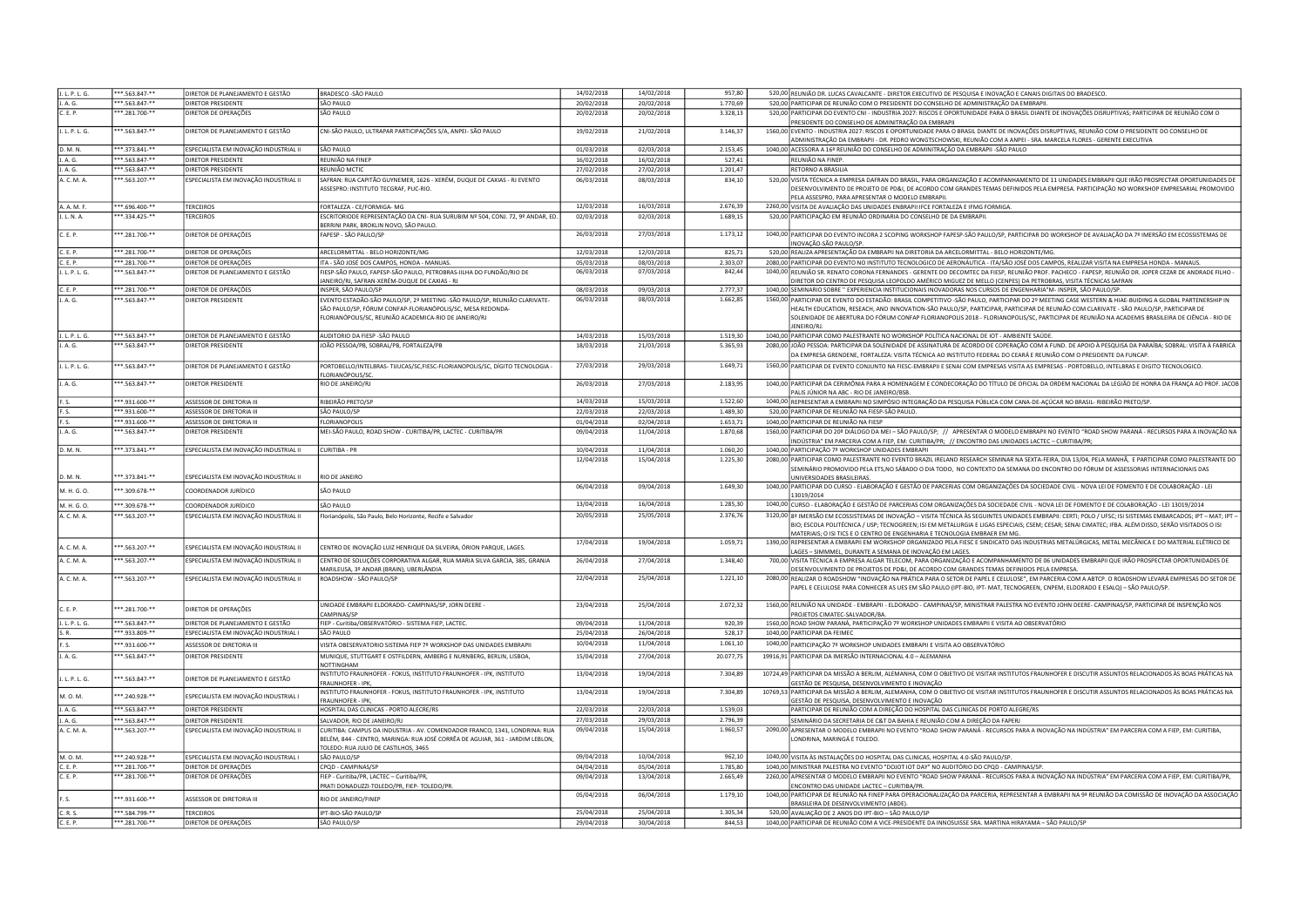| J. A. G.          | **.563.847-**                   | DIRETOR PRESIDENTE                                                 | UERJ - RIO DE JANEIRO/RJ                                                             | 02/05/2018 | 04/05/2018 | 1.854.51 |         | 1560,00 PARTICIPAR DO IV ENCONTRO CIENTÍFICO PG BIOCIÊNCIA UERJ - RIO DE JANEIRO/RJ                                                                                                                                                                                                          |
|-------------------|---------------------------------|--------------------------------------------------------------------|--------------------------------------------------------------------------------------|------------|------------|----------|---------|----------------------------------------------------------------------------------------------------------------------------------------------------------------------------------------------------------------------------------------------------------------------------------------------|
| J. A. G.          | **.563.847-**                   | DIRETOR PRESIDENTE                                                 | MEI - SÃO PAULO/SP, REUNIÃO CA - SÃO PAULO/SP, REUNIÃO DA SEM - SÃO                  | 17/05/2018 | 18/05/2018 | 4.827,72 |         | 1040,00 REUNIÃO DE LÍDERES DA MEI - SÃO PAULO/SP, REUNIÃO DO CONSELHO DE ADMINISTRAÇÃO - SÃO PAULO/SP, PARTICIPAR DE REUNIÃO DO CONSELHO CONSULTIVO DA                                                                                                                                       |
|                   |                                 |                                                                    | AULO/SP                                                                              |            |            |          |         | <b>FMS</b>                                                                                                                                                                                                                                                                                   |
| D. M. N.          | **.373.841-**                   | ESPECIALISTA EM INOVAÇÃO INDUSTRIAL II                             | SENAI/CIMATEC - IFBA                                                                 | 24/05/2018 | 27/05/2018 | 1.152.33 |         | 1040,00 PARTICIPAR DA 8ª IMERSÃO EM ECOSSISTEMAS DE INOVAÇÃO, VISITA TÉCNICA ÀS UNIDADES EMBRAPII - SALVADOR/BA.                                                                                                                                                                             |
| M. O. M.          | *.240.928-*                     | SPECIALISTA EM INOVAÇÃO INDUSTRIAL I                               | IMERSÃO - FLORIANÓPOLIS                                                              | 20/05/2018 | 21/05/2018 | 1.388.26 |         | 1040,00 PARTICIPAR DA 8ª IMERSÃO EM ECOSSISTEMAS DE INOVAÇÃO, VISITA TÉCNICA ÀS UNIDADES EMBRAPII - FLORIANÓPOLIS/SC.                                                                                                                                                                        |
| J. L. P. L. G.    | $*.563.847.**$                  | DIRETOR DE PLANEJAMENTO E GESTÃO                                   | BELO HORIZONTE, MG                                                                   | 22/05/2018 | 23/05/2018 | 1.017,96 |         | 1040,00 8ª IMERSÃO EM ECOSSISTEMAS DE INOVAÇÃO - VISITA TÉCNICA ÀS SEGUINTE UNIDADES EMBRAPII EM BELO HORIZONTE - ISI EM METALURGIA E LIGAS ESPECIAIS,                                                                                                                                       |
|                   |                                 |                                                                    |                                                                                      |            |            |          |         | CENTRO DE ENGENHARIA E TECNOLOGIA DA EMBRAER (CETE), CSEM - ELETRÒNICA IMPRESSA.                                                                                                                                                                                                             |
|                   |                                 |                                                                    | AGÊNCIA NACIONAL DE PETRÓLEO, MUSEU DO AMANHÃ, PETROBRÁS, GOLDEN TULIP               | 07/05/2018 | 09/05/2018 | 2.240,51 |         | 1560,00 REUNIÃO DR ALFREDO RENAULT - SUPERINTENDENTE DE PESQUISA E DESENVOLVIMENTO TECNOLÓGICO - SPD/ANP, REUNIÃO MAGNA ABC: CONFERÊNCIA DA DRA.<br>MARIANA MAZZUCATO (UCL/REINO UNIDO), REUNIÃO DR. PAULO BARREIROS - GERENTE DE GESTÃO TECNOLÓGICA DO CENPES/PETROBRAS, REUNIÃO ALMOÇO - 2 |
| . L. P. L. G.     | **.563.847-**                   | DIRETOR DE PLANEJAMENTO E GESTÃO                                   | PAULISTA PLAZA ALAMEDA SANTOS, 85, SÃO PAULO-SP, GOLDEN TULIP PAULISTA PLAZA         |            |            |          |         | CONGRESSO DE INOVAÇÃO DA INDUSTRIA DE HIGIENE PESSOAL, PERFUMARIA E COSMÉTICO, COM O TEMA "PESQUISA & DESENVOLVIMENTO 4.0", PALESTRA - 2º                                                                                                                                                    |
|                   |                                 |                                                                    | ALAMEDA SANTOS. 85. SÃO PAULO-SP                                                     |            |            |          |         | CONGRESSO DE INOVAÇÃO DA INDUSTRIA DE HIGIENE PESSOAL, PERFUMARIA E COSMÉTICOS, COM O TEMA "PESQUISA & DESENVOLVIMENTO 4.0".                                                                                                                                                                 |
|                   |                                 |                                                                    |                                                                                      |            |            |          |         |                                                                                                                                                                                                                                                                                              |
| L L P. L G.       | *** 563.847-**                  | DIRETOR DE PLANEJAMENTO E GESTÃO                                   | MEI-SÃO PAULO/SP, REUNIÃO CA - SÃO PAULO/SP                                          | 17/05/2018 | 18/05/2018 | 1.737,95 |         | 1040,00 REUNIÃO DE LIDERES DA MEI - SÃO PAULO, REUNIÃO DO CONSELHO DE ADMINISTRAÇÃO - SÃO PAULO.                                                                                                                                                                                             |
| J. A. G.          | **.563.847-**                   | <b>DIRETOR PRESIDENTE</b>                                          | ABC-RIO DE JANEIRO/RJ, INOVAI - ITAJUBÁ/MG                                           | 08/05/2018 | 11/05/2018 | 476,43   |         | 2260,00 PROFERIR PALESTRA NA REUNIÃO MAGNA DA ACADEMIA BRASILEIRA DE CIÊNCIA ABC - RIO DE JANEIRO/RJ, REALIZAR VISITAS A INSTITUIÇÕES DE INOVAÇÃO -                                                                                                                                          |
|                   |                                 |                                                                    |                                                                                      |            |            |          |         | ITAJUBÁ/MG, PROFERIR PALESTRA NO EVENTO WE INOVAI FÓRUM NA ASSOCIAÇÃO ITAJUBENSE DE INOVAÇÃO E EMPREENDEDORISMO INOVAI - ITAJUBÁ/MG                                                                                                                                                          |
|                   |                                 |                                                                    |                                                                                      |            |            |          |         |                                                                                                                                                                                                                                                                                              |
| A. C. M. A.       | ** 563.207-**                   | ESPECIALISTA EM INOVAÇÃO INDUSTRIAL II                             | ARAGUÁ DO SUL/SC                                                                     | 28/05/2018 | 30/05/2018 | 1.015,97 | 1050,00 | REPRESENTAR A EMBRAPII NO EVENTO " CIRCUITO SANTA CATARINA EM FONTE DE FOMENTO" EM JARAGUÁ DO SUL, ORGANIZADO PELA FIESC - JARAGUÁ DO SUL/SC                                                                                                                                                 |
| E. C. S. M.       | **.890.811-**                   | SECRETÁRIA EXECUTIVA                                               | MEI-SÃO PAULO/SP, REUNIÃO CA - SÃO PAULO/SP                                          | 17/05/2018 | 18/05/2018 | 817.60   |         | 1040,00 REUNIÃO DE LÍDERES DA MEI - SÃO PAULO, ASSESSORAR A 17ª REUNIÃO DO CONSELHO DE ADMINISTRAÇÃO - SÃO PAULO/SP.                                                                                                                                                                         |
| D. M. N.          | **.373.841-**                   | ESPECIALISTA EM INOVAÇÃO INDUSTRIAL II                             | MEI-SÃO PAULO/SP, REUNIÃO CA - SÃO PAULO/SP                                          | 17/05/2018 | 18/05/2018 | 817.60   |         | 1040,00 REUNIÃO DE LIDERES DA MEI - SÃO PAULO, ASSESSORAR A 17ª REUNIÃO DO CONSELHO DE ADMINISTRAÇÃO -SÃO PAULO/SP.                                                                                                                                                                          |
| J. L. N. A.       | **.334.425-**                   | TERCEIROS                                                          | MEI - SÃO PAULO/SP, REUNIÃO CA - SÃO PAULO/SP                                        | 18/05/2018 | 18/05/2018 | 1.404.28 |         | 520,00 REUNIÃO DE LÍDERES DA MEI - SÃO PAULO/SP, REUNIÃO DO CONSELHO DE ADMINISTRAÇÃO - SÃO PAULO/SP.                                                                                                                                                                                        |
|                   |                                 |                                                                    | FÓRUM HOSPITALAR - SÃO PAULO/SP, IMERSÃO - BELO HORIZONTE/MG, TECNORED -             | 22/05/2018 | 23/05/2018 | 2.546,91 |         | 1040,00 PARTICIPAR DA 24ª HOSPITALAR FEIRA E FÓRUM - SÃO PAULO/SP, PARTICIPAR DAR IMERSÃO DA UNIDADE EMBRAPII - BELO HORIZONTE/MG, PARTICIPAR DE REUNIÃO                                                                                                                                     |
| ". F. P.          | ** 281.700-**                   | DIRETOR DE OPERAÇÕES                                               | <b>BRASILIA/DF</b>                                                                   |            |            |          |         | DO PROJETO TÉCNICO TECNORED - BRASILIA/DF                                                                                                                                                                                                                                                    |
| C. E. P.          | $***.281.700***$                | DIRETOR DE OPERAÇÕES                                               | MEI - SÃO PAULO/SP, REUNIÃO CA - SÃO PAULO/SP.                                       | 17/05/2018 | 18/05/2018 | 1.234,93 |         | 1040,00 REUNIÃO DE LIDERES DA MEI - SÃO PAULO, REUNIÃO DO CONSELHO DE ADMINISTRAÇÃO - SÃO PAULO                                                                                                                                                                                              |
| C. E. P.          | **.281.700-**                   | DIRETOR DE OPERAÇÕES                                               | FUNDAÇÃO CERTI/FLORIANÓPOLIS                                                         | 15/05/2018 | 16/05/2018 | 1.002,71 |         | 1040,00 INSPEÇÃO NOS PROJETOS DA FUNDAÇÃO CERTI - PERÍODO 01/2017 E 02/2017                                                                                                                                                                                                                  |
| C. E. P.          | **.281.700-**                   | DIRETOR DE OPERACÕES                                               | COPPE - RIO DE JANEIRO                                                               | 04/06/2018 | 04/06/2018 | 520.68   |         | 520,00 REALIZAR VISITA DE INSPEÇÃO E REUNIÃO DE ACOMPANHAMENTO NO COPPE - RIO DE JANEIRO/RJ.                                                                                                                                                                                                 |
| J. L. P. L. G.    | **.563.847-**                   | DIRETOR DE PLANEJAMENTO E GESTÃO                                   | FLORIANÓPOLIS, SC                                                                    | 20/05/2018 | 21/05/2018 | 1.001,71 |         | 1040,00 8ª IMERSÃO EM ECOSSISTEMAS DE INOVAÇÃO - VISITA TÉCNICA ÀS SEGUINTES UNIDADES EMBRAPII: CERTI; POLO / UFSC; ISI SISTEMAS EMBARCADOS;                                                                                                                                                 |
| $S, R$ .          | ** 933.809.**                   | ESPECIALISTA EM INOVAÇÃO INDUSTRIAL I                              | SÃO PAULO                                                                            | 22/05/2018 | 22/05/2018 | 588.17   |         | 520,00 IMERSÃO - VISITA À UNIDADE EMBRAPII EM SP.                                                                                                                                                                                                                                            |
| F. S.             | **.931.600-**                   | ASSESSOR DE DIRETORIA III                                          | ISI MATERIAIS, ISI TICS E CENTRO DE ENGENHARIA E TECNOLOGIA EMBRAER                  | 22/05/2018 | 23/05/2018 | 1.784,96 |         | 1040,00 8 IMERSÃO EM ECOSSISTEMAS DE INOVAÇÃO - VISITA TÉCNICA ÀS SEGUINTES UNIDADES EMBRAPII: ISI MATERIAIS; O ISI TICS E O CENTRO DE ENGENHARIA E                                                                                                                                          |
|                   |                                 |                                                                    | EM BELO HORIZONTE/MG                                                                 |            |            |          |         | TECNOLOGIA EMBRAER EM BELO HORIZONTE/MG.                                                                                                                                                                                                                                                     |
| C. E. P.          | **.281.700-**                   | DIRETOR DE OPERAÇÕES                                               | Diárias Tel Aviv e Berlin                                                            | 22/06/2018 | 30/06/2018 | 7.725.78 |         | 16891,65 PARTICIPAR THE 9TH AMERICAS COMPETITIVENESS EXCHANGE ON INNOVATION AND ENTREPRENEURSHIP #ACXCHANGE                                                                                                                                                                                  |
| J. A. G.          | $*563.847.**$                   | DIRETOR PRESIDENTE                                                 | GOIÂNIA/GO, SÃO PAULO/SP, SÃO PAULO/SP                                               | 11/03/2018 | 13/03/2018 | 1.939,22 |         | 1560,00 PARTICIPAR DO SEMINÁRIO DA FOLHA DE SÃO PAULO COM ASSIANTURA DE ACORDO FAPEG - GOIANA/GO, PARTICIPAR DE REUNIÃO COM EDUARDO GIACOMAZZI -SÃC                                                                                                                                          |
|                   |                                 |                                                                    |                                                                                      |            |            |          |         | PAULO, PARTICIPAR DE REUNIÃO DA COMISSÃO DE INOVAÇÃO DA FACULDADE DE MEDICINA                                                                                                                                                                                                                |
| J. A. G.          | *.563.847-**                    | DIRETOR PRESIDENTE                                                 | LORIANÓPOLIS/SC                                                                      | 15/03/2018 | 15/03/2018 | 491,31   |         | 520,00 PARTICIPAR DA CERIMÔNIA DE ENTREGA DO INSTITUTO SENAI DE INOVAÇÃO EM SISTEMAS EMBARCADO E O CENTRO DE INOVAÇÃO SESI EM TECNOLOGIA PARA SAÚDE<br>FLORIANÓPOLIS/SO                                                                                                                      |
| J. A. G.          | ** 563.847-**                   | DIRETOR PRESIDENTE                                                 | RIO DE JANEIRO/RJ                                                                    | 02/05/2018 | 04/05/2018 |          |         | 1040,00 PARTICIPAR DO IV ENCONTRO CIENTÍFICO PG BIOCIÊNCIA UERJ - RIO DE JANEIRO/RJ                                                                                                                                                                                                          |
| J. A. G.          | $*$ .563.847-**                 | DIRETOR PRESIDENTE                                                 | RIO VERDE/GO                                                                         | 15/05/2018 | 16/05/2018 |          |         | 700,00 REALIZAR VISITA A UNIDADE EMBRAPII EM RIO VERDE, PARTICIPAR DE MESA REDONDA SBPC: RODA DE EMPRESA E NEGÓCIOS - IDUÇÃO À INOVAÇÃO CIÉNTIFICA E                                                                                                                                         |
|                   |                                 |                                                                    |                                                                                      |            |            |          |         | TECNOLÓGICA - RIO VERDE/GO.                                                                                                                                                                                                                                                                  |
| J. A. G.          | $***.563.847.**$                | DIRETOR PRESIDENTE                                                 | <b>FLORIANÓPOLIS/SC</b>                                                              | 20/05/2018 | 21/05/2018 |          |         | 1040,00 PARTICIPAR DA ABERTURA DA 8ª EDIÇÃO DO PROGRAMA DE IMERSÕES EM ECOSSISTEMAS DE INOVAÇÃO - FLORIANÓPOLIS /SC.                                                                                                                                                                         |
| M. H. G. O.       | **.309.678-**                   | COORDENADOR JURÍDICO                                               | Participar do Curso - Elaboração e Gestão de Parcerias com Organizações da Sociedade | 04/05/2018 | 06/05/2018 | 743,10   |         | 1040,00 PARTICIPAR DO CURSO - ELABORAÇÃO E GESTÃO DE PARCERIAS COM ORGANIZAÇÕES DA SOCIEDADE CIVIL: NOVA LEI DE FOMENTO E DE COLABORAÇÃO (LEI                                                                                                                                                |
|                   |                                 |                                                                    | Civil: nova Lei de Fomento e de Colaboração (Lei 13.019/2014                         |            |            |          |         | 13.019/2014                                                                                                                                                                                                                                                                                  |
|                   |                                 |                                                                    |                                                                                      |            |            |          |         |                                                                                                                                                                                                                                                                                              |
| M. H. G. O.       | **.309.678-**                   | COORDENADOR JURÍDICO                                               | SÃO PAULO                                                                            | 11/05/2018 | 14/05/2018 | 727,30   |         | 1040,00 PARTICIPAR DO CURSO - ELABORAÇÃO E GESTÃO DE PARCERIAS COM ORGANIZAÇÕES DA SOCIEDADE CIVIL - NOVA LEI DE FOMENTO E DE COLABORAÇÃO - LEI<br>13019/2014                                                                                                                                |
| J. A. F.          | $***.680.318***$                | <b>TERCEIROS</b>                                                   | EMBRAPA - BRASÍLIA/DF                                                                | 11/06/2018 | 13/06/2018 | 1.161,52 |         | 1560,00 AVALIAÇÃO DE 2 ANOS DA UNIDADE EMBRAPII EMBRAPA.                                                                                                                                                                                                                                     |
| J. C. N.          | **.822.410-**                   | <b>FERCEIROS</b>                                                   | ELDORADO - CAMPINA/SP                                                                | 06/06/2018 | 07/06/2018 | 2.485,55 |         | 1040,00 AVALIAÇÃO DE 2 ANOS DA UNIDADE EMBRAPII EMBRAPA - ELDORADO                                                                                                                                                                                                                           |
| A. C. J.          | **.289.228-**                   | <b>FERCEIROS</b>                                                   | <b>BRASILIA/DI</b>                                                                   | 05/06/2018 | 07/06/2018 | 1.377,80 |         | AVALIAÇÃO DOS PROJETOS TALENTOS PARA INOVAÇÃO - BRASILIA/DF                                                                                                                                                                                                                                  |
| M. O. M.          | **.240.928-**                   | ESPECIALISTA EM INOVAÇÃO INDUSTRIAL I                              | RIO DE JANEIRO                                                                       | 06/06/2018 | 06/06/2018 | 1.387.10 |         | 520,00 REUNIÃO ANP E BNDES.                                                                                                                                                                                                                                                                  |
| L. C. F.          | **.750.370-**                   | <b>FERCEIROS</b>                                                   | <b>BRASILIA/DF</b>                                                                   | 05/06/2018 | 07/06/2018 | 1.755,61 |         | AVALIAÇÃO DOS PROJETOS TALENTOS PARA INOVAÇÃO - BRASILIA/DF                                                                                                                                                                                                                                  |
| V. F. L. J.       | **.642.472-**                   | <b>TERCEIROS</b>                                                   | <b>BRASILIA/DF</b>                                                                   | 05/06/2018 | 07/06/2018 | 3.307,10 |         | AVALIAÇÃO DOS PROJETOS TALENTOS PARA INOVAÇÃO - BRASILIA/DF                                                                                                                                                                                                                                  |
| J. L. P. L. G.    | **.563.847-**                   | DIRETOR DE PLANEJAMENTO E GESTÃO                                   | ANP-RIO DE JANEIRO, BNDES- RIO DE JANEIRO, ABTCP-SÃO PAULO, ABIMO-SÃO PAULO,         | 06/06/2018 | 10/06/2018 | 1.596,74 |         | 1560,00 REUNIÃO JOÃO EMILIO/GERENTE EXECUTIVO DE POLÍTICA INDUSTRIAL DA CNI - E ALFREDO RENAUT/SUPERINTENDENTE DE PESQUISA E DESENVOLVIMENTO                                                                                                                                                 |
|                   |                                 |                                                                    | ABIHPEC-SÃO PAULO                                                                    |            |            |          |         | TECNOLÓGICO - SPD/ANP, REUNIÃO ISABELA BROD/BNDES, WORKSHOP-POLITICA DE INOVAÇÃO DAS UNIDADES DE PESQUISA E ORGANIZAÇÃO SOCIAIS, REUNIÃO                                                                                                                                                     |
|                   |                                 |                                                                    |                                                                                      |            |            |          |         | ABTCP-NESTOR, DARCIO E VIVIANE, REUNIÃO ABIMO, REUNIÃO ABIHPEC                                                                                                                                                                                                                               |
| J. A. G.          | $*563.847.**$                   | DIRETOR PRESIDENTE                                                 |                                                                                      | 24/05/2018 | 28/05/2018 | 5.797,13 |         | 1920,00 SÃO PAULO-SP: I ENCONTRO INOVA IFSP (PARTICIPAÇÃO DE MESA REDONADA: POLOS E INOVAÇÃO); REUNIÃO COM DR KLEBER FRANCHINI, JOINVILLE-SC: PARTICIPAR                                                                                                                                     |
|                   |                                 |                                                                    | SÃO PAULO - SP, JOINVILLE - SC                                                       |            |            |          |         | DA REUNIÃO ANUAL DA SBBO                                                                                                                                                                                                                                                                     |
| J. A. G.          | **.563.847-**                   | <b>DIRETOR PRESIDENTE</b>                                          | COPPE - RIO DE JANEIRO                                                               | 03/06/2018 | 04/06/2018 | 1.933,99 |         | 1040,00 PARTICIPAR DE REUNIÃO NA COPPE, APRESENTAÇÃO DE PROJETOS - RIO DE JANEIRO/RJ                                                                                                                                                                                                         |
| A. C. M. A.       | **.563.207-**                   | ESPECIALISTA EM INOVAÇÃO INDUSTRIAL II                             | PIRELLI-SANTO ANDRÉ/SP                                                               | 07/06/2018 | 08/06/2018 | 493,36   |         | 700,00 REALIZAR VISITA TÉCNICA NA EMPRESA PIRELLI, PARA ORGANIZAÇÃO E ACOMPANHAMENTO DE 08 UNIDADES EMBRAPII<br>QUE IRÃO PROSPECTAR OPORTUNIDADES DE DESENVOLVIMENTO DE PROJETOS DE PD&I, DE ACORDO COM TEMAS DEFINIDOS PELA EMPRESA - SANTO ANDRÉ/SP                                        |
|                   |                                 |                                                                    |                                                                                      |            |            |          |         |                                                                                                                                                                                                                                                                                              |
| M. O. M.          | **.240.928-**                   | ESPECIALISTA EM INOVAÇÃO INDUSTRIAL I                              | RIO DE JANEIRO                                                                       | 14/06/2018 | 15/06/2018 | 981,10   |         | 1040,00 WORSHOP: REDES DE INOVAÇÃO DO SETOR ELÉTRICO APLICADO À MOBILIDADE ELÉTRICA.                                                                                                                                                                                                         |
| A. A. M. F.       | $*696.400.*$                    | <b>TERCEIROS</b>                                                   | INATEL - SANTA RITA DO SAPUCAI/MG                                                    | 18/06/2018 | 20/06/2018 | 702,11   |         | 1050,00 AVALIAÇÃO DE 2 ANOS DA UNIDADE EMBRAPII INATEL - SANTA RITA DO SAPUCAÍ/MG                                                                                                                                                                                                            |
| F. R. W.          | **.074.010-**                   | <b>TERCEIROS</b>                                                   | <b>BRASILIA/DF</b>                                                                   | 05/06/2018 | 07/06/2018 | 984,61   |         | AVALIAÇÃO DOS PROJETOS TALENTOS PARA INOVAÇÃO - BRASILIA/DF                                                                                                                                                                                                                                  |
| M. S. L.          | **.985.410-**                   | <b>TERCEIROS</b>                                                   | CAMPINAS.SP                                                                          | 03/06/2018 | 05/06/2018 | 2.458,55 |         | 1560,00 AVALIAÇÃO DE 2 ANOS DA UNIDADE EMBRAPII - ELDORADO.                                                                                                                                                                                                                                  |
| J.T.              | **.923.988-**                   | <b>TERCEIROS</b>                                                   | <b>BRASILIA/DF</b>                                                                   | 05/06/2018 | 07/06/2018 | 1.718,10 |         | AVALIAÇÃO DOS PROJETOS TALENTOS PARA INOVAÇÃO - BRASILIA/DF                                                                                                                                                                                                                                  |
| <b>M.A.R.F</b>    | **.342.118-**                   | <b>TERCEIROS</b>                                                   | INATEL - SANTA RITA DO SAPUCAI/MG                                                    | 17/06/2018 | 20/06/2018 |          |         | 1400,00 AVALIAÇÃO DE 2 ANOS DA UNIDADE EMBRAPII INATEL - SANTA RITA DO SAPUCAÍ/MG                                                                                                                                                                                                            |
| J. S. F.          | **.842.860-**                   | TERCEIROS                                                          | RIO DE JANEIRO                                                                       | 02/07/2018 | 04/07/2018 | 742,85   |         | 1560,00 AVALIAÇÃO DA UNIDADE EMBRAPII-INT-RIO DE JANEIRO/RJ.                                                                                                                                                                                                                                 |
| S. X. R.          | **.826.948-**                   | <b>TERCEIROS</b>                                                   | <b>FMRRAPII</b>                                                                      | 01/07/2018 | 03/07/2018 | 1.338,38 |         | 1560,00 VISITA À EMBRAPII E CONVERSA COM REPRESENTANTES PARA LEVANTAMENTO DE INFORMAÇÕES, COMO PARTE DE PESQUISA DE PÓS- DOUTORADO REALIZADA NA                                                                                                                                              |
|                   |                                 |                                                                    |                                                                                      |            |            |          |         | ESCOLA DE ENGENHARIA DE SÃO CARLOS (EESC) SOB SUPERVISÃO DO PROFESSOR JOÃO FERNANDO GOMES DE OLIVEIRA                                                                                                                                                                                        |
| J. L. P. L. G.    | **.563.847-**                   | DIRETOR DE PLANEJAMENTO E GESTÃO                                   | ABIMO - SÃO PAULO                                                                    | 19/06/2018 | 20/06/2018 | 1.177,35 |         | 520.00 REUNIÃO ABIMO.                                                                                                                                                                                                                                                                        |
| C. E. P.          | **.281.700-**                   | DIRETOR DE OPERAÇÕES                                               | HOTEL WINDSOR BARRA - RIO DE JANEIRO                                                 | 20/06/2018 | 20/06/2018 | 1.387,10 |         | 520,00 PARTICIPAR DE MESA REDONDA COM CONSULADO CANADENSE - 22 COND WORD HYDROGEN ENERGY CONFERENCE.                                                                                                                                                                                         |
| J. A. G.          | **.563.847-**                   | DIRETOR PRESIDENTE                                                 | SÃO PAULO-SF                                                                         | 25/06/2018 | 26/06/2018 | 1.512,35 |         | 1040.00 PARTICIPAR DO SIMPÓSIO DA SWISSCAM, PROFERINDO PALESTRA                                                                                                                                                                                                                              |
| J. A. G.          | *.563.847-**                    | DIRETOR PRESIDENTE                                                 | SINQUISUL - CRICIÚMA/SO                                                              | 17/06/2018 | 18/06/2018 | 709,49   |         | 700,00 PROFERIR PALESTRA NO EVENTO SINQUISUL "O PAPEL DA EMBRAPII NO APOIO Á INOVAÇÃO INDUSTRIAL NO BRASIL" - CRICIÚMA/SC                                                                                                                                                                    |
| J. L. P. L. G.    | **.563.847-**                   | DIRETOR DE PLANEJAMENTO E GESTÃO                                   | STATOIL - RIO DE JANEIRO/RJ, CENPES - RIO DE JANEIRO, STUDIO 5 - MANAUS/AM           | 24/06/2018 | 26/06/2018 | 676,68   |         | 1430,00 REUNIÃO STATOIL, REUNIÃO CENPES, EXAME FÓRUM AMAZÔNIA: A REVOLUÇÃO DIGITAL E O NOVO CICLO INDUSTRIAL NA ZONA FRANCA.                                                                                                                                                                 |
|                   |                                 |                                                                    |                                                                                      |            |            |          |         |                                                                                                                                                                                                                                                                                              |
|                   | **.563.847-**                   |                                                                    | AUDITORIO DA FAPESP-SÃO PAULO, 1º WORKSHOP MEI TOOLS, WORSHOPS IOT<br>INDUSTRIAL     | 27/06/2018 | 29/06/2018 | 776,92   |         | 1560,00 REUNIÃO - COMITÊ DE FOMENTO COM O COMITÊ DO RELACIONAMENTO ICT- EMPRESA, WORSHOP IOT INDUSTRIAL, 1º WORKSHOP MEI TOOLS.                                                                                                                                                              |
| L. P. L. G.       |                                 | DIRETOR DE PLANEJAMENTO E GESTÃO                                   | SÃO PAULO                                                                            | 29/06/2018 | 29/06/2018 | 1.015.56 |         | 520,00 WORSHOP IOT INDUSTRIAL                                                                                                                                                                                                                                                                |
| M. O. M.<br>F. S. | ***.240.928-**<br>**.931.600-** | ESPECIALISTA EM INOVAÇÃO INDUSTRIAL I<br>ASSESSOR DE DIRETORIA III | SÃO PAULO                                                                            | 18/06/2018 | 19/06/2018 | 1.401.10 |         | 1040,00 PALESTRA ABIPLAST.                                                                                                                                                                                                                                                                   |
|                   |                                 |                                                                    |                                                                                      |            |            |          |         |                                                                                                                                                                                                                                                                                              |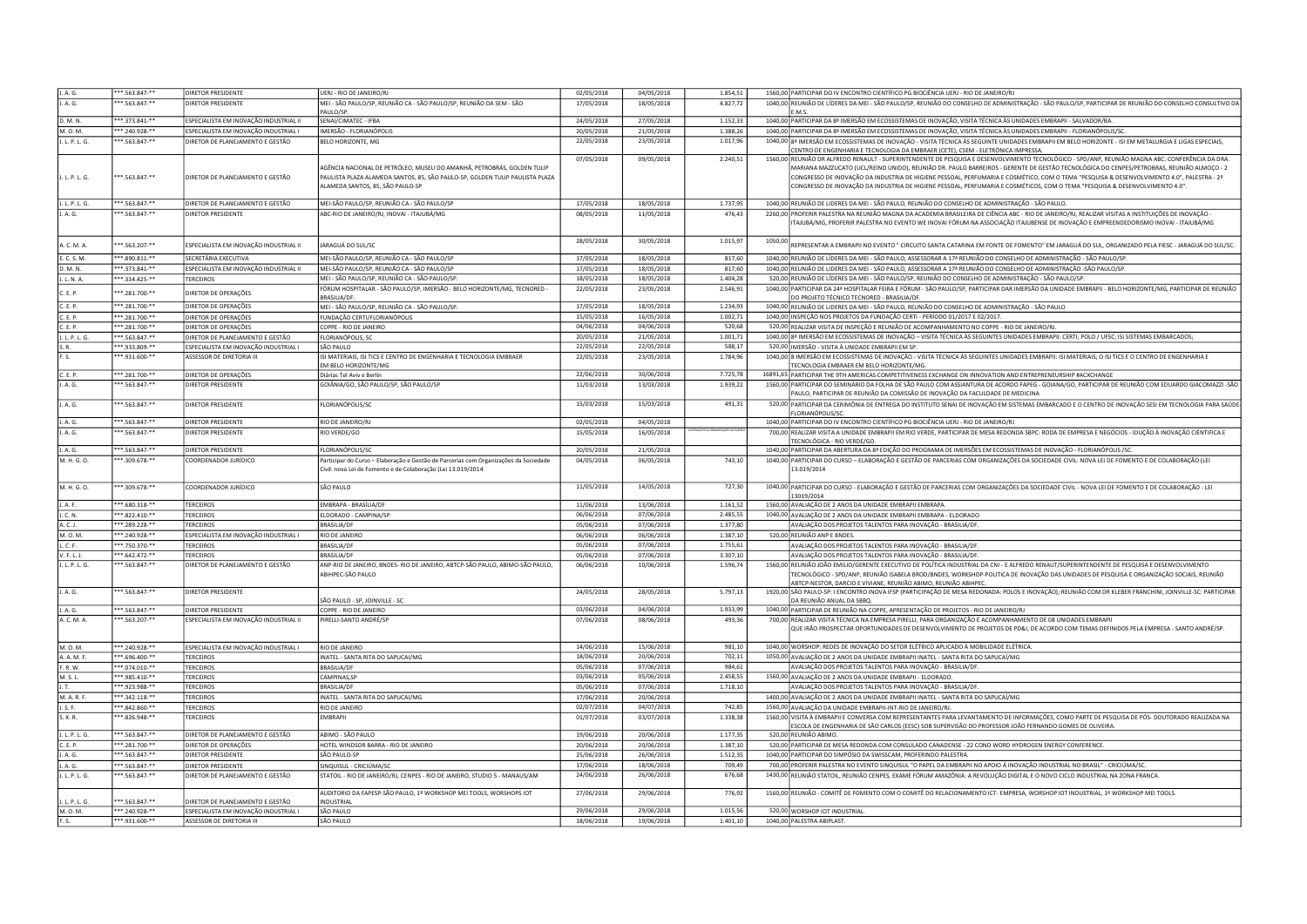| C. E. P.       | ***.281.700-**   | DIRETOR DE OPERAÇÕES                   | BNDES - RIO DE JANEIRO, TECGRAF/PUCRJ                                                                                                             | 05/07/2018 | 06/07/2018 | 703,20    |          | 1040,00 3º WORKSHOP DO PROJETO DO "AMBIENTE DE DEMONSTRAÇÃO DE TECNOLOGIAS PARA CIDADES INTELIGENTES" DA ABDI E INMETRO, ACOMPANHEMENTO DE<br>ROJETOS E REUNIÃO DE INSPENÇÃO TECGRAF                                                                                                                                                                                                                                                                                                            |
|----------------|------------------|----------------------------------------|---------------------------------------------------------------------------------------------------------------------------------------------------|------------|------------|-----------|----------|-------------------------------------------------------------------------------------------------------------------------------------------------------------------------------------------------------------------------------------------------------------------------------------------------------------------------------------------------------------------------------------------------------------------------------------------------------------------------------------------------|
| F. S.          | **.931.600-**    | ASSESSOR DE DIRETORIA III              | SÃO LUÍS DO MARANHÃO                                                                                                                              | 27/06/2018 | 29/06/2018 |           |          | 1170,00 REPRESENTAR A EMBRAPII NO CONGRESSO ABIPTI 2018.                                                                                                                                                                                                                                                                                                                                                                                                                                        |
| J. A. G.       | **.563.847-**    | DIRETOR PRESIDENTE                     | SBPC - PORTO ALEGRE/RS                                                                                                                            | 05/06/2018 | 05/06/2018 | 520,93    |          | ARTICIPAR DO SEMINÁRIO "SBPC 70 ANOS E ANDIFES - DESAFIOS DA GRADUAÇÃO, PÓS-GRADUAÇÃO E EDUCAÇÃO PARA CIÊNCIAS - ILEA/UFRGS.                                                                                                                                                                                                                                                                                                                                                                    |
| . A. G.        | ***.563.847-**   | DIRETOR PRESIDENTE                     | <b>FECNOPUC - PORTO ALEGRE/RS</b>                                                                                                                 | 12/06/2018 | 14/06/2018 | 848,43    |          | PARTICIPAR DO SEMINÁRIO NA " INOVAÇÃO, CIÊNCIA E TECNOLOGIA: ESTRATÉGICA NACIONAIS E INTERNACIONAIS DE INOVAÇÃO" TECNOPUC - PORTO ALEGRE/RS.                                                                                                                                                                                                                                                                                                                                                    |
| C. E. C.       | ***.213.030-**   | <b>TERCEIROS</b>                       | IPT - SÃO PAULO                                                                                                                                   | 16/07/2018 | 17/07/2018 | 756,84    |          | 1040,00 CONSULTORIA AD-HOC NA AVALIAÇÃO DE 4 ANOS DE UNIDADE EMBRAPII IPT -SÃO PAULO/SP.                                                                                                                                                                                                                                                                                                                                                                                                        |
| E. M. A. R     | ***.002.945-**   |                                        |                                                                                                                                                   | 03/07/2018 | 04/07/2018 | 956,00    |          | 1040,00 AVALIAÇÃO DE PROJETOS NA UNIDADE EMBRAPII IPT-MATERIAIS -SÃO PAULO/SP.                                                                                                                                                                                                                                                                                                                                                                                                                  |
| A. G.          | **.563.847-**    | <b>TERCEIROS</b><br>DIRETOR PRESIDENTE | IPT- MATERIAIS - SÃO PAULO/SP<br>SÃO PAULO, RIO DE JANEIRO                                                                                        | 20/06/2018 | 29/06/2018 | 3.903,00  |          | 1560,00 SÃO PAULO: PARTICIPAR DO SIMPÓSIO DE INAUGURAÇÃO DA PHENOTYPIC SCREEBING PLATFORM, NO INSTITUTO DE CIÊNCIAS BIOLÓGICAS DA USP, PROFERINDO<br>PALESTRA. RIO DE JANEIRO: SEMINÁRIO DIREITO AO DESENVOLVIMENTO, À SAÚDE E À CIÊNCIA, TECNOLOGIA E INOVAÇÃO NA FIOCRUZ.                                                                                                                                                                                                                     |
| A. C. M. A.    | **.563.207-**    | ESPECIALISTA EM INOVAÇÃO INDUSTRIAL II | DIA 01/2018: INSTITUTO SENAI DE INOVAÇÃO EM SOLUÇÕES INTEGRADAS EM<br>METALMECÂNICA - AV. GETÚLIO VARGAS, 3229 - VICENTINA, SÃO LEOPOLDO - RS DIA | 01/08/2018 | 03/08/2018 | 970,00    |          | 1390,00 APRESENTAR O MODELO EMBRAPII NO EVENTO 'RECURSOS PARA A INOVAÇÃO NA INDUSTRIA" EM PARCERIA COM A FIERGS EM SÃO LEOPOLDO E CAXIAS DO SUL.                                                                                                                                                                                                                                                                                                                                                |
|                |                  |                                        | 02/08: INSTITUTO SENAI DE TECNOLOGIA EM MECATRÔNICA - RUA TRAVESSÃO<br>SOLFERINO, 501 - CRUZEIRO, CAXIAS DO SUL - RS                              |            |            |           |          |                                                                                                                                                                                                                                                                                                                                                                                                                                                                                                 |
| R. O. M.       | ***.882.341-**   | ASSISTENTE TÉCNICO                     | PORTO ALEGRE                                                                                                                                      | 22/07/2018 | 25/07/2018 | 1.276.72  |          | 2080,00 PARTICIPAÇÃO NA FORMAÇÃO DA RNP SOBRE PROTOCOLOS DE ROTEAMENTO IP.                                                                                                                                                                                                                                                                                                                                                                                                                      |
| S.R.           | **.933.809-**    | ESPECIALISTA EM INOVAÇÃO INDUSTRIAL I  | JARAGUÁ DO SUL/SC                                                                                                                                 | 12/07/2018 | 13/07/2018 | 859.19    |          | 700,00 CIRCUITO SANTA CATARINA DE FOMENTO PARA INOVAÇÃO.                                                                                                                                                                                                                                                                                                                                                                                                                                        |
| C. E. P.       | ***.281.700-**   | DIRETOR DE OPERAÇÕES                   | EMBRAER-SÃO JOSÉ DOS CAMPOS.                                                                                                                      | 02/07/2018 | 03/07/2018 | 1.391,04  |          | 1040,00 REUNIÃO DO GT DAS ENGENHARIAS DA MEI.                                                                                                                                                                                                                                                                                                                                                                                                                                                   |
| L. P. N.       | ***.898.910-**   | <b>TERCEIROS</b>                       | RIO DE JANEIRO                                                                                                                                    | 10/07/2018 | 15/07/2018 | 919,27    |          | 1560,00 AVALIAÇÃO DE 2 ANOS DO TECGRAF.                                                                                                                                                                                                                                                                                                                                                                                                                                                         |
| C. H.          | ***.944.390-**   | <b>TERCEIROS</b>                       | <b>BRASILIA/DF</b>                                                                                                                                | 16/07/2018 | 16/07/2018 | 1.518.56  |          | 520,00 PARTICIPAR DO TREINO DO PORTAL DE PERIÓDICOS PARA OS COLABORADORES DA EMBRAPII.                                                                                                                                                                                                                                                                                                                                                                                                          |
| M. P.          | ***.262.868-**   | <b>TERCEIROS</b>                       | UBERLÂNDIA                                                                                                                                        | 16/07/2018 | 18/07/2018 | 1.997.26  |          | 1050,00 AVALIAÇÃO DE 2 ANOS - FEIMEC-UFU.                                                                                                                                                                                                                                                                                                                                                                                                                                                       |
| S. C. M. B     | ***.738.724-**   | <b>TERCEIROS</b>                       | FUNDAÇÃO CERTI - FLORIANOPOLIS (SC)                                                                                                               | 30/07/2018 | 02/08/2018 | 1.302.23  |          | 2080.00 AVALIAÇÃO DE 4 ANOS CERTI                                                                                                                                                                                                                                                                                                                                                                                                                                                               |
|                |                  |                                        |                                                                                                                                                   |            |            | 1.805.48  |          |                                                                                                                                                                                                                                                                                                                                                                                                                                                                                                 |
| J. L. P. L. G. | ***.563.847-**   | DIRETOR DE PLANEJAMENTO E GESTÃO       | SEDE DA ABAL BNDS                                                                                                                                 | 05/07/2018 | 05/07/2018 |           |          | 520,00 REUNIÃO DO COMITÊ DE TRANSPORTE-ABAL, REUNIÃO DO BNDES.                                                                                                                                                                                                                                                                                                                                                                                                                                  |
| l. A. G.       | ***.563.847-**   | DIRETOR PRESIDENTE                     | SÃO PAULO - SP                                                                                                                                    | 05/07/2018 | 07/07/2018 | 1.361,06  |          | 1040,00 REUNIÃO DA DIRETORIA DO BNDS E VISITAS A INSTITUIÇÃO DIVERSAS.                                                                                                                                                                                                                                                                                                                                                                                                                          |
| J. A. G.       | ***.563.847-**   | DIRETOR PRESIDENTE                     | SÃO PAULO, RIO DE JANEIRO                                                                                                                         | 05/07/2018 | 07/07/2018 |           |          | 1040,00 REUNIÃO NO BNDES E REUNIÃO COM REPRESENTANTE DA EMPRESA ORCAM TECHNOLOGIES (ISEAEL). RIO DE JANEIRO: EMBARQUE INTERNACIONAL.                                                                                                                                                                                                                                                                                                                                                            |
| J. A. G.       | ***.563.847-**   | <b>DIRETOR PRESIDENTE</b>              | NOVA YORK                                                                                                                                         | 07/07/2018 | 12/07/2018 | 10.072,33 |          | 10580,22 PARTICIPAR DE THE AMERICA'S INNOVATION MEETING - EUA NOVA YORK.                                                                                                                                                                                                                                                                                                                                                                                                                        |
| J, L, P, L, G  | ***.563.847-**   | DIRETOR DE PLANEJAMENTO E GESTÃO       | SEDE DO BNDES/RIO DE JANEIRO                                                                                                                      | 11/07/2018 | 11/07/2018 | 961,68    |          | 520,00 REUNIÃO NO BNDES                                                                                                                                                                                                                                                                                                                                                                                                                                                                         |
| J. L. P. L. G. | ***.563.847-**   | DIRETOR DE PLANEJAMENTO E GESTÃO       | REUNIÃO BNDES/RIO DE JANEIRO                                                                                                                      | 19/07/2018 | 19/07/2018 | 2.282,80  |          | 520,00 REUNIÃO BNDES                                                                                                                                                                                                                                                                                                                                                                                                                                                                            |
| J. A. G.       | $***.563.847.**$ | <b>DIRETOR PRESIDENTE</b>              |                                                                                                                                                   | 20/06/2018 | 20/06/2018 |           | 520.00   |                                                                                                                                                                                                                                                                                                                                                                                                                                                                                                 |
| J. L. P. L. G. | $***.563.847.**$ | DIRETOR DE PLANEJAMENTO E GESTÃO       | ANP-RIO DE JANEIRO                                                                                                                                | 01/08/2018 | 01/08/2018 | 1.499,10  |          | 520,00 REUNIÃO ANP.                                                                                                                                                                                                                                                                                                                                                                                                                                                                             |
|                |                  |                                        |                                                                                                                                                   |            |            |           |          |                                                                                                                                                                                                                                                                                                                                                                                                                                                                                                 |
| A. C. M. A.    | **.563.207-**    | ESPECIALISTA EM INOVAÇÃO INDUSTRIAL II | DIAS 17 E 18 FIESC, ROOD ADMAR GONZAGA 2765 ITACURUBI, SALA Nº1 DIA<br><b>19 SENAI CRICIUMA</b>                                                   | 16/07/2018 | 20/07/2018 |           | 2430,00  |                                                                                                                                                                                                                                                                                                                                                                                                                                                                                                 |
| J. A. G.       | $***.563.847.**$ | <b>DIRETOR PRESIDENTE</b>              | MACEIÓ-AL                                                                                                                                         | 22/07/2018 | 24/07/2018 | 4.139,25  | 1040.00  | PARTICIPAR DA ABERTURA OFICIAL DA REUNIAO ANUNAL DA SBPC, PARTICIPAR DA SOLENIDADE DE ABERTURA DA EXPOTEC, REUNIÃO COM O MINISTRO DA CIENCIA,<br>ENCOLOGIA, INOVAÇÕES E COMUNICAÇÕES, REUNIÃO COM A DIRTORIA DO DPO/MCTIC, PARTICIPAR DA REUNIÃO COM OS DIRIGENTES DAS ORGANIZAÇÕES SOCIAIS<br>O MCTIC SOBRE A LEI DE ACESSO A INFORMACÃO                                                                                                                                                       |
| 1.1. P. 1. G.  | *** 563.847-**   | DIRETOR DE PLANEJAMENTO E GESTÃO       | CNI SÃO PAULO                                                                                                                                     | 09/08/2018 | 12/08/2018 | 746.10    |          | 1040,00 REUNIÃO COM LIDERES DA MEI                                                                                                                                                                                                                                                                                                                                                                                                                                                              |
| C. E. P.       | ***.281.700-**   | DIRETOR DE OPERAÇÕES                   | CAXIAS DO SUL                                                                                                                                     | 02/08/2018 | 02/08/2018 | 768,93    |          | 520,00 ROADSHOW FIERGS                                                                                                                                                                                                                                                                                                                                                                                                                                                                          |
| C. E. P.       | ***.281.700-**   | DIRETOR DE OPERAÇÕES                   | CNI-SP/UNIDADE CESAR- RECIFE                                                                                                                      | 26/07/2018 | 27/07/2018 | 1.896,42  |          | 1040,00 REUNIÃO ENEL - REUNIÃO ACOMPANHAMENTO UNIDADE CESAR                                                                                                                                                                                                                                                                                                                                                                                                                                     |
| M. H. G. O.    | ***.309.678-**   | COORDENADOR JURÍDICO                   | MACEIO                                                                                                                                            | 23/07/2018 | 24/07/2018 | 1.277,57  |          | PARTICIPAR DA REUNIÃO QUE TRATARÁ DAS APLICAÇÕES DA LEI DE ACESSO A INFORMAÇÃO LAI AS ORGANIZAÇÕES SOCIAIS COM A DPO/MCTIC E OUTRAS<br>ORGANIZAÇÕES SOCIAIS VINCULADAS AO MCTIC QUE SERÁ REALIZADA NO DIA 24/07/18 NO INSTITUTO DE CIENCIAS BIOLOGICAS E DA SAUDE UNIVERSIDADE FEDERAL<br><b>DE ALAGOAS ICBS/UFAL</b>                                                                                                                                                                           |
| J. A. G.       | **.563.847-**    | DIRETOR PRESIDENTE                     | MACEIO                                                                                                                                            | 26/07/2018 | 27/07/2018 | 2.013,18  | 1040,00  | PROFERIR CONFERÊNCIA SOBRE A EMBRAPII NA REUNIÃO ANUAL DA SBPC                                                                                                                                                                                                                                                                                                                                                                                                                                  |
| A. C. M. A     | $*.563.207-*$    | ESPECIALISTA EM INOVAÇÃO INDUSTRIAL II | SÃO PAULO                                                                                                                                         | 21/08/2018 | 23/08/2018 | 444,60    | 1560.00  | DRGANIZAR A PARTICIPAÇÃO DA EMPRAPII NO EVENTO 7º CONGRESSO DE INOVAÇÃO EM MATERIAS E EQUIPAMENTOS PARA A SAUDE CIMES                                                                                                                                                                                                                                                                                                                                                                           |
| J. L. P. L. G. | $*563.847.**$    | DIRETOR DE PLANEJAMENTO E GESTÃO       | ABIMO - SÃO PAULO                                                                                                                                 | 08/08/2018 | 08/08/2018 | 1.218,17  | 520.00   | <b>PROJETO PRÉCIMES - BATE PAPO E DEPOIMENTO COM A EMBRAPII</b>                                                                                                                                                                                                                                                                                                                                                                                                                                 |
|                |                  |                                        |                                                                                                                                                   |            |            |           | 1560.00  |                                                                                                                                                                                                                                                                                                                                                                                                                                                                                                 |
| C. E. P.       | $*$ .281.700-**  | DIRETOR DE OPERAÇÕES                   | FECNOPUC - PORTO ALEGRE/RS -- CEITEC - PORTO ALEGRE -- ANP -- REUNIÃO MEI<br><b>RIO DE JANEIRO</b>                                                | 06/08/2018 | 10/08/2018 | 1.920,60  |          | PROFERIR PALESTRA NO EVENTO TECNOPUX - EMBRAPII E EVENTO CEITEC                                                                                                                                                                                                                                                                                                                                                                                                                                 |
| M. O. M.       | ***.240.928-**   | ESPECIALISTA EM INOVAÇÃO INDUSTRIAL I  | RIO DE JANEIRO                                                                                                                                    | 01/08/2018 | 01/08/2018 | 1.480,51  |          | 520.00 REUNIÃO ANP                                                                                                                                                                                                                                                                                                                                                                                                                                                                              |
| A. C. M. A.    | **.563.207-**    | ESPECIALISTA EM INOVAÇÃO INDUSTRIAL II | ABIMO - SÃO PAULO                                                                                                                                 | 08/08/2018 | 08/08/2018 | 919,36    |          | 520,00 REUNIÃO PREPARATÓRIO PARA ORGANIZAR A PARTICIPAÇÃO DA EMPRAII NO EVENTO DO 7º CONGRESSO DE INOVAÇÃO EM MATÉRIAS E EQUIPAMENTOS PARA A<br>SAUDE CIMES E APRESENTAÇÃO DA EMPRAII NA ST GOBAIN                                                                                                                                                                                                                                                                                              |
| J. A. G.       | ***.563.847-**   | <b>DIRETOR PRESIDENTE</b>              | <b>BELO HORIZONTE, MG</b>                                                                                                                         | 02/08/2018 | 04/08/2018 | 1.213,95  |          | 520,00 PARTICIPAR DE REUNIÕES COM O PRESIDENTE E DIREÇÃO DA FAPEMIG (FUNDAÇÃO DE AMPARA À PESQUISA DO ESTADO DE MINAS GERAIS)                                                                                                                                                                                                                                                                                                                                                                   |
| J, L, P, L, G  | ***.563.847-**   | DIRETOR DE PLANEJAMENTO E GESTÃO       | JOINVILLE/SC                                                                                                                                      | 16/08/2018 | 17/08/2018 | 2.093,30  |          | 700,00 PAINEL DA GM NA EXPOINOVAÇÃO                                                                                                                                                                                                                                                                                                                                                                                                                                                             |
| H. O. M.       | ***.751.091-**   | <b>TERCEIROS</b>                       | PORTO ALEGRE                                                                                                                                      | 06/08/2018 | 07/08/2018 | 1.795,85  |          | 520,00 PARTICIPAÇÃO COMO PALESTRANTE NO EVENTO EMBRAPII SOBRE IOT INDUSTRIAL, REPRESENTANDO O MCTIC                                                                                                                                                                                                                                                                                                                                                                                             |
| E. D. P.       | ***.800.208-**   | <b>TERCEIROS</b>                       | PORTO ALEGRE                                                                                                                                      | 07/08/2018 | 07/08/2018 | 1.373,75  |          | 520,00 PARTICIPAÇÃO COMO PALESTRANTE NO EVENTO INTERNET INDUSTRIAL - REPRESENTANDO A ABRFID                                                                                                                                                                                                                                                                                                                                                                                                     |
| M. O. M.       | ***.240.928-**   |                                        | <b>CEITEC</b>                                                                                                                                     |            |            |           |          |                                                                                                                                                                                                                                                                                                                                                                                                                                                                                                 |
|                |                  | ESPECIALISTA EM INOVAÇÃO INDUSTRIAL I  |                                                                                                                                                   | 06/08/2018 | 06/08/2018 | 2.399,99  |          | 520,00 ASSESSORAR O DIRETOR PRESIDENTE DA EMBRAII, BEM COMO O DIRETOR DE OPERAÇÕES NO EVENTO INTERNET INDUSTRIAL                                                                                                                                                                                                                                                                                                                                                                                |
| J. L. P. L. G. | ***.563.847-**   | DIRETOR DE PLANEJAMENTO E GESTÃO       | ISRAEL - JERUSALÉM E LONDRES                                                                                                                      | 28/08/2018 | 14/09/2018 | 22.220,85 | 30220.27 | VISITAS E REUNIÕES NAS EMPRESAS OTWOI, INTEL, , MAVERICK FUND E KNOWMAIL 9ª EDIÇÃO DO PROGRAMA DE IMERSÕES EM ECOSSISTEMAS DE INOVAÇÃO<br>ISRAEL - TEL AVIV E JERUSALÉM, REUNIÕES COM O GOVERNO BRITANICO: INOVATE UK UK SCIENCE AND INNOVATION NETWORK; NHS - VISÃO DE INOVAÇÃO E SAÚDE,<br>ENTRE OUTROS E VISITA AOS CENTROS DE PESQUISA CATAPULTS                                                                                                                                            |
| A. C. M. A.    | ***.563.207-**   | ESPECIALISTA EM INOVAÇÃO INDUSTRIAL II | LONDRES                                                                                                                                           | 06/09/2018 | 15/09/2018 | 7.026,29  |          | 11914,70 REUNIÕES COM GOVERNO BRITÂNICO                                                                                                                                                                                                                                                                                                                                                                                                                                                         |
| E. A. S. J.    | ***.155.791-**   | <b>TERCEIROS</b>                       | RECIFE                                                                                                                                            | 27/08/2018 | 28/08/2018 | 1.454.61  |          | 1040.00 AVALIAÇÃO DE DOIS ANOS CESAR                                                                                                                                                                                                                                                                                                                                                                                                                                                            |
| J. A. G.       | ***.563.847-**   | DIRETOR PRESIDENTE                     | SÃO PAULO                                                                                                                                         | 09/08/2018 | 10/08/2018 | 1.425,31  |          | 1040,00 PARTICIPAR DE REUNIÃO DA MEI E DA REUNIÃO DO GT PARA FORTALECIMENTO DAS ENGENHARIAS, AMBAS NA SEDE DA CNI.                                                                                                                                                                                                                                                                                                                                                                              |
| l. A. G.       | ***.563.847-**   | DIRETOR PRESIDENTE                     | SÃO PAULO/SP, PORTO ALEGRE/SP                                                                                                                     | 13/08/2018 | 14/08/2018 | 1.275,44  |          | 1040,00 SÃO PAULO PARTICIPAR DE EVENTO PROMOVIDO PELO GRUPO ABRIL - REVISTA EXAME: MELHORES E MAIORES, PORTO ALEGRE/RS: PARTICIPAR DO SIMPÓSIO E<br>DIPLOMAÇÃO DOS NOVOS MEMBROS AFILIADOS DA ABC 2018-2022 - REGIONAL SUL                                                                                                                                                                                                                                                                      |
| . A. G.        | **.563.847-**    | DIRETOR PRESIDENTE                     | FGV - SÃO PAULO - BELÉM - SÃO PAULO                                                                                                               | 20/08/2018 | 24/08/2018 | 1.950,72  |          | 2600,00 PARTICIPAR DO IV COLÓQUIO DE PESQUISA APLICADA DA FGV - SÃO PAULO PARTICIPAR DA 7ª CIMO/ABIMO (ASSINATURA DE PARCERIA COM A EMBRAPII) SÃO<br>PAULO PARTICIPAR DA REUNIÃO DO CONSELHO DE ADMINISTRAÇÃO DO BIOTEC - AMAZONIA - BELEM PARTICIPAR DO EVENTO DE OPORTUNIDADES<br>FECNOLÓGICAS E COMPETITIVIDADE O SÃO PAULO                                                                                                                                                                  |
| J. L. P. L. G. | **.563.847-**    | DIRETOR DE PLANEJAMENTO E GESTÃO       | HOTEL MAKSOUD PLAZA TUA SÃO CARLOS DO PINHAL, 424 - BELA VISTA SP-                                                                                | 21/08/2018 | 22/08/2018 | 838,16    |          | 520,00 PARTICIPAR DA ABERTURA DO 7º CONGRESSO DE INOVAÇÃO EM MATERIAIS E EQUIUPAMENTOS PARA SAUDE E DA ASSINATURA DE PARCERIA COM A ABIMO,<br>PARTICIPAR DE REUNIÃO DO GRUPO DE ICTS                                                                                                                                                                                                                                                                                                            |
| J. L. P. L. G. | ***.563.847-**   | DIRETOR DE PLANEJAMENTO E GESTÃO       | FIESP SÃO PAULO                                                                                                                                   | 23/08/2018 | 24/08/2018 | 3.306,56  |          | 1040,00 PROFERIR PALESTRA NO EVENTO OPORTUNIDADES TECNOLÓGICAS E COMPETITIVIDADE - FIEPS                                                                                                                                                                                                                                                                                                                                                                                                        |
| J. L. P. L. G. | ***.563.847-**   | DIRETOR DE PLANEJAMENTO E GESTÃO       | SÃO PAULO                                                                                                                                         | 27/08/2018 | 27/08/2018 | 2.367,84  |          | 520,00 PARTICIPAR DO EVENTO ANFAVEA E SINDIPEÇAS - SÃO PAULO - SP E PARITICIPAR DO EVENTO IOT LATIN AMERICA SÃO PAULO                                                                                                                                                                                                                                                                                                                                                                           |
| I. A. G.       | ** 563.847-**    | <b>DIRETOR PRESIDENTE</b>              | SÃO PAULO E RIO DE JANEIRO                                                                                                                        | 27/08/2018 | 28/08/2018 | 2.373,57  |          | 1040,00 PARTICIPAR DO EVENTO ANFAVEA E SINDIPEÇAS - SÃO PAULO, PARTICIPAR DO SEMINÁRIO DO BAMBU - PARTICIPA DA MESA REDONDA: "OPORTUNIDADES DE<br>NEGÓCIO" SÃO PAULO-SP, PARTICIPAR DA REUNIÃO DO CONSELHO SUPERIOR DA FAPERJ - RIO DE JANEIRO - RJ, PARTICIPAR DO 2º ENCONTRO DA INOVAÇÃO NO<br>SETOR ELÉTRICO - RIO DE JANEIRO - RJ, PARTICIPAR DO VENTO RECURSOS PARA INOVAÇÃO, CRESCIMENTO E INVESTIMENTO NO BRASIL, FIESP SÃO PAULO E<br>PARTICIPAR DA 2ª REUNIÃO DO CIEB - SÃO PAULO - SP |
| M. H. G. O.    | **.309.678-**    | COORDENADOR JURÍDICO                   | SÃO PAULO                                                                                                                                         | 15/08/2018 | 16/08/2018 | 1.175,45  |          | 1040,00 PARTICIPAR DE EVENTO SOBRE LANÇAMENTO DA PUBLICAÇÃO "PERFIL DAS ORGANIZAÇÕES DA SOCIEDADE CIVIL DO BRASIL" DESENVOLVIDA PELO IPEA, A SE REALIZAR<br>NO DIA 16/08/18, DAS 1-HRS ÀS 13HRS, EM SÃO PAULO, NO AUDITÓRIO DA FGV DIREITO SP                                                                                                                                                                                                                                                   |
| M. O. M.       | ***.240.928-**   | ESPECIALISTA EM INOVAÇÃO INDUSTRIAL I  | SÃO PAULO                                                                                                                                         | 22/08/2018 | 23/08/2018 | 831,04    |          | 1040,00 PARTICIPAR DO CONGRESSO DA ABIMO                                                                                                                                                                                                                                                                                                                                                                                                                                                        |
| A. C. M. A     | ***.563.207-**   | ESPECIALISTA EM INOVAÇÃO INDUSTRIAL II | WORLD CAFÉ, SF                                                                                                                                    | 21/09/2018 | 21/09/2018 | 947.56    |          | 520,00 APRESENTAR A EMBRAPII NA SESSÃO RODADA DE PROGRAMA E INCENTIVO NO EVENTO IND4.0 BRAZIL SUMMIT - 1º ENCONTRO ESTRATÉGICO                                                                                                                                                                                                                                                                                                                                                                  |
| M. H. G. O.    | ***.309.678-**   | COORDENADOR JURÍDICO                   | SÃO PAULO                                                                                                                                         | 27/08/2018 | 27/08/2018 | 806,95    |          | 520,00 PARTICIPAR DA REUNIÃO NO ESCRITÓRIO RUBENS NAVES, REPRESENTANDO A EMBRAPII                                                                                                                                                                                                                                                                                                                                                                                                               |
|                |                  |                                        |                                                                                                                                                   |            |            |           |          |                                                                                                                                                                                                                                                                                                                                                                                                                                                                                                 |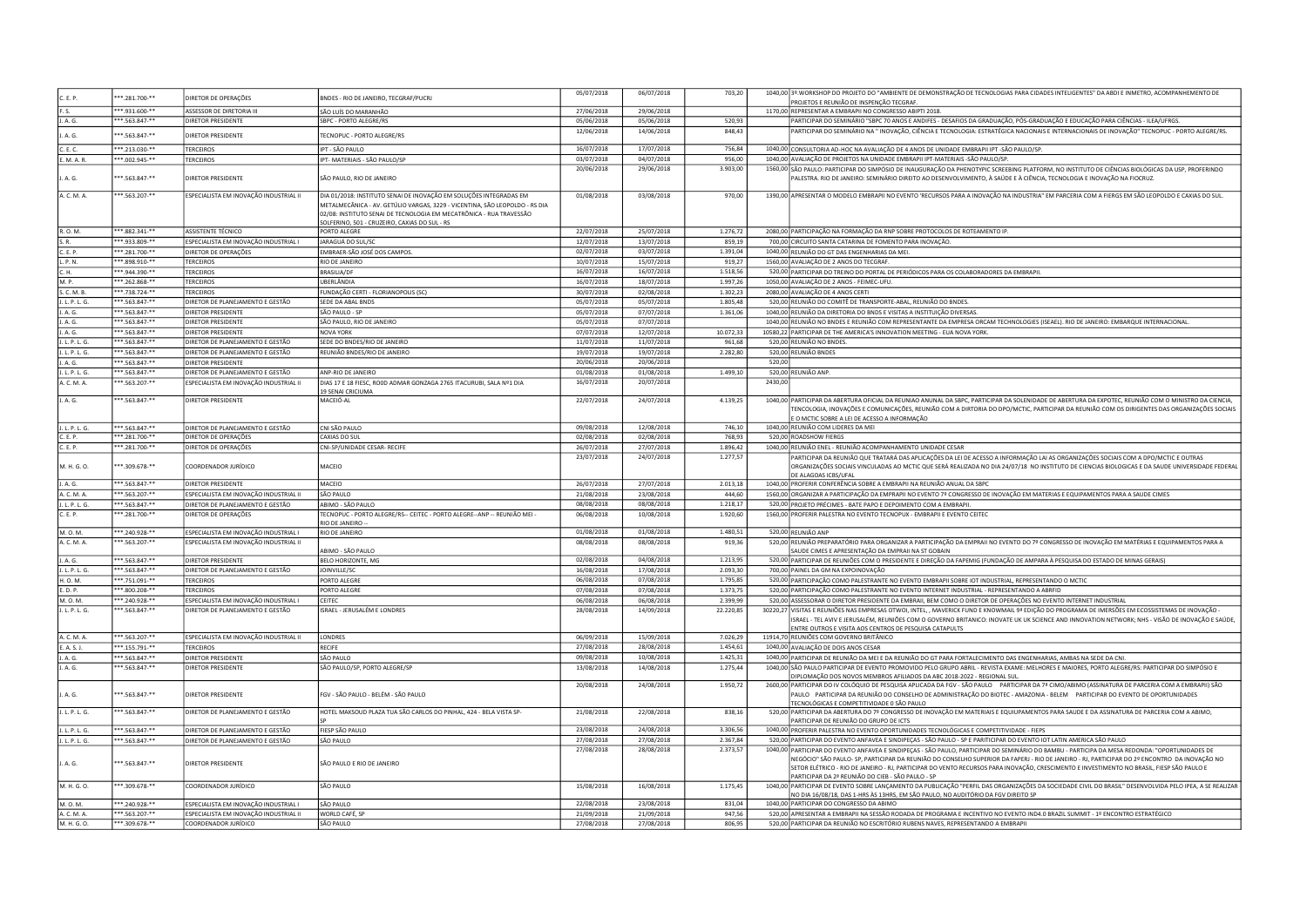| A. C. M. A.          | **.563.207-**                    | ESPECIALISTA EM INOVAÇÃO INDUSTRIAL II                      | HOTEL PULLMAN - SP E FIRJAN - RJ                                                    | 27/08/2018               | 02/09/2018               | 1.631,77             | 2080,00 EVENTO ANFAVEA E SINDIPEÇAS PARA APRESENTAR O MODELO E AS UNIDADES EMBRAPII EVENTO COM REPSOL SINOPEC NA FIRIAN PARA APRESENTAR O MODELO E                                                                                                                                              |
|----------------------|----------------------------------|-------------------------------------------------------------|-------------------------------------------------------------------------------------|--------------------------|--------------------------|----------------------|-------------------------------------------------------------------------------------------------------------------------------------------------------------------------------------------------------------------------------------------------------------------------------------------------|
|                      |                                  |                                                             |                                                                                     |                          |                          |                      | AS UNIDADES EMBRAPII                                                                                                                                                                                                                                                                            |
| A. C. M. A.          | **.563.207-**                    | ESPECIALISTA EM INOVAÇÃO INDUSTRIAL II                      | R. SÃO PAULO, 1147 - VICTOR KONDER, BLUMENAU - SC, 89030-001<br><b>BELO</b>         | 26/09/2018               | 28/09/2018               | 1.110,11             | 1560,00 PARTICIPAR DO CIRCUITO CATARINENSE DE INOVAÇÃO EM BLUMENAU, SC, NO DIA 26/09; REALIZAR REUNIÃO COM FAPEMIG NO DIA 27/09 E REALIZAR CAPACITAÇÃO<br>PARA TÉCNICOS DO BDMG. NO DIA 28/09/18 AMBOS EM BELO HORIZONTE. MG                                                                    |
|                      |                                  |                                                             | IORIZONTE/MG BDMG RUA DA BAHIA, 1600 - BAIRRO LOURDES - BELO<br>HORIZONTE/MG        |                          |                          |                      |                                                                                                                                                                                                                                                                                                 |
| M. O. M.             | **.240.928-**                    | ESPECIALISTA EM INOVAÇÃO INDUSTRIAL I                       | RIO DE JANEIRO                                                                      | 24/08/2018               | 24/08/2018               | 2.645,00             | 520,00 PARTICIPAR DA REUNIÃO NO IBP, COM A SHELL E REPSOL - RIO DE JANEIRO                                                                                                                                                                                                                      |
| C. E. P.             | **.281.700-**                    | DIRETOR DE OPERAÇÕES                                        | PROFERIR PALESTRA E PARTICIPAR DA CONFERÊNCIA ANPEI DE INOVAÇÃO                     | 14/08/2018               | 15/08/2018               | 994,90               | 1050,00 PROFERIR PALESTRA E PARTICIPAR DA CONFERÊNCIA ANPEI DE INOVAÇÃO                                                                                                                                                                                                                         |
| F.S.                 | **.931.600-**                    | ASSESSOR DE DIRETORIA III                                   | SÃO PAULO                                                                           | 23/08/2018               | 24/08/2018               | 1.455,67             | 1040,00 PARTICIPAR DO EVENTO OPORTUNIDADES TECNOLÓGICAS E COMPETITIVIDADE                                                                                                                                                                                                                       |
| F. S.                | **.931.600-**                    | ASSESSOR DE DIRETORIA III                                   | SÃO LUIS DO MARANHAO                                                                | 21/08/2018               | 21/08/2018               | 1.572,67             | 520,00 ELABORAÇÃO DO VIDEO DE APRESENTAÇÃO DO QUESTIONARIO DE IDENTIFICAÇÃO DE TECNOLOGIAS CHAVE SETORIAIS A SER ELABORADORA EM CONJUNTO COM                                                                                                                                                    |
|                      |                                  |                                                             |                                                                                     |                          |                          |                      | FIESP, BNDES E EMBRAPII                                                                                                                                                                                                                                                                         |
| C. E. P.             | **.281.700-**                    | DIRETOR DE OPERAÇÕES                                        | SÃO PAULO                                                                           | 27/08/2018               | 29/08/2018               | 1.242,75             | 1040,00 PARTICIPAR DO EVENTO ANFAVEA E SINDIPEÇAS - SÃO PAULO - SP E PARITICIPAR DO EVENTO IOT LATIN AMERICA SÃO PAULO                                                                                                                                                                          |
| J. A. G.             | **.563.847-**                    | DIRETOR PRESIDENTE                                          | <b>BUENOS AIRES</b>                                                                 | 17/09/2018               | 23/09/2018               | 4.146,12<br>1.473.52 | 6461,79 PARTICIPAR DO EVENTO 2018 GLOBAL INNOVATION SUMMIT - "SCALING - UP INNOVATIVE AND BUSINESSES" BUENOS AIRES                                                                                                                                                                              |
| M. O. M.             | **.240.928-**                    | ESPECIALISTA EM INOVAÇÃO INDUSTRIAL I                       | RIO DE JANEIRO                                                                      | 16/08/2018<br>29/08/2018 | 16/08/2018<br>30/08/2018 | 1.745,86             | CANCELADA DENTRO DO PRAZO, NÃO GEROU CUSTO<br>1040,00 EVENTO FIESP NA ÁREA DE SAÚDE.                                                                                                                                                                                                            |
| M. O. M.<br>J. A. G. | **.240.928-**<br>**.563.847-**   | ESPECIALISTA EM INOVAÇÃO INDUSTRIAL I<br>DIRETOR PRESIDENTE | SÃO PAULO<br>SIMPÓSIO PORTO ALEGRE - E CONFERÊNCIA ANPEI EM GRAMADO                 | 13/08/2018               | 13/08/2018               | 1.084.14             | 0,00 PARTICIPAR DO SIMPÓSIO E DIPLOMAÇÃO DOS NOVOS MEMBROS AFILIADOS DA ABC 2018 - 2022 PORTO ALEGRE                                                                                                                                                                                            |
| J. A. G.             | **.563.847-**                    | DIRETOR PRESIDENTE                                          | SÃO PAULO                                                                           | 03/09/2018               | 03/09/2018               | 1.540,94             | 520,00 PARTICIPAR DO FORUM EXAME - SÃO PAULO                                                                                                                                                                                                                                                    |
| J. M. F. M.          | $*$ .147.208-**                  | <b>FERCEIROS</b>                                            | SÃO LEOPOLDO/RS                                                                     | 16/09/2018               | 18/09/2018               | 766,22               | 1560,00 AVALIAÇÃO DE 4 ANOS DA UNIDADE EMBRAPII SENAI POLIMEROS - CONTRATO 022/2018                                                                                                                                                                                                             |
| C. E. P.             | **.281.700-**                    | DIRETOR DE OPERAÇÕES                                        | ANFAVEA E SINDIPEÇAS EM SÃO PAULO                                                   | 05/09/2018               | 05/09/2018               | 1.788,71             | 520,00 PALESTRAR NO 8] CONGRESSO INTERNACIONAL DO ALUMÍNIO E EXPOALUMÍNIO 2018 E PARTICIPAR COMO PALESTRANTE DO PAINEL DE INOVAÇÃO                                                                                                                                                              |
| C.F.P.               | *.281.700-**                     | DIRETOR DE OPERAÇÕES                                        | REUNIÃO DO GT DAS ENGENHARIAS - INSPER - SP                                         | 13/09/2018               | 14/09/2018               | 1.279,37             | 1040,00 REUNIÃO DO GT DAS ENGENHARIAS - INSPER SP                                                                                                                                                                                                                                               |
| C. E. P.             | *.281.700-**                     | DIRETOR DE OPERAÇÕES                                        | CBA 2018 JOÃO PESSOA - PB                                                           | 10/09/2018               | 12/09/2018               | 1.570,26             | 1560,00 PARTICIPAR DO CONGRESSO BRASILEIRO DE AUTOMÁTICA (CBA 2018) - JOÃO PESSOA - PB                                                                                                                                                                                                          |
| IF.S.                | **.931.600-**                    | ASSESSOR DE DIRETORIA II                                    | ACIJ - JOINVILLE/SC                                                                 | 05/09/2018               | 06/09/2018               | 1.044,37             | 700,00 REPRESENTAR A EMBRAPII NO EVENTO CIRCUITO EM SANTA CATARINA DE FOMENTO PARA INOVAÇÃO                                                                                                                                                                                                     |
| C.E.P.               | **.281.700-**                    | DIRETOR DE OPERAÇÕES                                        | CHAMADA EUREKA - BRUXELAS - SRA ENGELMANN - COOPERATION GERMANY BRAZIL              | 21/09/2018               | 26/09/2018               | 748,49               | 9767,76 ASSINAR O DECLARATION OF INTENT DA CHAMADA DO EUREKA, PARTICIPAR DO EVENTO "EMBRAPII WALLONIA" O BRUSSELS RESEARCH AND INNOVATION                                                                                                                                                       |
|                      |                                  |                                                             |                                                                                     |                          |                          |                      | COLLABORATIONS IN THE SMART CITIES" - BRUXELAS, PARTICIPAR DA REUNIÃO COM A SRª ENGELMANN E PARTICIPAR DE REUNIÃO COOPERATION GERMANY - BRAZIL                                                                                                                                                  |
|                      |                                  |                                                             |                                                                                     |                          |                          |                      |                                                                                                                                                                                                                                                                                                 |
| D. C. A.             | ** 464.238-**                    | <b>TERCEIROS</b>                                            | <b>BRASILIA/DF</b>                                                                  | 17/09/2018               | 17/09/2018               | 1.507,98             | 520.00 MINISTRAR PALESTRA SOBRE AGILIDADE NA EMBRAPII                                                                                                                                                                                                                                           |
| C. E. P.<br>F.S.     | **.281.700-**                    | DIRETOR DE OPERAÇÕES                                        | <b>BENTO GONCALVES</b><br><b>AMPINAS CPGD</b>                                       | 30/08/2018<br>11/09/2018 | 30/08/2018<br>12/09/2018 | 2.731,96             | 520,00 PARTICIPAR DO PAINEL NO EVENTO "CHIP IN THE PAMPA 2018" BENTO GONCALVES                                                                                                                                                                                                                  |
| C. E. P.             | **.931.600-**                    | ASSESSOR DE DIRETORIA III                                   |                                                                                     |                          |                          |                      | 1040,00 REPRESENTRAR A EMBRAPII NO FÓRUM AGRONEGÓCIO INTELIGENTE 2018                                                                                                                                                                                                                           |
| C.F.P.               | **.281.700-**<br>$**.281.700***$ | DIRETOR DE OPERAÇÕES                                        | REUNIÃO DO GT DAS ENGENHARIAS - INSPER - SP<br>SANTA CATARINA                       | 13/09/2018<br>19/09/2018 | 14/09/2018<br>20/09/2018 | 1.157,27             | 1040,00 REUNIÃO DO GT DAS ENGENHARIAS - INSPER SP<br>1040,00 PARTICIPAR DA REUNIÃO DO COMITÊ DA INDUSTRIA DE SANTA CATARINA - SC                                                                                                                                                                |
| E.S.                 | **.931.600-**                    | DIRETOR DE OPERAÇÕES<br>ASSESSOR DE DIRETORIA III           | NOVOTEL, EXPO CENTER NORTE, SÃO PAULO                                               | 24/09/2018               | 25/09/2018               | 2.407,91             | 1040,00 CERIMONIA DE ABERTURA DO 2º FORUM ENCADEAR 2018                                                                                                                                                                                                                                         |
| D.M.N.               | **.373.841-**                    | ESPECIALISTA EM INOVACÃO INDUSTRIAL II                      | TOTVS SÃO PAULO                                                                     | 18/09/2018               | 19/09/2018               | 2.335,78             | 1040,00 PARTICIPAR COMO PALESTRANTE NA REUNIÃO DO COMITÊ DE FOMENTO ANPEI - SOBRE A CHAMADA EUREKA E A APLICAÇÃO DO MODELO EMBRAPII                                                                                                                                                             |
| <b>M.O.M.</b>        | *.240.928-**                     | SPECIALISTA EM INOVAÇÃO INDUSTRIAL I                        | WORKSHOP MINISTÉRIO DA SAUDE VARIAN                                                 | 19/09/2018               | 20/09/2018               | 1.089,29             | 1040.00 WORKSHOP MINISTÉRIO DA SAUDE VARIAN                                                                                                                                                                                                                                                     |
| D.M.N.               | **.373.841-**                    | ESPECIALISTA EM INOVAÇÃO INDUSTRIAL II                      | <b>BRUXELAS - VIENNA</b>                                                            | 22/09/2018               | 29/09/2018               | 8.961,17             | 12912,16 PARTICIPAR DA ASSINATURA DO TERMO DECLARATION OF INTENT E REUNIÃO DE COORDENAÇÃO COMA SR JULIE DUMONT, SCIENTIFIC LIAISON OFFICER,                                                                                                                                                     |
|                      |                                  |                                                             |                                                                                     |                          |                          |                      | REPRESENTANTE DA WALLONIE BRUXELLES INTERNACIONAL; ALMOÇO E REUNIÃO COM O GRUPO DO CONSÓRCIO EUREKA; REUNIÃO COM A REPRESETANTE DO<br>CONSÓRCIO CORNET E JANTAR COM O GRUPO DO INCOBRA; REUNIAÇÃO COM A REPRESENTANTE DA FFG - AUSTRIAN RESEARCH PROMOTION AGENCY                               |
| C. E. P.             | **.281.700-**                    |                                                             | CHAMADA EUREKA                                                                      | 27/09/2018               | 28/09/2018               |                      |                                                                                                                                                                                                                                                                                                 |
| J. A. G.             | * 563.847-**                     | DIRETOR DE OPERAÇÕES<br>DIRETOR PRESIDENTE                  | VITORIA/ES                                                                          | 02/10/2018               | 03/10/2018               | 1.899.13             | 390,00 PARTICIPAR DO CONFRESSO DE INOVAÇÃO BRASIL - ALEMANHA - SÃO PAULO - SP<br>0,00 PARTICIPAR DO ECONTRO UNIDADES - VITÓRIA/ES                                                                                                                                                               |
| M. C. V. L.          | **.753.018-**                    | <b>TERCEIROS</b>                                            | VITORIA/ES                                                                          | 02/10/2018               | 03/10/2018               | 1.782,21             | 1040,00 PROFERIR PALESTRA NO EVENTO - 8º WORKSHOP UNIDADES EMBRAPII                                                                                                                                                                                                                             |
| J. C. N.             | **.822.410-**                    | TERCEIROS                                                   | BELO HORIZONTE, MG                                                                  | 16/10/2018               | 17/10/2018               | 931,03               | 1040,00 AVALIAÇÃO DE 2 ANOS DA UNIDADE EMBRAPII - DCC/UFMG                                                                                                                                                                                                                                      |
| D. M. N.             | **.373.841-**                    | ESPECIALISTA EM INOVAÇÃO INDUSTRIAL II                      | VITORIA/ES                                                                          | 02/10/2018               | 03/10/2018               | 1.217,16             | 1040,00 8º WORKSHOP DA UNIDADES EMBRAPII                                                                                                                                                                                                                                                        |
| J. A. G.             | **.563.847-**                    | DIRETOR PRESIDENTE                                          | USP - SÃO PAULO                                                                     | 25/09/2018               | 25/09/2018               | 3.728,45             | 520,00 PARTICIPAR DA CONFERÊNCIA ANUAL DO SUSTAINABLE GAS RESEARCH & INNOVATION - SÃO PAULO                                                                                                                                                                                                     |
|                      |                                  | DIRETOR PRESIDENTE                                          | REDITEC 2018 - BUZIOS - RJ CIENCIAS                                                 | 11/09/2018               | 14/09/2018               | 1.711,69             |                                                                                                                                                                                                                                                                                                 |
| J. A. G.             | **.563.847-**                    |                                                             | BIOMEDICAS DA UFRJ                                                                  |                          |                          |                      | 1565,00 PALESTRAR NO EVENTO DA REDITEC 2018 - BUZIOS - RJ E PARTICIAR DO ENCONTRO ACADEMIA EM CELEBRAÇÃO DOS 70                                                                                                                                                                                 |
| P. J. P. G.          | **.419.568-**                    | <b>TERCEIROS</b>                                            | FLORIANOPOLIS                                                                       | 30/10/2018               | 31/10/2018               | 1.136,23             | ANOS DE ROBERT LENT - CIENCIAS BIOMEDICAS DA UFRJ<br>1040,00 AVALIAÇÃO DE PROJETOS NA UFSC                                                                                                                                                                                                      |
| M. P.                | **.262.868-**                    | <b>TERCEIROS</b>                                            | PORTO ALEGRE                                                                        | 21/10/2018               | 24/10/2018               | 1.132.62             |                                                                                                                                                                                                                                                                                                 |
| J. L. P. L. G.       | *.563.847-**                     | DIRETOR DE PLANEJAMENTO E GESTÃO                            | INSTITUTO FEDERAL DO ESPÍRITO SANTOS - IF/ES                                        | 02/10/2018               | 03/10/2018               | 1.016,46             | 2080,00 AVALIAÇÃO DE 4 ANOS LAMEF<br>1040,00 8º ENCONTRO DE UNIDADES DA EMBRAPII                                                                                                                                                                                                                |
| L. C. P. S. F.       | **.364.470-**                    | <b>TERCEIROS</b>                                            | SÃO PAULO                                                                           | 15/10/2018               | 17/10/2018               | 736,57               | 1560.00 AVALIAÇÃO DA UNIDADE EMBRAPII USP                                                                                                                                                                                                                                                       |
| C. E. P.             | **.281.700-**                    | DIRETOR DE OPERAÇÕES                                        | ENCONTRO UNIDADES - VITÓRIA ES - ABM WEEL SÃO PAULO SP                              | 02/10/2018               | 04/10/2018               | 638,93               | 520,00 PARTICIPAR DO ENCONTRO UNIDADES - VITORIA ES E PARTICIPAR COM PALESTRANTE NO PAINE: FOMENTO A INOVAÇÃO COMO ALAVANCA DE DESENVOLVIMENTO -<br>VENTRO ABM WEEK - ASSOCIAÇÃO BRASILIERA DE METALURGIA, MATERIAS E MINERAÇÃO - SÃO PAULO                                                     |
| C. E. P.             | **.281.700-**                    | DIRETOR DE OPERAÇÕES                                        | Visita ao laboratório Industria 4.0 - Itália - Londres - Frankfurt -Bonn - Hannover | 15/10/2018               | 27/10/2018               | 14.662,78            | 21910,59 PARTICIPAR DO ANNUAL MEETING HANNOVER - VISITA AO LABORATÓRIO INDÚSTRIA 4.0 - VISITA FCA RESERARCH (TBC) ITALIA - LIGHTHOUSE PROJECT - ANSALDO                                                                                                                                         |
|                      |                                  |                                                             | <b>Jeuchatel - Berr</b>                                                             |                          |                          |                      | NERGIA - GENOVA - KMROSO - BERGAMO - ABB LIGHTHOUSE INDUSTRIE 4.0 - VISITA TO BRENBO - VISITAS DIGITAL CATAPULT E FUTURE CITIES CATAPUL - LONDRES -<br>REUNIÃO COM HARAI D MATHIS - DIRETOR DA FRAUNHOFFR SYMILIA - REUNIÃO FRAUNHOFFR FIT - VISITA FRAUHOFFR SYNILIA HAMM - EVENTO BRAGECRIM - |
|                      |                                  |                                                             |                                                                                     |                          |                          |                      | HANNOVER - REUNIÃO EPLF LAUSANN - NEUCHATEK - REUNIÃO CSEM - NEUCHATEL - REUNIÃO INNOSUISSE - REUNIÃO COM CARINA ALLES - REPRESENTANTE CORNET                                                                                                                                                   |
|                      |                                  |                                                             |                                                                                     |                          |                          |                      |                                                                                                                                                                                                                                                                                                 |
| A.C.M.A              | * 563.207-**                     | ESPECIALISTA EM INOVACÃO INDUSTRIAL II                      | SALVADOR, BELO HORIZONTE, CAMPINAS, CURITIBA E PORTO ALEGRE                         | 04/11/2018               | 09/11/2018               | 1.722.81             | 3120,00 139 IMERSÃO EM ECOSSISTEMAS DE INOVAÇÃO - VISITA TÉCNICA ÁS SEGUINTES UNIDADES EMBRAPII - SENAI CIMATEC; CSEM; ISI EM METALURGIA E LIGAS ESPECIAS;                                                                                                                                      |
| A. C. M. A.          | **.563.207-**                    | ESPECIALISTA EM INOVAÇÃO INDUSTRIAL II                      | TRANSAMERICA EXPO CENTER SÃO PAULO                                                  | 23/10/2018               | 25/10/2018               | 1.193,14             | ELDORADO, CPQD; LACTEC; ISI - ELTROQUIMICA; ISI POLIMEROS E ISI METALMECANICA<br>1560,00 ORGANIZAR A PARTICIPAÇÃO DA EMBRAPII NA ARENA DE INOVAÇÃO DO 51º CONGRESSO E EXPOSIÇÃO DE CELULOSE E PAPEL / X CONGRESSO IBERO AMERICANO DE                                                            |
|                      |                                  |                                                             |                                                                                     |                          |                          |                      | PESQUISA EM CELULOSE E PAPEL, EVENTO PROMOVIDO PELA ABTCP 2018                                                                                                                                                                                                                                  |
| J. L. P. L. G.       | *.563.847-**                     | DIRETOR DE PLANEJAMENTO E GESTÃO                            | ANP                                                                                 | 11/10/2018               | 11/10/2018               | 1.949,76             | 520,00 PARTICIPAR DA REUNIÃO NA ANP, JUNTAMENTE COM REPRESENTANTES DA CNI                                                                                                                                                                                                                       |
| J. L. P. L. G.       | *.563.847-**                     | DIRETOR DE PLANEJAMENTO E GESTÃO                            | CIMATEC - SALVADOR                                                                  | 16/10/2018               | 17/10/2018               | 1.498.93             | PARTICIPAR DA REUNIÃO NA UNIDADE EMBRAPII CIMATEC - PROJETOS SEBRAE                                                                                                                                                                                                                             |
| J. A. G.             | **.563.847-**                    | DIRETOR PRESIDENTE                                          | <b>CURITIBA</b>                                                                     | 09/10/2018               | 10/10/2018               | 499,50               | 0,00 PARTICIPAR DO XII DOS PROGRAMAS DE PG NA ÁREAS DE MEDICINA L, LL E LLL DA CAPES - CURITIBA                                                                                                                                                                                                 |
| J. A. G.             | **.563.847-**                    | DIRETOR PRESIDENTE                                          | RIO DE JANEIRO                                                                      | 11/10/2018               | 11/10/2018               | 1.656,44             | 0.00 PARTICIPAR DA REUNIÃO COM OS MEMBROS DA ACADEMIA BRASILEIRA DE CIENCIAS ABC RIO DE JANEIRO                                                                                                                                                                                                 |
| LAG.                 | * 563.847-**                     | DIRETOR PRESIDENTE                                          | <b>RIO DE JANEIRO</b>                                                               | 07/10/2018               | 08/10/2018               | 1.993.18             | 0,00 PARTICIPAR DA REUNIÃO DA CONCLUSÃO DA AVALIAÇÃO DE MERITO DE PROJETO MCTIC/FINEP/CT-INFRA 04/2018 RIO DE JANEIRO                                                                                                                                                                           |
| 1.1.9.1.6            | * 563.847-**                     | DIRETOR DE PLANEJAMENTO E GESTÃO                            | <b>IF/CE FORTALEZA</b>                                                              | 31/10/2018               | 01/11/2018               | 1.398,05             | 1040,00 PARTICIPAR DE REUNIÃO NA UNIDADE EMBRAPII IF/CE PROJETOS SEBRAE                                                                                                                                                                                                                         |
| A. P. S.             | *.983.471-**                     | ANALISTA DE SUPORTE AO NEGÓCIO II                           | LORIANOPOLIS                                                                        | 28/10/2018               | 03/11/2018               | 806,97               | 2600.00 INSPECÃO DA FUNDAÇÃO CERTI                                                                                                                                                                                                                                                              |
| C. E. P.             | **.281.700-**                    | DIRETOR DE OPERAÇÕES                                        | CERTI FLORIANOPOLIS                                                                 | 31/10/2018               | 01/11/2018               | 767,37               | 0,00 PARTICIPAR DA VISITA DE INSPEÇÃO FUNDAÇÃO CERTI FLORIANOPOLIS SC                                                                                                                                                                                                                           |
| C.E.P.               | $*$ .281.700-**                  | DIRETOR DE OPERAÇÕES                                        | <b>UFBA - SALVADOR</b>                                                              | 07/11/2018               | 08/11/2018               | 1.026,38             | 1040.00 PALESTRAR NA UFBA - SALVADOR                                                                                                                                                                                                                                                            |
|                      |                                  |                                                             |                                                                                     |                          |                          |                      |                                                                                                                                                                                                                                                                                                 |
| M. B. S.             | **.185.228-**                    | ERCEIROS                                                    | POLO UFSC                                                                           | 29/10/2018               | 31/10/2018               | 473.66               | 1560,00 AVALIAÇÃO DE PROJETOS E UNIDADE EMBRAPII                                                                                                                                                                                                                                                |
| F. S.                | **.931.600-**                    | ASSESSOR DE DIRETORIA III                                   | IPT/SP                                                                              | 25/10/2018               | 26/10/2018               | 1.566,72             | 1040,00 VISITA TÉCNICA A UNIDADE EMBRAPII IPT PROJETO SEBRAE                                                                                                                                                                                                                                    |
| F. S.                | **.931.600-**                    | ASSESSOR DE DIRETORIA III                                   |                                                                                     | 24/10/2018               | 24/10/2018               | 2.741,79             | 520,00 NÃO CONSTA TAL INFORMAÇÃO NA SDP                                                                                                                                                                                                                                                         |
| IF.S.<br>J. A. G.    | **.931.600-**<br>**.563.847-**   | ASSESSOR DE DIRETORIA III<br>DIRETOR PRESIDENTE             | <b>IF/CE FORTALEZA</b><br>FINEP RIO DE JANEIRO                                      | 31/10/2018<br>07/10/2018 | 31/10/2018<br>08/10/2018 | 717.60               | 520,00 VISITA TÉCNICA A UNIDADE IF/CE - PROJETOS SEBRAE<br>1040,00 PARTICIPAR DE REUNIÃO NA FINEP RIO DE JANEIRO                                                                                                                                                                                |